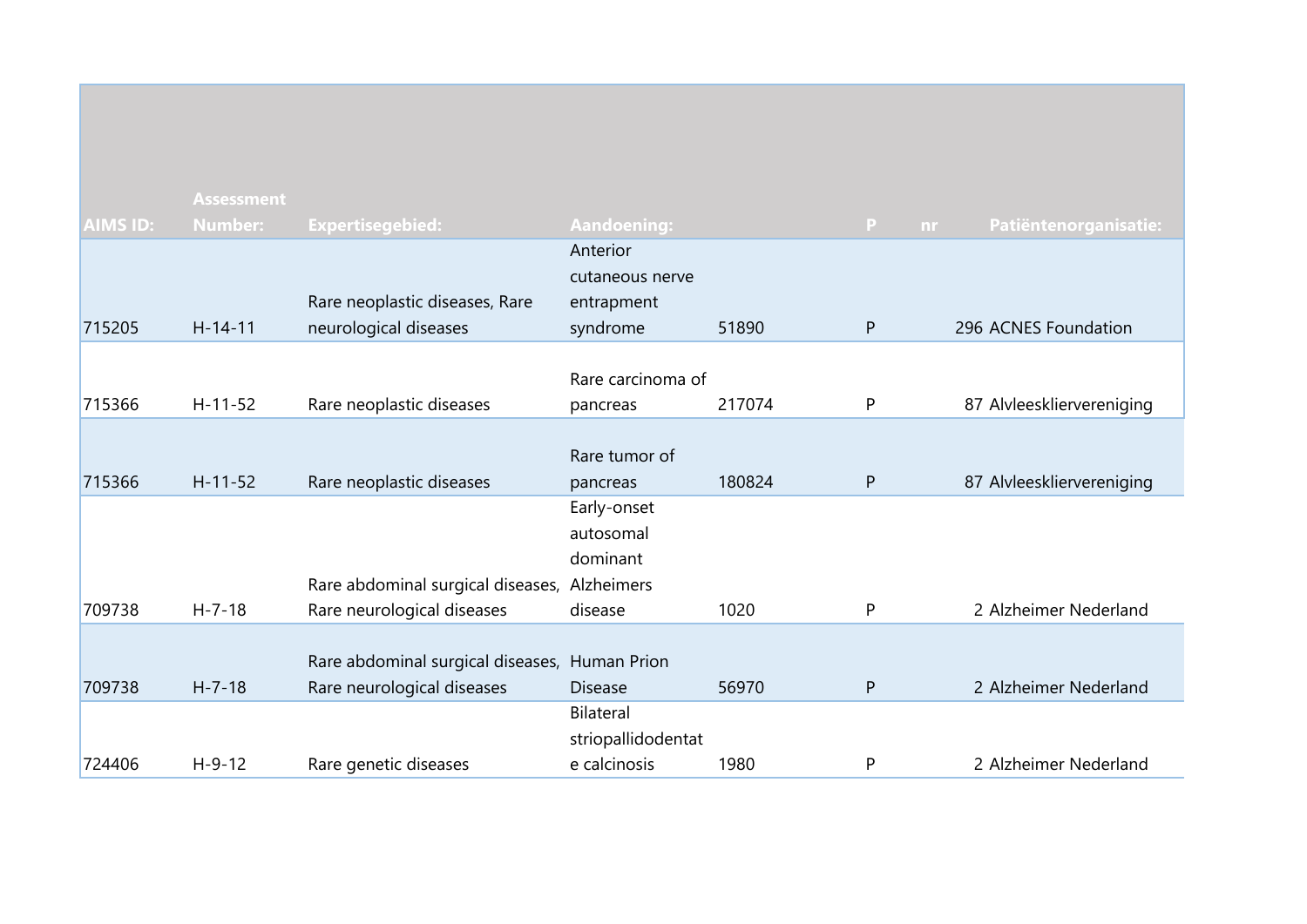|                 | <b>Assessment</b> |                                                 |                          |        |                |                            |
|-----------------|-------------------|-------------------------------------------------|--------------------------|--------|----------------|----------------------------|
| <b>AIMS ID:</b> | <b>Number:</b>    | <b>Expertisegebied:</b>                         | <b>Aandoening:</b>       |        | P<br><b>nr</b> | Patiëntenorganisatie:      |
|                 |                   |                                                 |                          |        |                | Asbestslachtoffers         |
|                 |                   |                                                 | Pleural                  |        |                | Vereniging Nederland       |
| 709238          | $H - 11 - 53$     | Rare neoplastic diseases                        | mesothelioma             | 50251  | $\mathsf{P}$   | 109 (AVN)                  |
|                 |                   |                                                 |                          |        |                |                            |
| 724687          | $H-18-11$         | Rare inborn errors of metabolism CLN3 disease   |                          | 228346 | P              | 310 Beat Batten            |
|                 |                   |                                                 | Juvenile neuronal        |        |                |                            |
|                 |                   |                                                 | ceroid                   |        |                |                            |
| 724687          | $H - 18 - 11$     | Rare inborn errors of metabolism lipofuscinosis |                          | 79264  | $\mathsf{P}$   | 310 Beat Batten            |
|                 |                   |                                                 | Mitochondrial            |        |                | Belangenvereniging         |
| 708228          | $H - 14 - 4$      | Rare inborn errors of metabolism diseases       |                          | 68380  | P              | 274 LOA/LHON               |
|                 |                   |                                                 |                          |        |                | Belangenvereniging         |
| 710236          | $H - 6 - 4$       | Rare ophthalmic disorders                       | Leber plus disease 99718 |        | $\mathsf{P}$   | 274 LOA/LHON               |
|                 |                   |                                                 |                          |        |                |                            |
|                 |                   |                                                 | Non-functioning          |        |                |                            |
| 716120          | $H - 11 - 16$     | Rare endocrine diseases                         | paraganglioma            | 94080  | P              | 64 Bijniervereniging NVACP |
|                 |                   |                                                 | Hereditary breast        |        |                |                            |
|                 |                   |                                                 | and ovarian              |        |                | Borstkankervereniging      |
| 708145          | $H-15-7$          | Rare genetic diseases                           | cancer syndrome          | 145    | P              | 89 (BVN)                   |
|                 |                   |                                                 | Hereditary breast        |        |                |                            |
|                 |                   |                                                 | and ovarian              |        |                | Borstkankervereniging      |
| 724346          | $H-15-9$          | Rare genetic diseases                           | cancer syndrome          | 145    | P              | 89 (BVN)                   |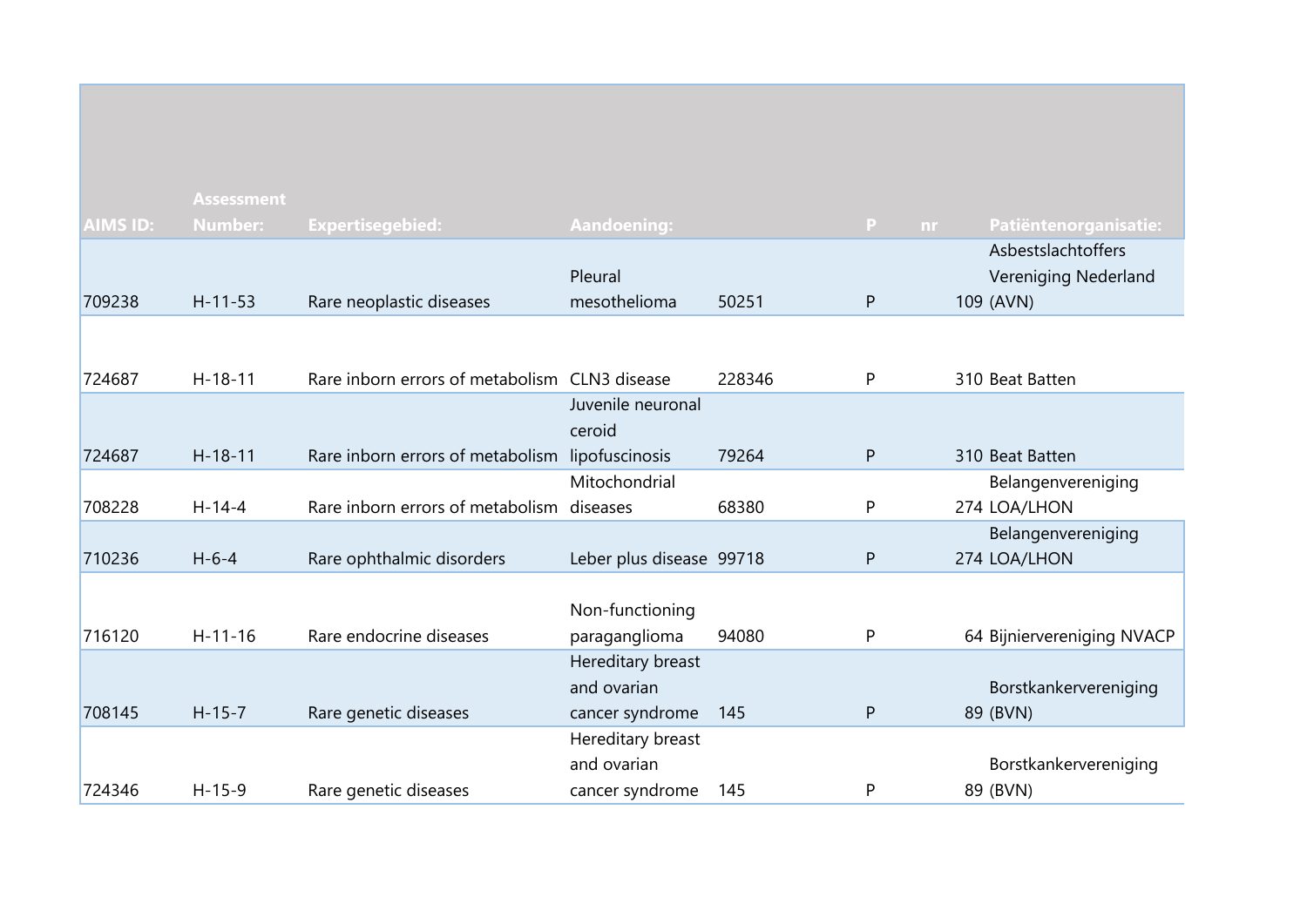|                 | <b>Assessment</b> |                                   |                    |        |                     |                       |
|-----------------|-------------------|-----------------------------------|--------------------|--------|---------------------|-----------------------|
| <b>AIMS ID:</b> | Number:           | <b>Expertisegebied:</b>           | <b>Aandoening:</b> |        | $\mathbf{P}$<br>nr. | Patiëntenorganisatie: |
|                 |                   |                                   | Hereditary breast  |        |                     | Borstkankervereniging |
| 724346          | $H-15-9$          | Rare genetic diseases             | cancer             | 227535 | P                   | 89 (BVN)              |
|                 |                   |                                   | Brugada            |        |                     |                       |
| 708087          | $H-16-8$          | Rare cardiac diseases             | syndrome           | 130    | P                   | 337 Brugada Community |
|                 |                   | Rare circulatory system diseases, |                    |        |                     |                       |
|                 |                   | Rare gynecologic and obstetric    |                    |        |                     |                       |
| 708047          | $H - 26 - 5$      | diseases                          | HELLP syndrome     | 244242 | $\mathsf{P}$        | 114 Care4Neo          |
|                 |                   | Rare circulatory system diseases, |                    |        |                     |                       |
|                 |                   | Rare gynecologic and obstetric    | Placental          |        |                     |                       |
| 708047          | $H-26-5$          | diseases                          | insufficiency      | 439167 | P                   | 114 Care4Neo          |
|                 |                   | Rare circulatory system diseases, |                    |        |                     |                       |
|                 |                   | Rare gynecologic and obstetric    |                    |        |                     |                       |
| 708047          | $H - 26 - 5$      | diseases                          | Preeclampsia       | 275555 | P                   | 114 Care4Neo          |
|                 |                   |                                   | Rare disorders     |        |                     |                       |
|                 |                   |                                   | related with       |        |                     |                       |
|                 |                   | Rare circulatory system diseases, | pregnancy,         |        |                     |                       |
|                 |                   | Rare gynecologic and obstetric    | childbirth and     |        |                     |                       |
| 708047          | $H-26-5$          | diseases                          | puerperium         | 163637 | P                   | 114 Care4Neo          |
|                 |                   |                                   |                    |        |                     |                       |
| 710505          | $H - 7 - 3$       | Rare gastroenterologic diseases   | Omphalocele        | 660    | P                   | 114 Care4Neo          |
|                 |                   |                                   |                    |        |                     |                       |
|                 |                   |                                   | Bronchopulmonar    |        |                     |                       |
| 711854          | $H - 8 - 26$      | Rare respiratory diseases         | y Dysplasia        | 70589  | P                   | 114 Care4Neo          |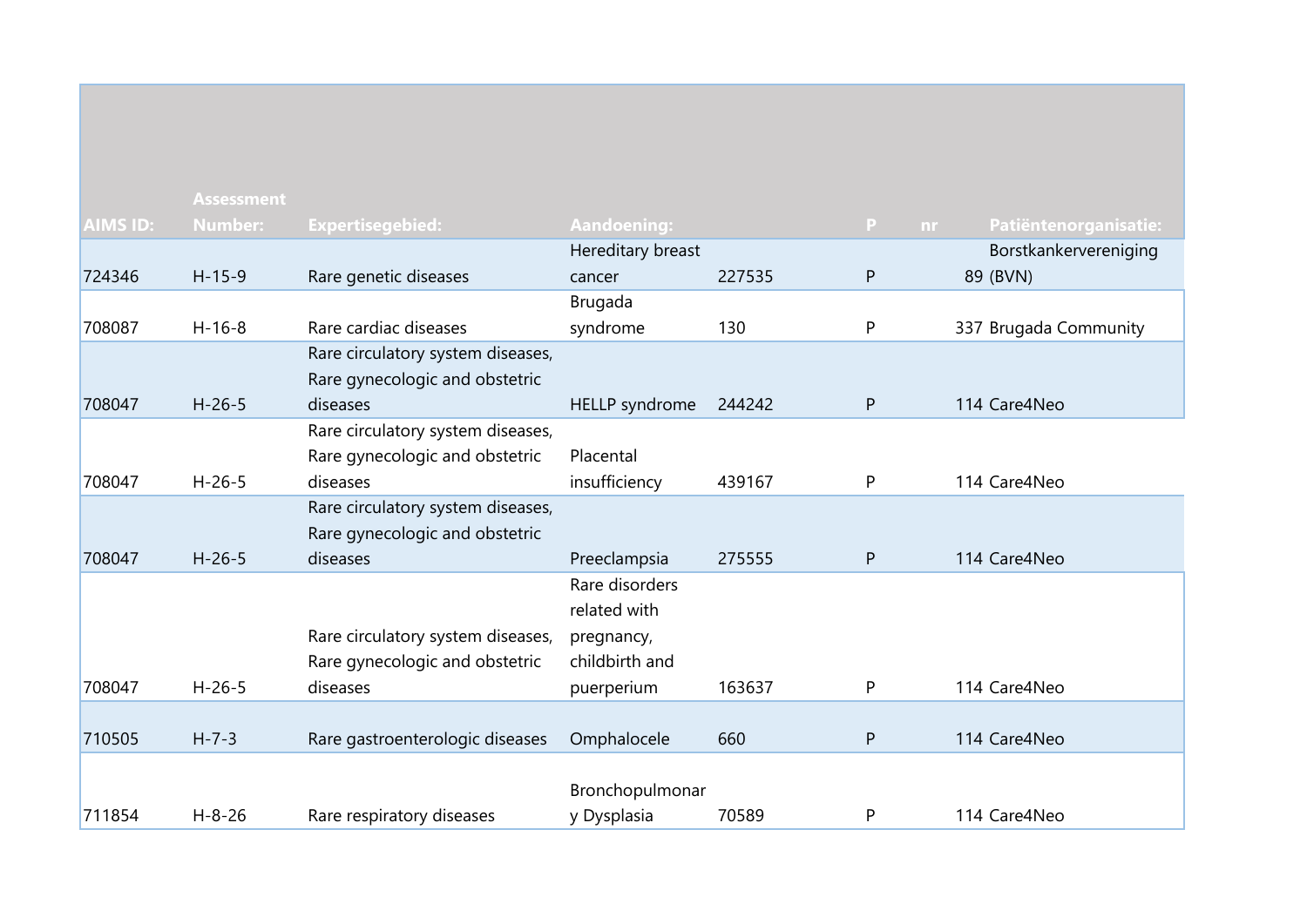|                 | <b>Assessment</b> |                                   |                                 |        |              |                       |
|-----------------|-------------------|-----------------------------------|---------------------------------|--------|--------------|-----------------------|
| <b>AIMS ID:</b> | <b>Number:</b>    | <b>Expertisegebied:</b>           | <b>Aandoening:</b>              |        | P<br>nr.     | Patiëntenorganisatie: |
|                 |                   |                                   |                                 |        |              |                       |
|                 |                   | Rare abdominal surgical diseases, |                                 |        |              |                       |
| 712061          | $H - 7 - 16$      | Rare gastroenterologic diseases   | Gastroschisis                   | 2368   | $\mathsf{P}$ | 114 Care4Neo          |
|                 |                   | Rare gynecologic and obstetric    | Retinopathy of                  |        |              |                       |
| 715100          | $H - 26 - 6$      | diseases                          | prematurity                     | 90050  | P            | 114 Care4Neo          |
|                 |                   |                                   |                                 |        |              |                       |
|                 |                   | Rare otorhinolaryngological       | Congenital                      |        |              |                       |
| 715304          | $H - 2 - 15$      | diseases                          | subglottic stenosis 141121      |        | P            | 114 Care4Neo          |
|                 |                   |                                   |                                 |        |              |                       |
| 716078          | $H - 24 - 2$      |                                   | Congenital                      | 264688 | $\mathsf{P}$ | 114 Care4Neo          |
|                 |                   | Rare circulatory system diseases  | chylothorax<br>Neonatal hypoxic |        |              |                       |
|                 |                   |                                   | and ischemic brain              |        |              |                       |
| 724467          | $H - 11 - 55$     | Rare neurological diseases        | injury                          | 137577 | $\mathsf{P}$ | 114 Care4Neo          |
|                 |                   | Rare gynecologic and obstetric    | Retinopathy of                  |        |              |                       |
| 715100          | $H-26-6$          | diseases                          | prematurity                     | 90050  | P            | 322 CHI Support       |
|                 |                   |                                   |                                 |        |              |                       |
|                 |                   |                                   | Selective                       |        |              |                       |
|                 |                   | Rare gynecologic and obstetric    | Intrauterine                    |        |              |                       |
| 715100          | $H - 26 - 6$      | diseases                          | Growth Restriction 617301       |        | P            | 322 CHI Support       |
|                 |                   |                                   | Twin Anemia                     |        |              |                       |
|                 |                   | Rare gynecologic and obstetric    | Polycythemia                    |        |              |                       |
| 715100          | $H - 26 - 6$      | diseases                          | Sequence                        | 617294 | P            | 322 CHI Support       |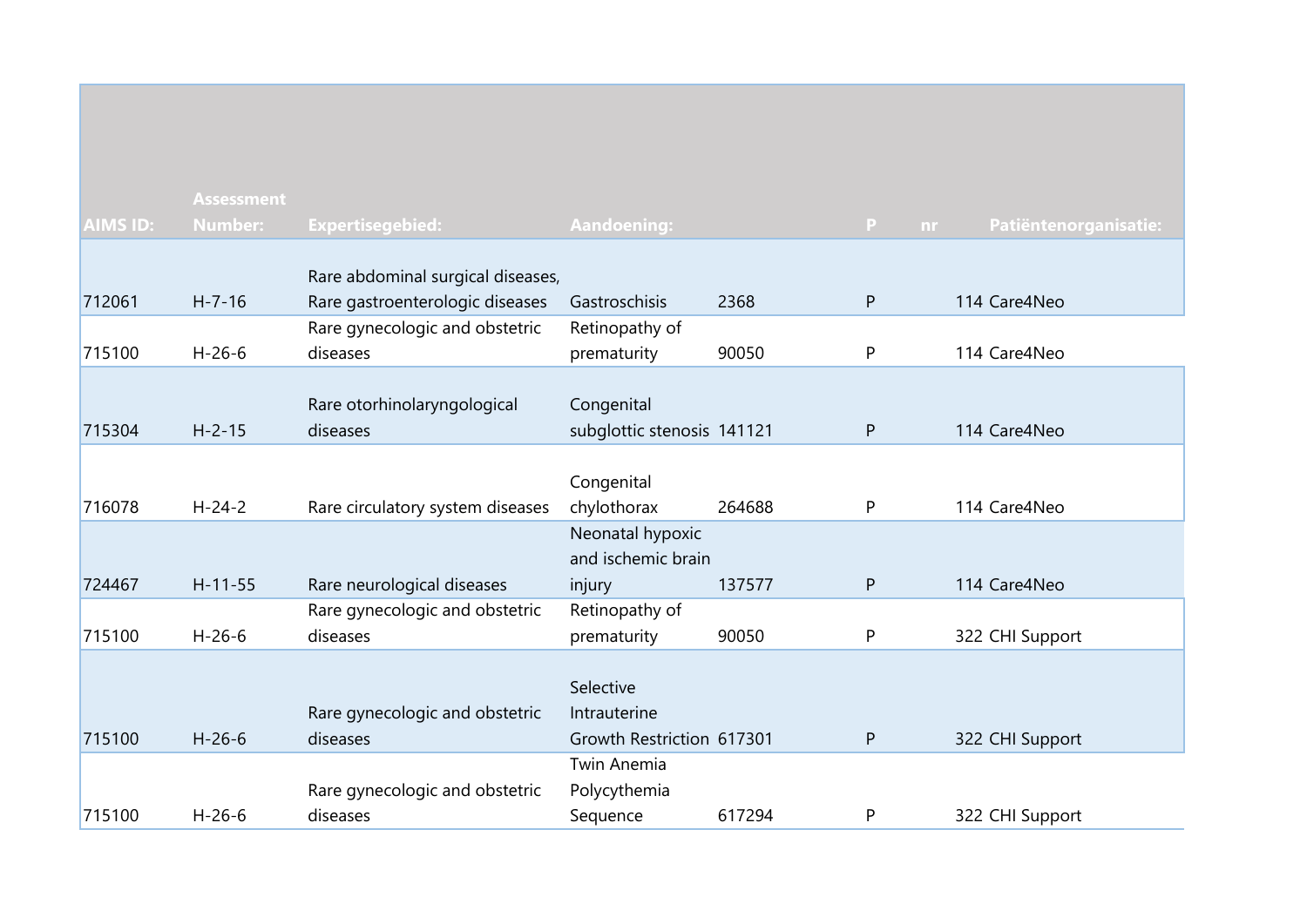|                 | <b>Assessment</b> |                                  |                           |        |                |                       |
|-----------------|-------------------|----------------------------------|---------------------------|--------|----------------|-----------------------|
| <b>AIMS ID:</b> | <b>Number:</b>    | <b>Expertisegebied:</b>          | <b>Aandoening:</b>        |        | P<br><b>nr</b> | Patiëntenorganisatie: |
|                 |                   |                                  | <b>Twin Reversed</b>      |        |                |                       |
|                 |                   | Rare gynecologic and obstetric   | <b>Arterial Perfusion</b> |        |                |                       |
| 715100          | $H - 26 - 6$      | diseases                         | sequence                  | 617297 | $\mathsf{P}$   | 322 CHI Support       |
|                 |                   |                                  |                           |        |                |                       |
|                 |                   |                                  | Aortic                    |        |                | Contactgroep Marfan   |
| 716098          | $H - 24 - 6$      | Rare circulatory system diseases | malformation              | 98718  | P              | 147 Nederland         |
|                 |                   |                                  |                           |        |                |                       |
|                 |                   |                                  | Ascending aorta           |        |                | Contactgroep Marfan   |
| 716098          | $H - 24 - 6$      | Rare circulatory system diseases | anomaly                   | 98725  | P              | 147 Nederland         |
|                 |                   |                                  | Rare disease with         |        |                |                       |
|                 |                   |                                  | thoracic aortic           |        |                |                       |
|                 |                   |                                  | aneurysm and              |        |                | Contactgroep Marfan   |
| 716098          | $H - 24 - 6$      | Rare circulatory system diseases | aortic dissection         | 285014 | P              | 147 Nederland         |
|                 |                   |                                  | Neonatal hypoxic          |        |                |                       |
|                 |                   |                                  | and ischemic brain        |        |                |                       |
| 724467          | $H-11-55$         | Rare neurological diseases       | injury                    | 137577 | P              | 284 CP Nederland      |
|                 |                   |                                  |                           |        |                |                       |
|                 |                   | Rare otorhinolaryngological      | Idiopathic Bilateral      |        |                |                       |
| 708169          | $H - 2 - 10$      | diseases                         | Vestibulopathy            | 171684 | P              | 282 De 9e van         |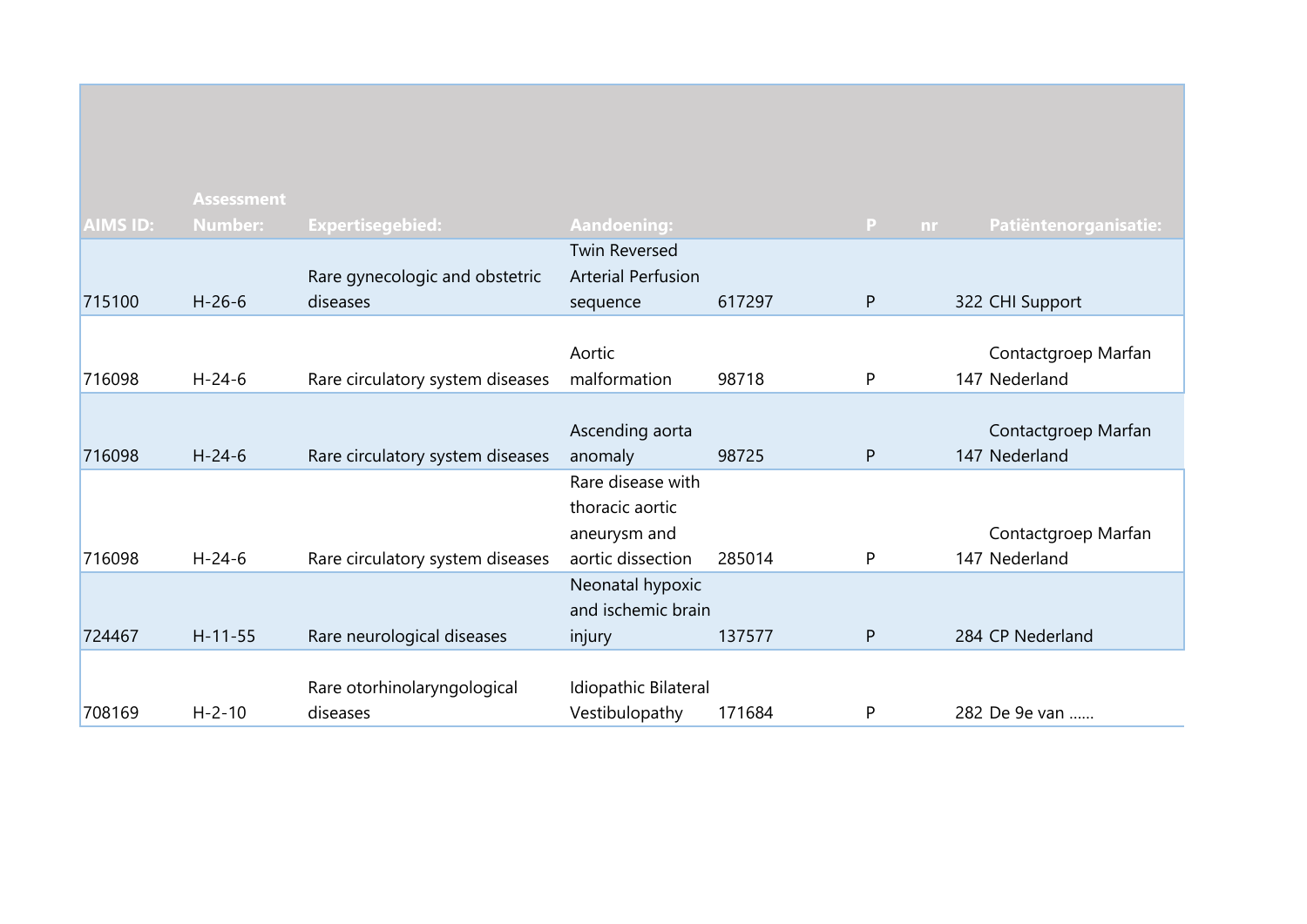|                 | <b>Assessment</b> |                                  |                            |        |                     |                       |
|-----------------|-------------------|----------------------------------|----------------------------|--------|---------------------|-----------------------|
| <b>AIMS ID:</b> | <b>Number:</b>    | <b>Expertisegebied:</b>          | <b>Aandoening:</b>         |        | $\mathbf{P}$<br>nr. | Patiëntenorganisatie: |
|                 |                   |                                  | Cranio-cervical            |        |                     |                       |
|                 |                   |                                  | dystonia with              |        |                     |                       |
|                 |                   |                                  | laryngeal and              |        |                     |                       |
|                 |                   | Rare otorhinolaryngological      | upper-limb                 |        |                     |                       |
| 715304          | $H - 2 - 15$      | diseases                         | involvement                | 420485 | $\mathsf{P}$        | 59 Dystonievereniging |
|                 |                   | Rare otorhinolaryngological      | Congenital                 |        |                     |                       |
| 715304          | $H - 2 - 15$      | diseases                         | laryngeal cyst             | 141124 | P                   | 59 Dystonievereniging |
|                 |                   |                                  |                            |        |                     |                       |
|                 |                   | Rare otorhinolaryngological      | Laryngeal                  |        |                     |                       |
| 715304          | $H - 2 - 15$      | diseases                         | abductor paralysis 2808    |        | $\mathsf{P}$        | 59 Dystonievereniging |
|                 |                   | Rare otorhinolaryngological      |                            |        |                     |                       |
| 715304          | $H - 2 - 15$      | diseases                         | Larynx anomaly             | 156249 | P                   | 59 Dystonievereniging |
|                 |                   |                                  |                            |        |                     |                       |
|                 |                   | Rare otorhinolaryngological      | Congenital                 |        |                     |                       |
| 715304          | $H - 2 - 15$      | diseases                         | subglottic stenosis 141121 |        | $\mathsf{P}$        | 59 Dystonievereniging |
|                 |                   |                                  |                            |        |                     |                       |
|                 |                   |                                  | Aortic                     |        |                     |                       |
| 716098          | $H - 24 - 6$      | Rare circulatory system diseases | malformation               | 98718  | P                   | 309 EDS Fonds         |
|                 |                   |                                  |                            |        |                     |                       |
|                 |                   |                                  | Ascending aorta            |        |                     |                       |
| 716098          | $H - 24 - 6$      | Rare circulatory system diseases | anomaly                    | 98725  | P                   | 309 EDS Fonds         |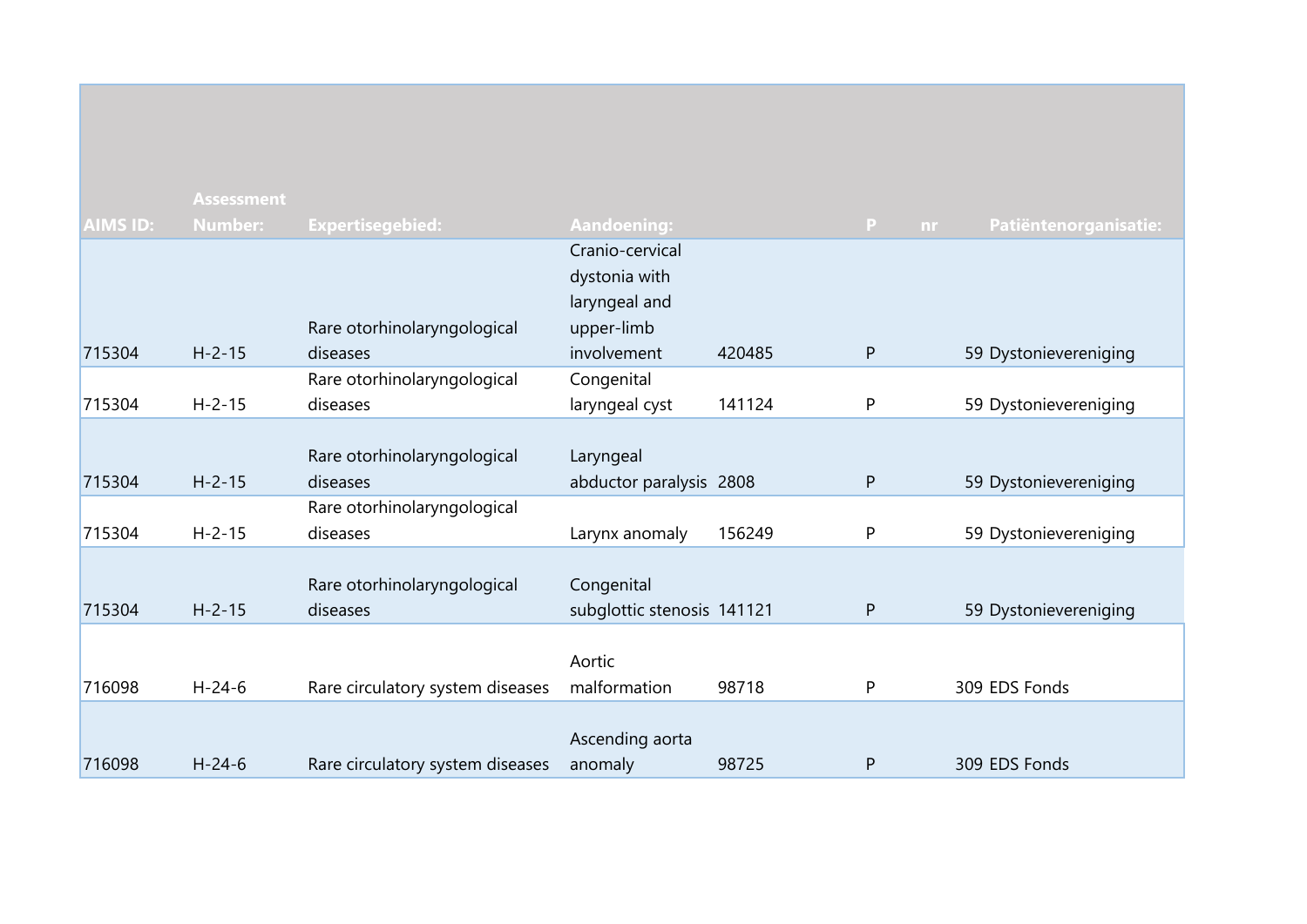|                 | <b>Assessment</b> |                                  |                    |        |              |                                |
|-----------------|-------------------|----------------------------------|--------------------|--------|--------------|--------------------------------|
| <b>AIMS ID:</b> | <b>Number:</b>    | <b>Expertisegebied:</b>          | <b>Aandoening:</b> |        | P            | Patiëntenorganisatie:<br>nr.   |
|                 |                   |                                  | Rare disease with  |        |              |                                |
|                 |                   |                                  | thoracic aortic    |        |              |                                |
|                 |                   |                                  | aneurysm and       |        |              |                                |
| 716098          | $H - 24 - 6$      | Rare circulatory system diseases | aortic dissection  | 285014 | P            | 309 EDS Fonds                  |
|                 |                   |                                  | Cerebral           |        |              |                                |
|                 |                   |                                  | malformation with  |        |              |                                |
| 708027          | $H - 4 - 1$       | Rare neurological diseases       | epilepsy           | 166478 | $\mathsf{P}$ | 7 Epilepsie NL                 |
|                 |                   |                                  | Epilepsy           |        |              |                                |
| 708027          | $H - 4 - 1$       | Rare neurological diseases       | Syndrome           | 166463 | P            | 7 Epilepsie NL                 |
|                 |                   |                                  | Infantile Epilepsy |        |              |                                |
| 708027          | $H - 4 - 1$       | Rare neurological diseases       | Syndrome           | 98258  | $\mathsf{P}$ | 7 Epilepsie NL                 |
|                 |                   |                                  | Monogenic          |        |              |                                |
|                 |                   |                                  | disease with       |        |              |                                |
| 708027          | $H - 4 - 1$       | Rare neurological diseases       | epilepsy           | 166472 | P            | 7 Epilepsie NL                 |
|                 |                   |                                  |                    |        |              |                                |
| 708027          | $H - 4 - 1$       | Rare neurological diseases       | Rare epilepsy      | 101998 | $\mathsf{P}$ | 7 Epilepsie NL                 |
|                 |                   |                                  | Non-recovering     |        |              |                                |
|                 |                   | Rare neoplastic diseases, Rare   | obstetric brachial |        |              | <b>Erbse Parese Vereniging</b> |
| 715205          | $H - 14 - 11$     | neurological diseases            | plexus lesion      | 439202 | P            | 8 Nederland                    |
|                 |                   |                                  | <b>Bilateral</b>   |        |              | Fahr Patiënten                 |
| 724406          | $H - 9 - 12$      |                                  | striopallidodentat | 1980   |              |                                |
|                 |                   | Rare genetic diseases            | e calcinosis       |        | $\mathsf{P}$ | 346 Vereniging Nederland       |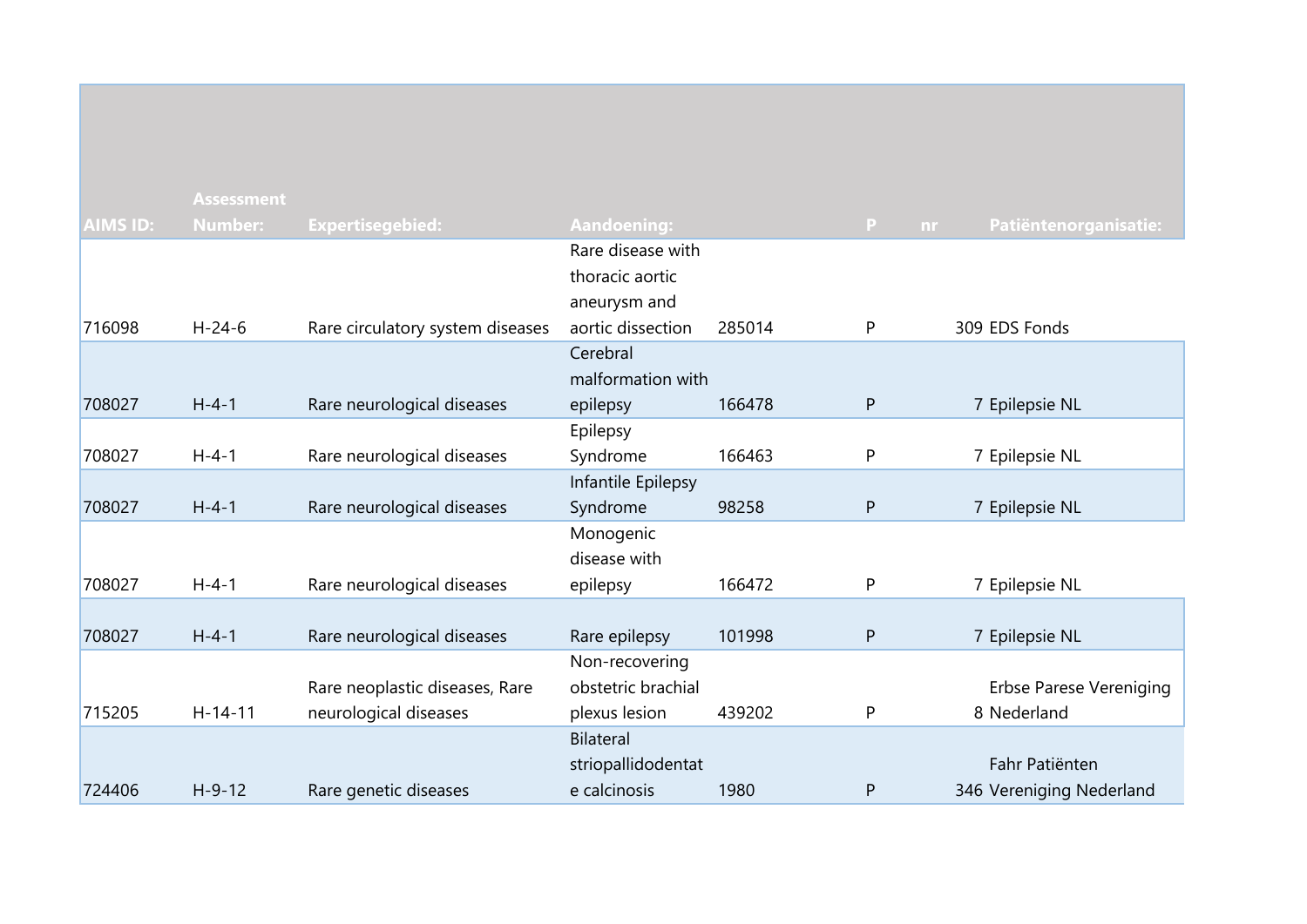|                 | <b>Assessment</b> |                                                     |                    |        |              |                       |
|-----------------|-------------------|-----------------------------------------------------|--------------------|--------|--------------|-----------------------|
| <b>AIMS ID:</b> | <b>Number:</b>    | <b>Expertisegebied:</b>                             | <b>Aandoening:</b> |        | P<br>nr.     | Patiëntenorganisatie: |
|                 |                   |                                                     | Frontotemporal     |        |              |                       |
|                 |                   | Rare abdominal surgical diseases, degeneration with |                    |        |              |                       |
| 709738          | $H - 7 - 18$      | Rare neurological diseases                          | dementia           | 98535  | $\mathsf{P}$ | 9 FTD Lotgenoten      |
|                 |                   |                                                     | Arrhythmogenic     |        |              |                       |
|                 |                   |                                                     | right ventricular  |        |              |                       |
| 708087          | $H - 16 - 8$      | Rare cardiac diseases                               | dysplasia          | 247    | ${\sf P}$    | 58 Harteraad          |
|                 |                   |                                                     | Brugada            |        |              |                       |
| 708087          | $H - 16 - 8$      | Rare cardiac diseases                               | syndrome           | 130    | P            | 58 Harteraad          |
|                 |                   |                                                     | <b>Dilated</b>     |        |              |                       |
| 708087          | $H - 16 - 8$      | Rare cardiac diseases                               | cardiomyopathy     | 217604 | $\mathsf{P}$ | 58 Harteraad          |
|                 |                   |                                                     | Familial long QT   |        |              |                       |
| 708087          | $H-16-8$          | Rare cardiac diseases                               | syndrome           | 768    | P            | 58 Harteraad          |
|                 |                   |                                                     | Idiopathic         |        |              |                       |
|                 |                   |                                                     | ventricular        |        |              |                       |
|                 |                   |                                                     | fibrillation - not |        |              |                       |
| 708087          | $H - 16 - 8$      | Rare cardiac diseases                               | Brugada type       | 228140 | P            | 58 Harteraad          |
|                 |                   |                                                     | Rare familial      |        |              |                       |
|                 |                   |                                                     | disorder with      |        |              |                       |
|                 |                   |                                                     | hypertrophic       |        |              |                       |
| 708087          | $H - 16 - 8$      | Rare cardiac diseases                               | cardiomyopathy     | 99739  | P            | 58 Harteraad          |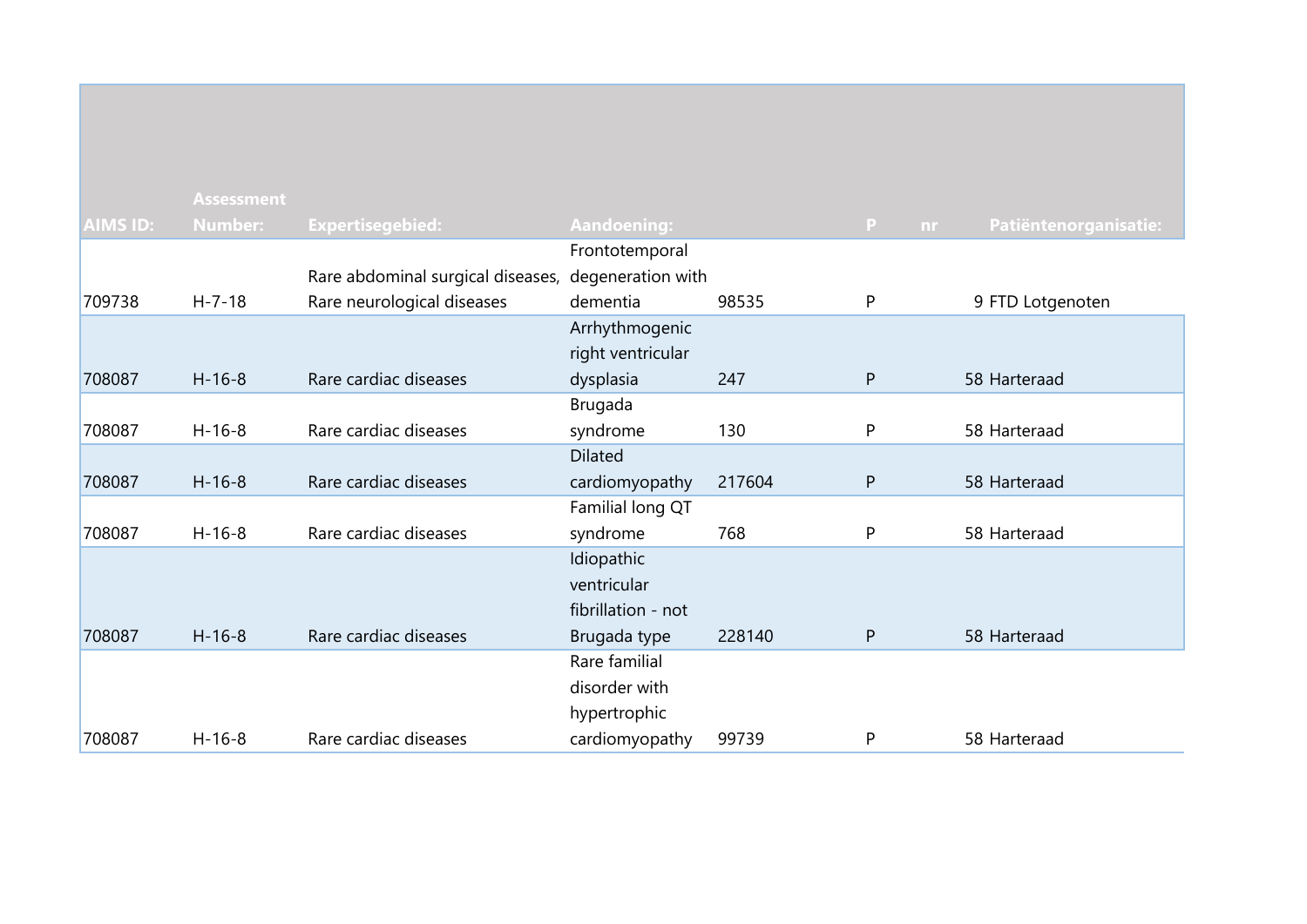|                 | <b>Assessment</b> |                            |                                                       |        |           |                       |
|-----------------|-------------------|----------------------------|-------------------------------------------------------|--------|-----------|-----------------------|
| <b>AIMS ID:</b> | <b>Number:</b>    | <b>Expertisegebied:</b>    | Aandoening:                                           |        | P<br>nr.  | Patiëntenorganisatie: |
| 715332          | $H-16-12$         | Rare cardiac diseases      | Arrhythmogenic<br>right ventricular<br>cardiomyopathy | 247    | P         | 58 Harteraad          |
| 715332          | $H-16-12$         | Rare cardiac diseases      | Dilated<br>cardiomyopathy                             | 217604 | P         | 58 Harteraad          |
| 715332          | $H-16-12$         | Rare cardiac diseases      | Rare<br>cardiomyopathy                                | 167848 | ${\sf P}$ | 58 Harteraad          |
| 715332          | $H-16-12$         | Rare cardiac diseases      | Rare hypertrophic<br>cardiomyopathy                   | 217569 | P         | 58 Harteraad          |
| 709465          | $H-9-18$          | Rare neurological diseases | Genetic cerebral<br>small vessel<br>disease           | 477754 | ${\sf P}$ | 14 HCHWA-D Vereniging |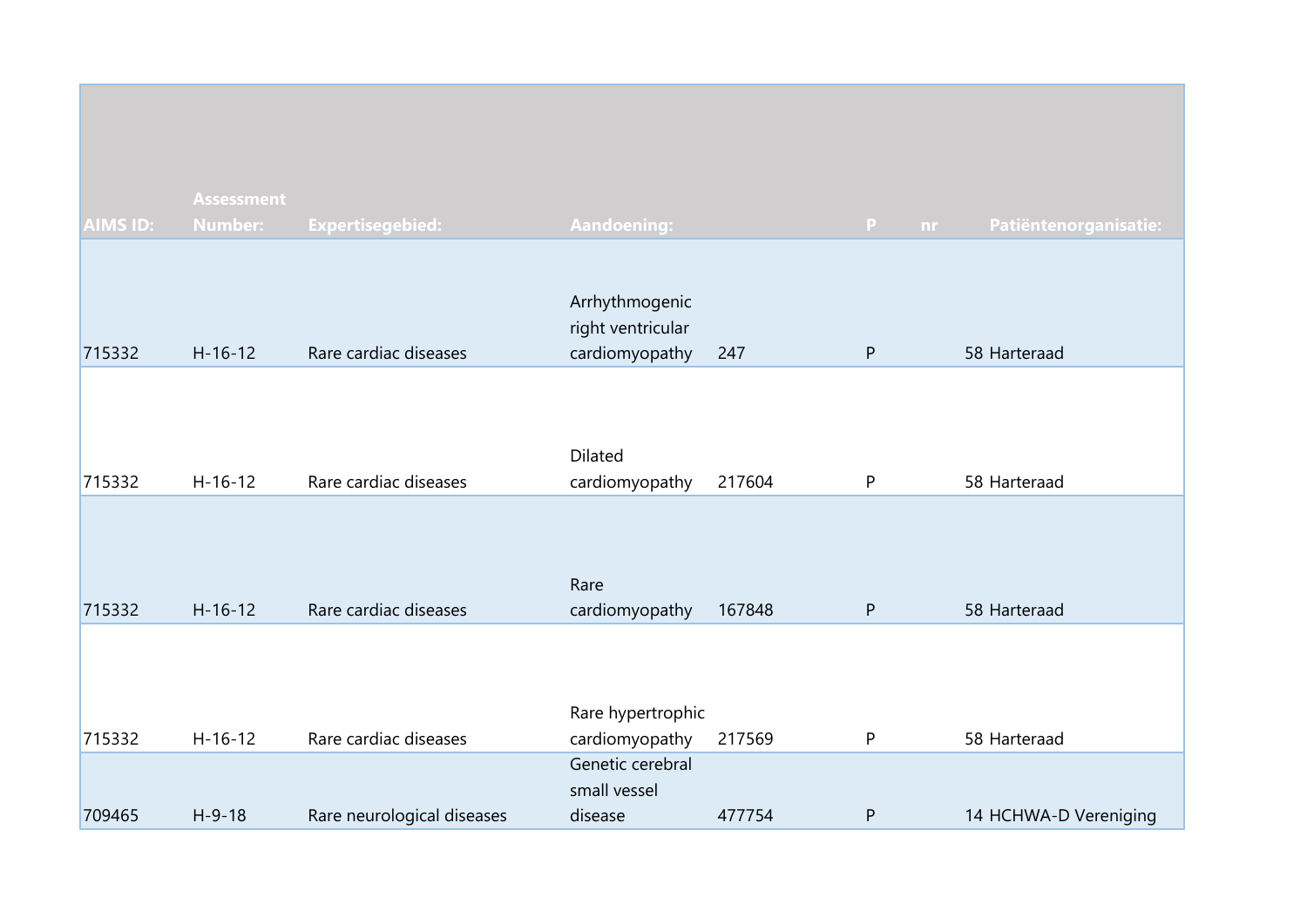|                 | <b>Assessment</b> |                                   |                     |        |                     |                       |
|-----------------|-------------------|-----------------------------------|---------------------|--------|---------------------|-----------------------|
| <b>AIMS ID:</b> | <b>Number:</b>    | <b>Expertisegebied:</b>           | <b>Aandoening:</b>  |        | $\mathbf{P}$<br>nr. | Patiëntenorganisatie: |
|                 |                   | Rare circulatory system diseases, |                     |        |                     |                       |
|                 |                   | Rare gynecologic and obstetric    |                     |        |                     |                       |
| 708047          | $H - 26 - 5$      | diseases                          | HELLP syndrome      | 244242 | P                   | 113 HELLP Stichting   |
|                 |                   | Rare circulatory system diseases, |                     |        |                     |                       |
|                 |                   | Rare gynecologic and obstetric    |                     |        |                     |                       |
| 708047          | $H - 26 - 5$      | diseases                          | Preeclampsia        | 275555 | ${\sf P}$           | 113 HELLP Stichting   |
|                 |                   |                                   |                     |        |                     |                       |
| 709091          | $H-9-19$          | Rare neurological diseases        | Glial tumor         | 182067 | P                   | 91 Hersenletsel.nl    |
|                 |                   |                                   |                     |        |                     |                       |
| 710372          | $H-9-14$          | Rare neurological diseases        | Glial tumor         | 182067 | $\mathsf{P}$        | 91 Hersenletsel.nl    |
|                 |                   |                                   |                     |        |                     |                       |
| 715227          | $H - 3 - 17$      | Rare endocrine diseases           | Meningioma          | 2495   | P                   | 91 Hersenletsel.nl    |
|                 |                   |                                   |                     |        |                     |                       |
|                 |                   |                                   |                     |        |                     |                       |
| 715366          | $H-11-52$         | Rare neoplastic diseases          | <b>Glial Tumors</b> | 182067 | P                   | 91 Hersenletsel.nl    |
|                 |                   |                                   |                     |        |                     |                       |
|                 |                   |                                   |                     |        |                     |                       |
| 724234          | $H-15-11$         | Rare neoplastic diseases          | Glial tumor         | 182067 | P                   | 91 Hersenletsel.nl    |
|                 |                   |                                   |                     |        |                     |                       |
|                 |                   |                                   |                     |        |                     |                       |
| 724234          | $H - 15 - 11$     | Rare neoplastic diseases          | Meningioma          | 2495   | P                   | 91 Hersenletsel.nl    |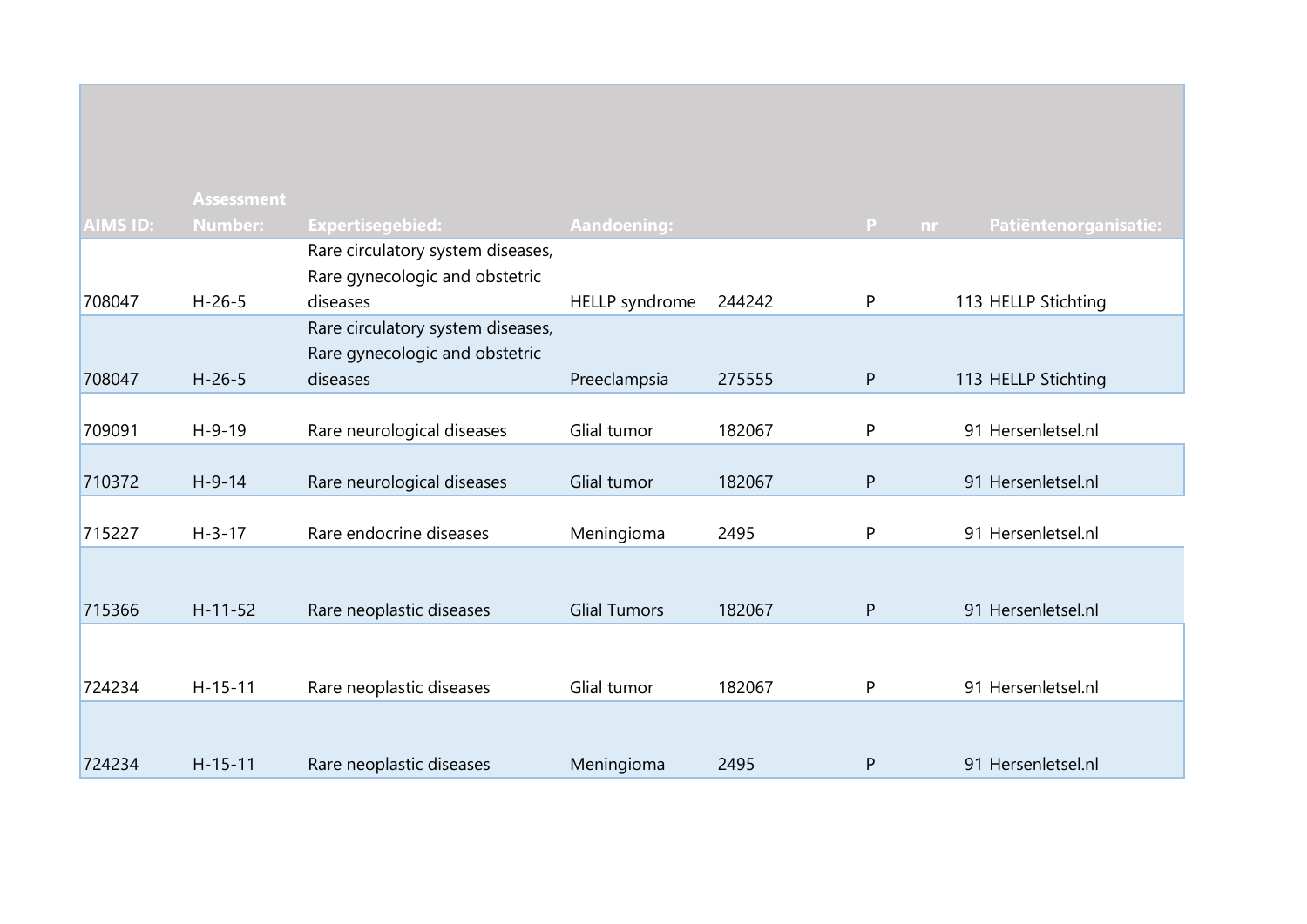|                 | <b>Assessment</b> |                                                 |                                      |        |              |                       |
|-----------------|-------------------|-------------------------------------------------|--------------------------------------|--------|--------------|-----------------------|
| <b>AIMS ID:</b> | <b>Number:</b>    | <b>Expertisegebied:</b>                         | <b>Aandoening:</b>                   |        | P<br>nr      | Patiëntenorganisatie: |
|                 |                   |                                                 |                                      |        |              |                       |
|                 |                   |                                                 | Systemic lupus                       |        |              |                       |
| 709794          | $H - 22 - 15$     | Rare immunological diseases                     | erythematosus                        | 536    | ${\sf P}$    | 161 Huid Nederland    |
|                 |                   |                                                 |                                      |        |              |                       |
| 709794          | $H - 22 - 15$     | Rare immunological diseases                     | Systemic sclerosis 801               |        | P            | 161 Huid Nederland    |
|                 |                   |                                                 |                                      |        |              |                       |
|                 |                   |                                                 | Necrotizing soft                     |        |              |                       |
| 710108          | $H - 10 - 10$     | Rare skin diseases                              | tissue infection                     | 440368 | P            | 161 Huid Nederland    |
|                 |                   |                                                 |                                      |        |              |                       |
| 715007          | $H-26-7$          | Rare infectious diseases                        | Leishmaniasis                        | 507    | ${\sf P}$    | 161 Huid Nederland    |
|                 |                   | Rare neoplastic diseases, Rare                  | Neurocutaneous                       |        |              |                       |
| 715061          | $H - 10 - 4$      | skin diseases                                   | melanocytosis                        | 2481   | P            | 161 Huid Nederland    |
|                 |                   |                                                 |                                      |        |              |                       |
|                 |                   |                                                 | Pyoderma                             |        |              |                       |
|                 |                   |                                                 | gangrenosum -<br>acne - hidradenitis |        |              |                       |
| 715061          | $H - 10 - 4$      | Rare neoplastic diseases, Rare<br>skin diseases | suppurativa                          | 289478 | $\mathsf{P}$ | 161 Huid Nederland    |
|                 |                   |                                                 |                                      |        |              |                       |
| 716165          | $H - 25 - 2$      | Rare infectious diseases                        | Rare mycoses                         | 163591 | ${\sf P}$    | 161 Huid Nederland    |
|                 |                   |                                                 |                                      |        |              |                       |
|                 |                   |                                                 | Dyskeratosis                         |        |              |                       |
| 720256          | $H - 12 - 11$     | Rare hematologic diseases                       | Congenita                            | 1775   | $\mathsf{P}$ | 161 Huid Nederland    |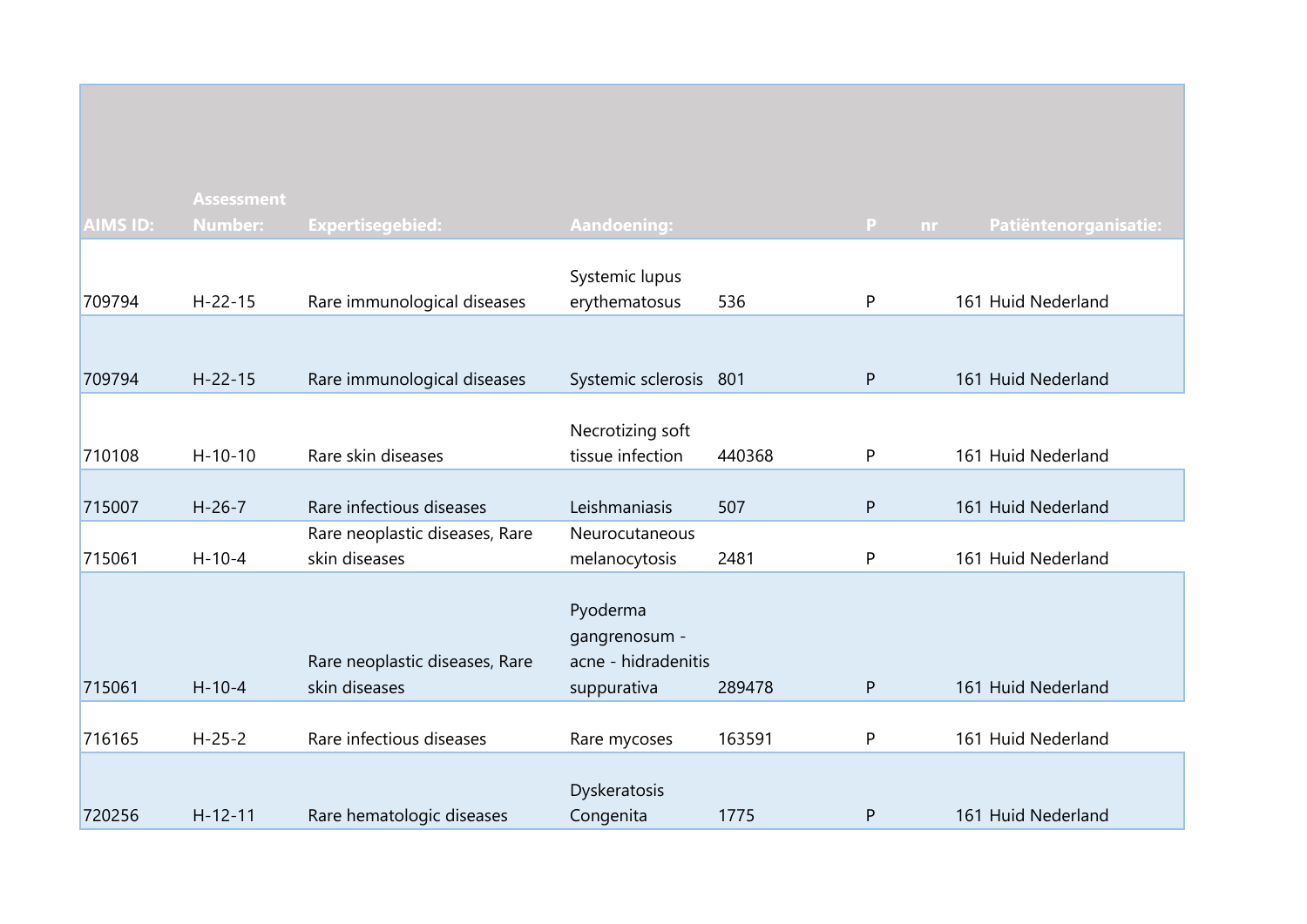| <b>AIMS ID:</b> | <b>Assessment</b><br><b>Number:</b> | <b>Expertisegebied:</b>      | <b>Aandoening:</b>        |        | P<br>nr.     | Patiëntenorganisatie: |
|-----------------|-------------------------------------|------------------------------|---------------------------|--------|--------------|-----------------------|
|                 |                                     | Rare surgical maxillo-facial |                           |        |              |                       |
| 706222          | $H - 2 - 16$                        | diseases                     | Cleft hard palate         | 101023 | P            | 17 LaPosa             |
|                 |                                     | Rare surgical maxillo-facial | Cleft lip and             |        |              |                       |
| 706222          | $H - 2 - 16$                        | diseases                     | alveolus                  | 141291 | ${\sf P}$    | 17 LaPosa             |
|                 |                                     |                              | Cleft lip with or         |        |              |                       |
|                 |                                     | Rare surgical maxillo-facial | without cleft             |        |              |                       |
| 706222          | $H - 2 - 16$                        | diseases                     | palate                    | 1991   | P            | 17 LaPosa             |
|                 |                                     | Rare surgical maxillo-facial |                           |        |              |                       |
| 706222          | $H - 2 - 16$                        | diseases                     | Cleft lip/palate          | 199306 | ${\sf P}$    | 17 LaPosa             |
|                 |                                     | Rare surgical maxillo-facial |                           |        |              |                       |
| 706222          | $H - 2 - 16$                        | diseases                     | Cleft palate              | 2014   | P            | 17 LaPosa             |
|                 |                                     | Rare surgical maxillo-facial | Submucosal cleft          |        |              |                       |
| 706222          | $H - 2 - 16$                        | diseases                     | palate                    | 155878 | ${\sf P}$    | 17 LaPosa             |
|                 |                                     | Rare developmental anomalies |                           |        |              |                       |
|                 |                                     | during embryogenesis,        |                           |        |              |                       |
|                 |                                     | Rare neurological diseases   |                           |        |              |                       |
|                 |                                     | Rare otorhinolaryngological  |                           |        |              |                       |
|                 |                                     | diseases                     |                           |        |              |                       |
|                 |                                     | Rare surgical maxillo-facial | Paralytic facial          |        |              |                       |
| 715430          | $H - 2 - 8$                         | diseases                     | malformation              | 156224 | P            | 17 LaPosa             |
|                 |                                     |                              |                           |        |              |                       |
|                 |                                     | Rare surgical maxillo-facial | Oculo-auriculo-           |        |              |                       |
| 716058          | $H - 2 - 2$                         | diseases                     | vertebral spectrum 141132 |        | $\mathsf{P}$ | 17 LaPosa             |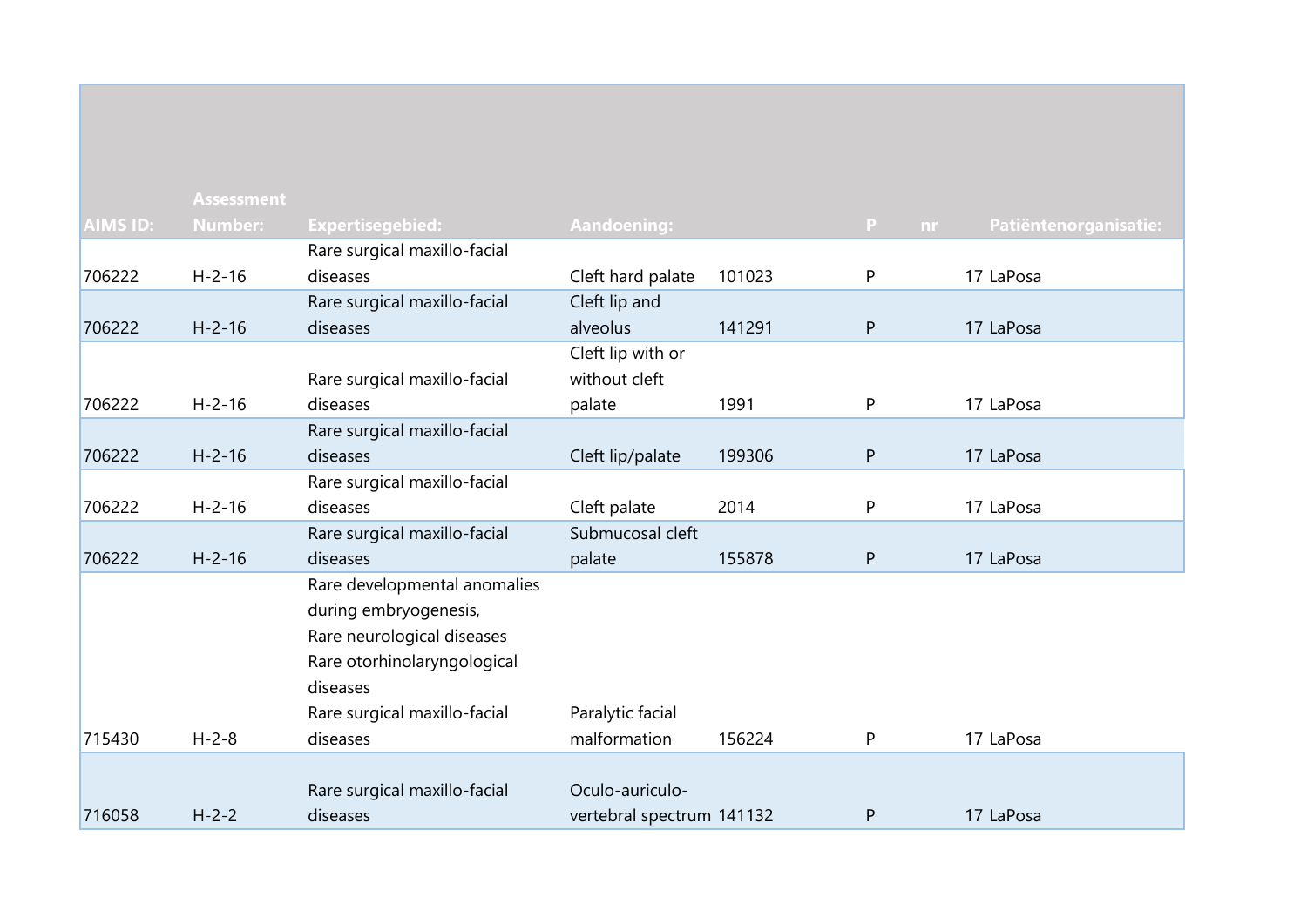|                 | <b>Assessment</b> |                                  |                        |        |                     |                       |
|-----------------|-------------------|----------------------------------|------------------------|--------|---------------------|-----------------------|
| <b>AIMS ID:</b> | <b>Number:</b>    | <b>Expertisegebied:</b>          | <b>Aandoening:</b>     |        | $\mathbf{P}$<br>nr. | Patiëntenorganisatie: |
|                 |                   |                                  |                        |        |                     |                       |
|                 |                   | Rare surgical maxillo-facial     | 22q11.2 deletion       |        |                     |                       |
| 724127          | $H - 2 - 12$      | diseases                         | syndrome               | 567    | P                   | 17 LaPosa             |
|                 |                   |                                  | 22q11.2                |        |                     |                       |
|                 |                   | Rare surgical maxillo-facial     | duplication            |        |                     |                       |
| 724127          | $H - 2 - 12$      | diseases                         | syndrome               | 1727   | P                   | 17 LaPosa             |
|                 |                   |                                  |                        |        |                     |                       |
|                 |                   | Rare surgical maxillo-facial     | <b>Isolated Pierre</b> |        |                     |                       |
| 724127          | $H - 2 - 12$      | diseases                         | Robin syndrome         | 718    | P                   | 17 LaPosa             |
|                 |                   |                                  | Rare disease with      |        |                     |                       |
|                 |                   | Rare surgical maxillo-facial     | Pierre Robin           |        |                     |                       |
| 724127          | $H - 2 - 12$      | diseases                         | syndrome               | 138044 | $\mathsf{P}$        | 17 LaPosa             |
|                 |                   |                                  |                        |        |                     |                       |
|                 |                   |                                  | Congenital             |        |                     |                       |
| 716078          | $H - 24 - 2$      | Rare circulatory system diseases | chylothorax            | 264688 | P                   | 200 LGD Alliance      |
|                 |                   |                                  |                        |        |                     |                       |
|                 |                   |                                  | Rare carcinoma of      |        |                     |                       |
| 715366          | $H - 11 - 52$     | Rare neoplastic diseases         | pancreas               | 217074 | ${\sf P}$           | 260 Living with Hope  |
|                 |                   |                                  |                        |        |                     |                       |
|                 |                   |                                  | Rare tumor of          |        |                     |                       |
| 715366          | $H-11-52$         | Rare neoplastic diseases         | pancreas               | 180824 | P                   | 260 Living with Hope  |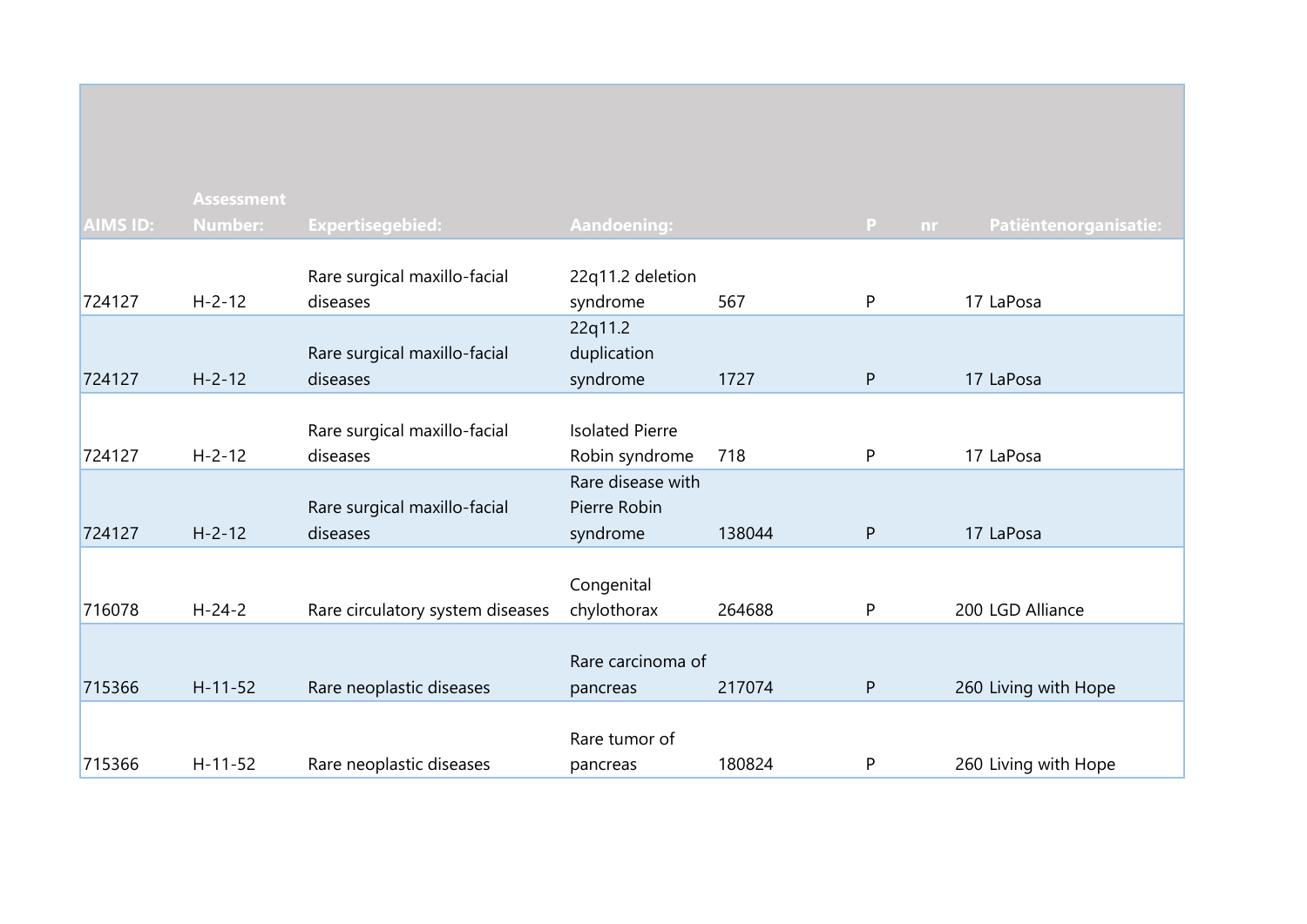|                 | <b>Assessment</b> |                             |                          |        |                 |                          |
|-----------------|-------------------|-----------------------------|--------------------------|--------|-----------------|--------------------------|
| <b>AIMS ID:</b> | <b>Number:</b>    | <b>Expertisegebied:</b>     | Aandoening:              |        | P.<br><b>nr</b> | Patiëntenorganisatie:    |
|                 |                   |                             | Alpha-1-                 |        |                 |                          |
|                 |                   | Rare hepatic diseases, Rare | antitrypsin              |        |                 |                          |
| 715274          | $H - 8 - 23$      | respiratory diseases        | deficiency               | 60     | ${\sf P}$       | 121 Longfonds            |
|                 |                   |                             |                          |        |                 |                          |
| 709238          | $H-11-53$         | Rare neoplastic diseases    | Thymic tumor             | 100100 | P               | 204 Longkanker Nederland |
|                 |                   |                             |                          |        |                 |                          |
|                 |                   |                             | Rare autonomic           |        |                 | Lotgenoten Lage          |
|                 |                   |                             | nervous system           |        |                 | Bloeddruk Hartpatiënten  |
| 715145          | $H-9-11$          | Rare neurological diseases  | disorder                 | 423662 | ${\sf P}$       | 329 Nederland            |
|                 |                   |                             |                          |        |                 |                          |
|                 |                   |                             |                          |        |                 | Lotgenoten Lage          |
|                 |                   |                             | Pure autonomic           |        |                 | Bloeddruk Hartpatiënten  |
| 715145          | $H-9-11$          | Rare neurological diseases  | failure                  | 441    | P               | 329 Nederland            |
|                 |                   |                             |                          |        |                 |                          |
| 710236          | $H - 6 - 4$       | Rare ophthalmic disorders   | Leber plus disease 99718 |        | ${\sf P}$       | 125 Macula Vereniging    |
|                 |                   |                             |                          |        |                 |                          |
| 710236          | $H - 6 - 4$       | Rare ophthalmic disorders   | <b>Uveitis</b>           | 98715  | P               | 125 Macula Vereniging    |
|                 |                   |                             |                          |        |                 | Marshall Smith           |
|                 |                   |                             |                          |        |                 | Syndroom Research        |
| 710455          | $H-17-11$         | Rare genetic diseases       | Down syndrome            | 870    | P               | 146 Foundation           |
|                 |                   |                             | 16p11.2p12.2             |        |                 | Marshall Smith           |
|                 |                   |                             | microdeletion            |        |                 | Syndroom Research        |
| 710455          | $H-17-11$         | Rare genetic diseases       | syndrome                 | 261211 | P               | 146 Foundation           |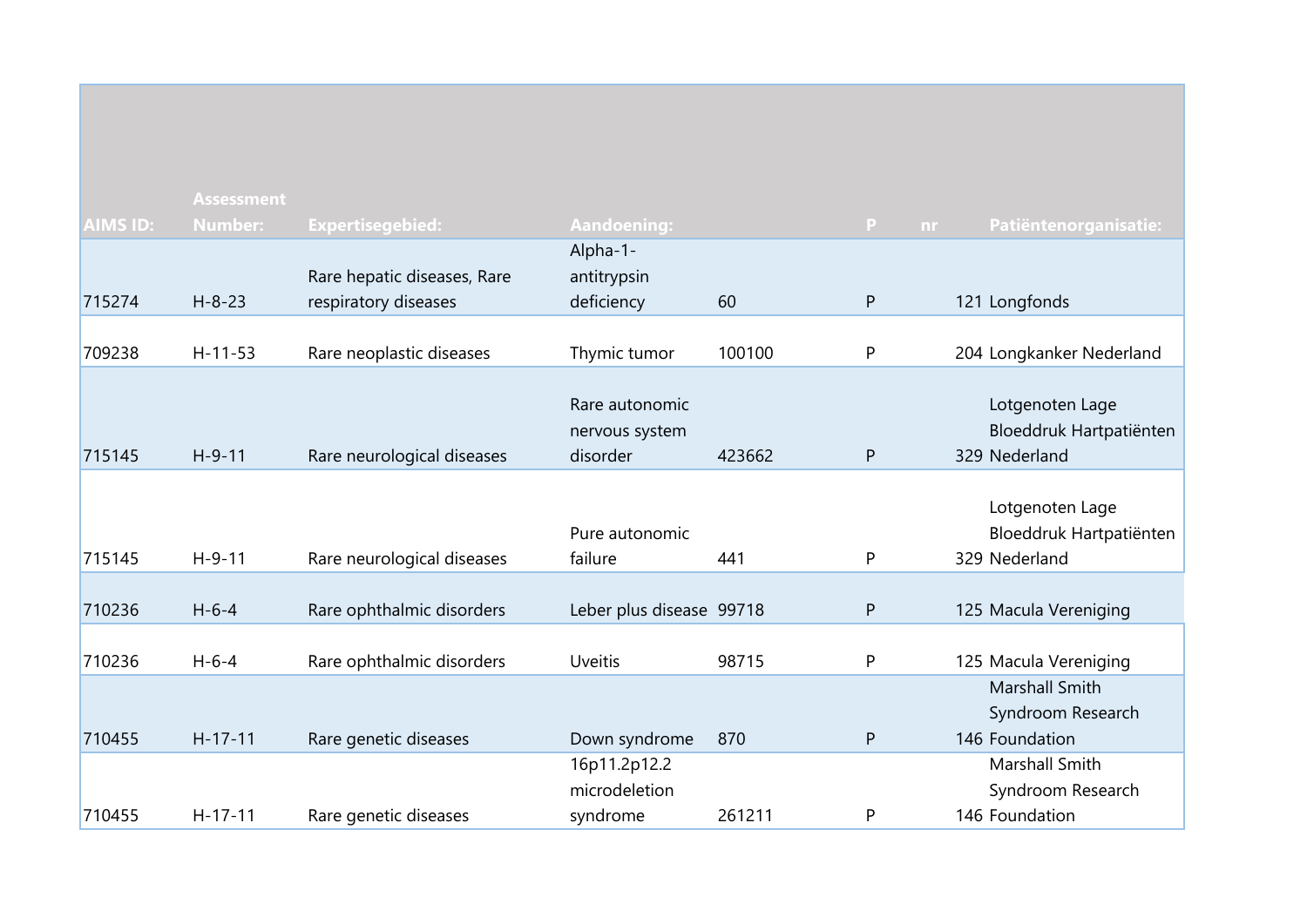|                 | <b>Assessment</b> |                            |                         |        |              |                                    |
|-----------------|-------------------|----------------------------|-------------------------|--------|--------------|------------------------------------|
| <b>AIMS ID:</b> | <b>Number:</b>    | <b>Expertisegebied:</b>    | <b>Aandoening:</b>      |        | $\mathsf{P}$ | Patiëntenorganisatie:<br><b>nr</b> |
|                 |                   |                            | Distal 16p11.2          |        |              | Marshall Smith                     |
|                 |                   |                            | microdeletion           |        |              | Syndroom Research                  |
| 710455          | $H - 17 - 11$     | Rare genetic diseases      | syndrome                | 261222 | P            | 146 Foundation                     |
|                 |                   |                            | Proximal 16p11.2        |        |              | Marshall Smith                     |
|                 |                   |                            | microdeletion           |        |              | Syndroom Research                  |
| 710455          | $H-17-11$         | Rare genetic diseases      | syndrome                | 261197 | P            | 146 Foundation                     |
|                 |                   |                            | Proximal 16p11.2        |        |              | Marshall Smith                     |
|                 |                   |                            | microduplication        |        |              | Syndroom Research                  |
| 710455          | $H - 17 - 11$     | Rare genetic diseases      | syndrome                | 370079 | P            | 146 Foundation                     |
|                 |                   |                            | Systemic                |        |              | Mastocytose Vereniging             |
| 715386          | $H-12-18$         | Rare hematologic diseases  | mastocytosis            | 2467   | P            | 83 Nederland                       |
|                 |                   |                            |                         |        |              |                                    |
|                 |                   |                            | Myeloproliferative      |        |              |                                    |
| 716145          | $H - 12 - 3$      | Rare neoplastic diseases   | neoplasm                | 98274  | P            | 78 MPN Stichting                   |
|                 |                   |                            |                         |        |              |                                    |
|                 |                   |                            | Primary                 |        |              |                                    |
| 716145          | $H - 12 - 3$      | Rare neoplastic diseases   | myelofibrosis           | 824    | P            | 78 MPN Stichting                   |
|                 |                   |                            | Idiopathic              |        |              | Narcolepsie Vereniging             |
| 715121          | $H - 0 - 4$       | Rare neurological diseases | hypersomnia             | 33208  | P            | 210 Nederland                      |
|                 |                   |                            |                         |        |              | Narcolepsie Vereniging             |
| 715121          | $H - 0 - 4$       | Rare neurological diseases | Narcolepsy type 1       | 2073   | P            | 210 Nederland                      |
|                 |                   |                            |                         |        |              | Narcolepsie Vereniging             |
| 715121          | $H - 0 - 4$       | Rare neurological diseases | Narcolepsy type 2 83465 |        | P            | 210 Nederland                      |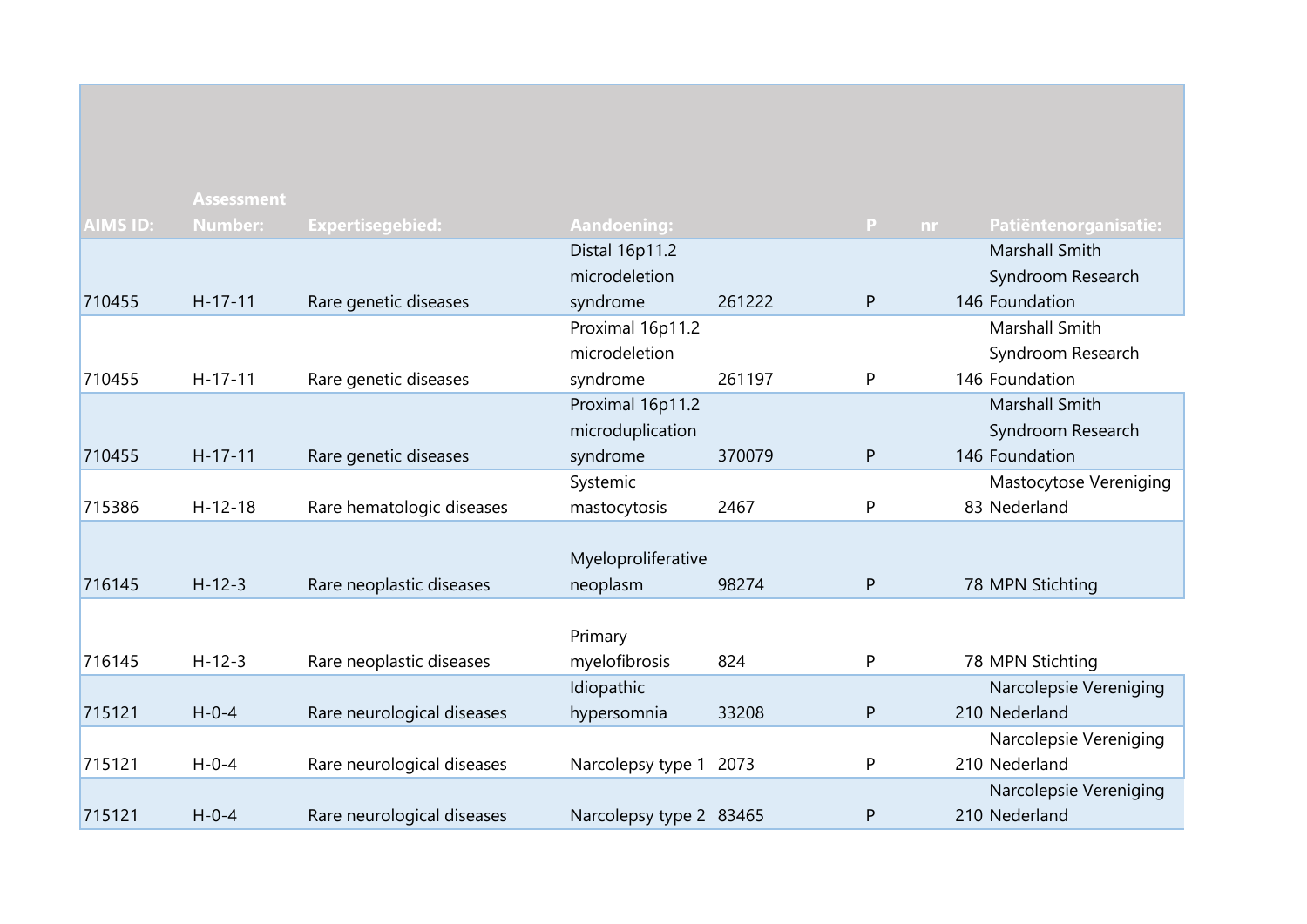|                 | <b>Assessment</b> |                             |                        |        |              |                               |
|-----------------|-------------------|-----------------------------|------------------------|--------|--------------|-------------------------------|
| <b>AIMS ID:</b> | <b>Number:</b>    | <b>Expertisegebied:</b>     | Aandoening:            |        | P.<br>nr.    | Patiëntenorganisatie:         |
|                 |                   |                             | Rare sleep             |        |              | Narcolepsie Vereniging        |
| 715121          | $H - 0 - 4$       | Rare neurological diseases  | disorder               | 68354  | ${\sf P}$    | 210 Nederland                 |
|                 |                   |                             |                        |        |              |                               |
|                 |                   | Rare systemic and           | Mixed connective       |        |              | Nationale Vereniging          |
| 715080          | $H - 21 - 6$      | rheumatological diseases    | tissue disease         | 809    | P            | 22 Sjögren Patiënten          |
|                 |                   |                             |                        |        |              |                               |
|                 |                   |                             | Primary Sjögren        |        |              | Nationale Vereniging          |
| 709794          | $H - 22 - 15$     | Rare immunological diseases | syndrome               | 289390 | P            | 22 Sjögrenpatiënten (NVSP)    |
|                 |                   |                             |                        |        |              | Nationale vereniging          |
|                 |                   |                             |                        |        |              | voor lupus, aps,              |
|                 |                   |                             | Systemic lupus         |        |              | sclerodermie en MCTD          |
| 709794          | $H - 22 - 15$     | Rare immunological diseases | erythematosus          | 536    | ${\sf P}$    | 128 (NVLE)                    |
|                 |                   |                             |                        |        |              | Nationale vereniging          |
|                 |                   |                             |                        |        |              | voor lupus, aps,              |
|                 |                   |                             |                        |        |              | sclerodermie en MCTD          |
| 709794          | $H - 22 - 15$     | Rare immunological diseases | Systemic sclerosis 801 |        | P            | 128 (NVLE)                    |
|                 |                   |                             |                        |        |              | Nationale vereniging          |
|                 |                   |                             |                        |        |              | voor lupus, aps,              |
|                 |                   | Rare systemic and           | Mixed connective       |        |              | sclerodermie en MTCD          |
| 715080          | $H - 21 - 6$      | rheumatological diseases    | tissue disease         | 809    | $\mathsf{P}$ | 128 (NVLE)                    |
|                 |                   |                             |                        |        |              |                               |
|                 |                   |                             |                        |        |              | Nederlandse Cystic            |
| 712016          | $H - 8 - 25$      | Rare respiratory diseases   | <b>Cystic Fibrosis</b> | 586    | P            | 159 Fibrosis Stichting (NCFS) |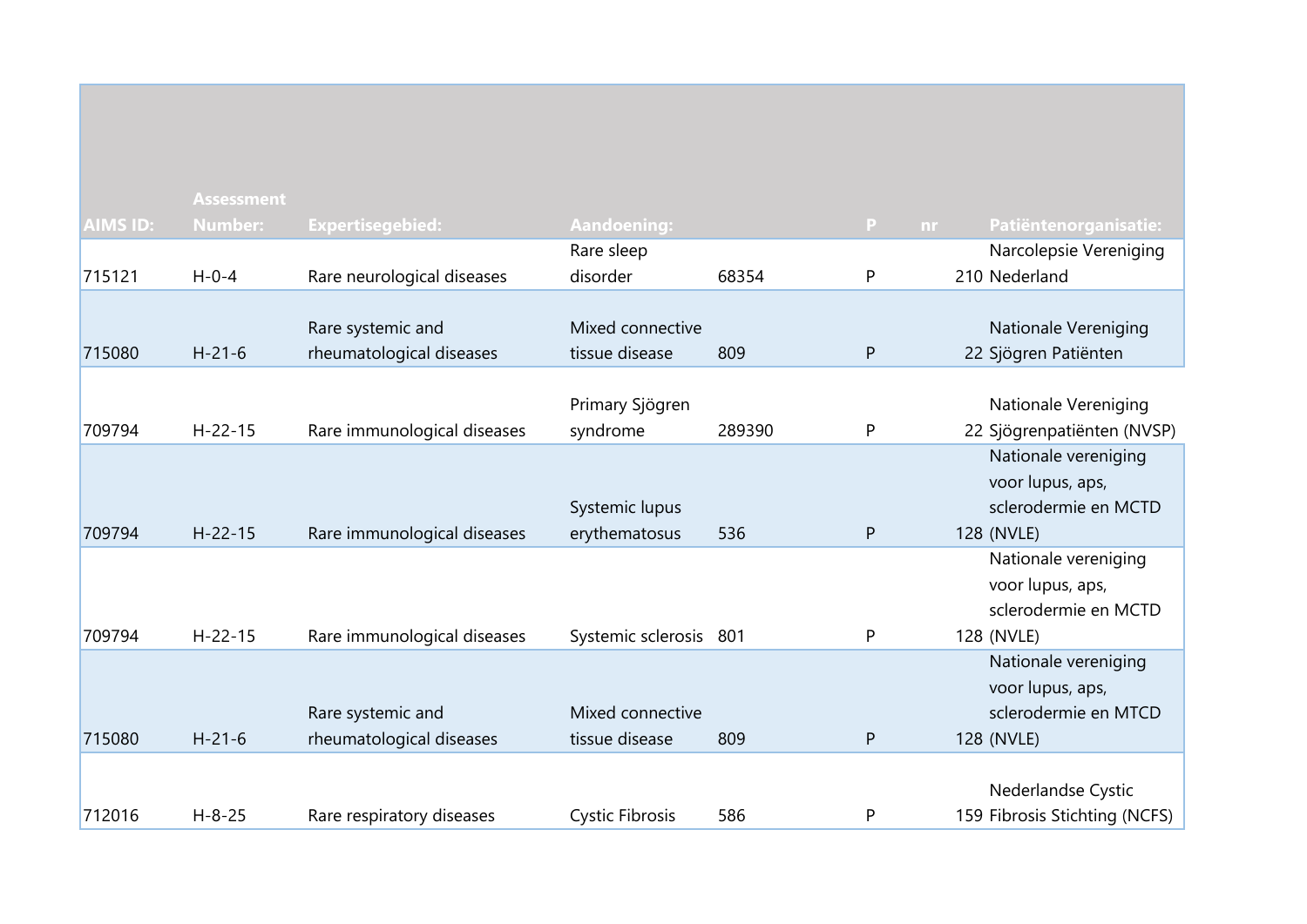|                 | <b>Assessment</b> |                          |                            |        |              |                          |
|-----------------|-------------------|--------------------------|----------------------------|--------|--------------|--------------------------|
| <b>AIMS ID:</b> | <b>Number:</b>    | <b>Expertisegebied:</b>  | <b>Aandoening:</b>         |        | P<br>nr.     | Patiëntenorganisatie:    |
|                 |                   |                          |                            |        |              | Nederlandse Hypofyse     |
| 715227          | $H - 3 - 17$      | Rare endocrine diseases  | Meningioma                 | 2495   | $\mathsf{P}$ | 65 Stichting (NHS)       |
|                 |                   |                          |                            |        |              | Nederlandse              |
|                 |                   |                          | Autoimmune                 |        |              | Leverpatiëntenvereniging |
| 715254          | $H - 20 - 8$      | Rare hepatic diseases    | hepatitis                  | 2137   | P            | 19 (NLV)                 |
|                 |                   |                          | IgG4-related               |        |              | Nederlandse              |
|                 |                   |                          | sclerosing                 |        |              | Leverpatiëntenvereniging |
| 715254          | $H - 20 - 8$      | Rare hepatic diseases    | cholangitis                | 447764 | P            | 19 (NLV)                 |
|                 |                   |                          |                            |        |              | Nederlandse              |
|                 |                   |                          | Primary biliary            |        |              | Leverpatiëntenvereniging |
| 715254          | $H - 20 - 8$      | Rare hepatic diseases    | cholangitis                | 186    | P            | 19 (NLV)                 |
|                 |                   |                          |                            |        |              | Nederlandse              |
|                 |                   |                          | Primary sclerosing         |        |              | Leverpatiëntenvereniging |
| 715254          | $H - 20 - 8$      | Rare hepatic diseases    | cholangitis                | 171    | P            | 19 (NLV)                 |
|                 |                   |                          |                            |        |              | Nederlandse              |
|                 |                   |                          | Rare hepatic and           |        |              | Leverpatiëntenvereniging |
| 715366          | $H-11-52$         | Rare neoplastic diseases | biliary tract tumor 101943 |        | P            | 19 (NLV)                 |
|                 |                   |                          |                            |        |              |                          |
|                 |                   |                          |                            |        |              | Nederlandse Meningitis   |
| 715165          | $H - 25 - 11$     | Rare infectious diseases | Arboviral fever            | 344    | P            | 118 Stichting            |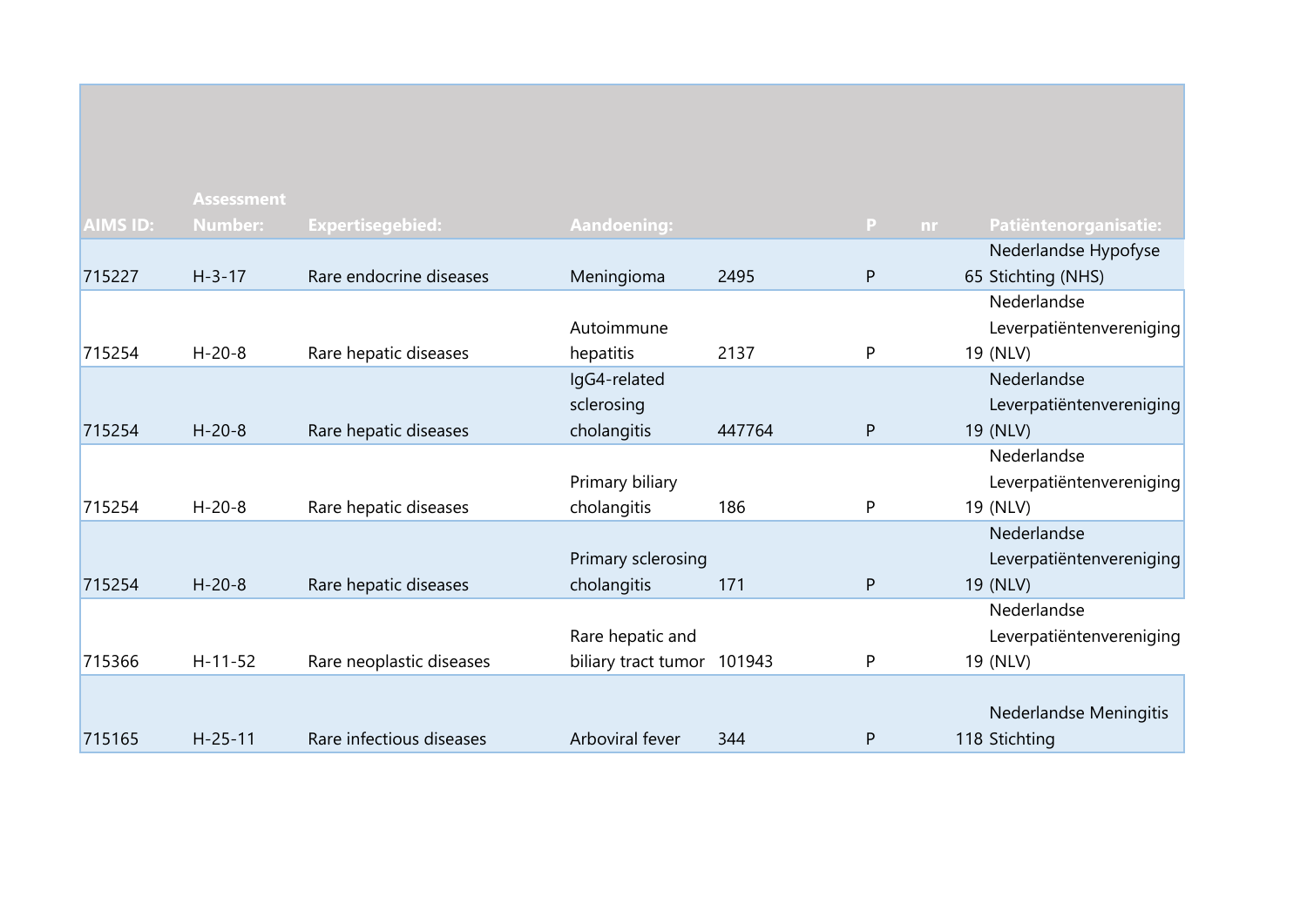|                 | <b>Assessment</b> |                            |                                                                         |        |              |    |                                                                       |
|-----------------|-------------------|----------------------------|-------------------------------------------------------------------------|--------|--------------|----|-----------------------------------------------------------------------|
| <b>AIMS ID:</b> | <b>Number:</b>    | <b>Expertisegebied:</b>    | <b>Aandoening:</b>                                                      |        | P.           | nr | Patiëntenorganisatie:                                                 |
| 708008          | $H - 12 - 8$      | Rare hematologic diseases  | Rare hemorrhagic<br>disorder due to a<br>qualitative platelet<br>defect | 275736 | P            |    | Nederlandse Vereniging<br>voor Hemofiliepatiënten<br>74 (NVHP)        |
| 716120          | $H - 11 - 16$     | Rare endocrine diseases    | Non-functioning<br>paraganglioma                                        | 94080  | P            |    | Nederlandse Vereniging<br>voor Mensen met<br>29 Paragangliomen (NVPG) |
| 710372          | $H-9-14$          | Rare neurological diseases | Benign peripheral<br>nerve sheath<br>tumor                              | 252131 | P            |    | Neurofibromatosevereni<br>30 ging Nederland (NFVN)                    |
| 715366          | $H-11-52$         | Rare neoplastic diseases   | Benign peripheral<br>nerve sheath<br>tumor                              | 252131 | $\mathsf{P}$ |    | Neurofibromatosevereni<br>30 ging Nederland (NFVN)                    |
| 715366          | $H-11-52$         | Rare neoplastic diseases   | Malignant<br>peripheral nerve<br>sheath tumor                           | 3148   | P            |    | Neurofibromatosevereni<br>30 ging Nederland (NFVN)                    |
| 724234          | $H - 15 - 11$     | Rare neoplastic diseases   | Benign<br>schwannoma                                                    | 252164 | P            |    | Neurofibromatosevereni<br>30 ging Nederland (NFVN)                    |
| 724234          | $H - 15 - 11$     | Rare neoplastic diseases   | Vestibular<br>schwannoom                                                | 252175 | P            |    | Neurofibromatosevereni<br>30 ging Nederland (NFVN)                    |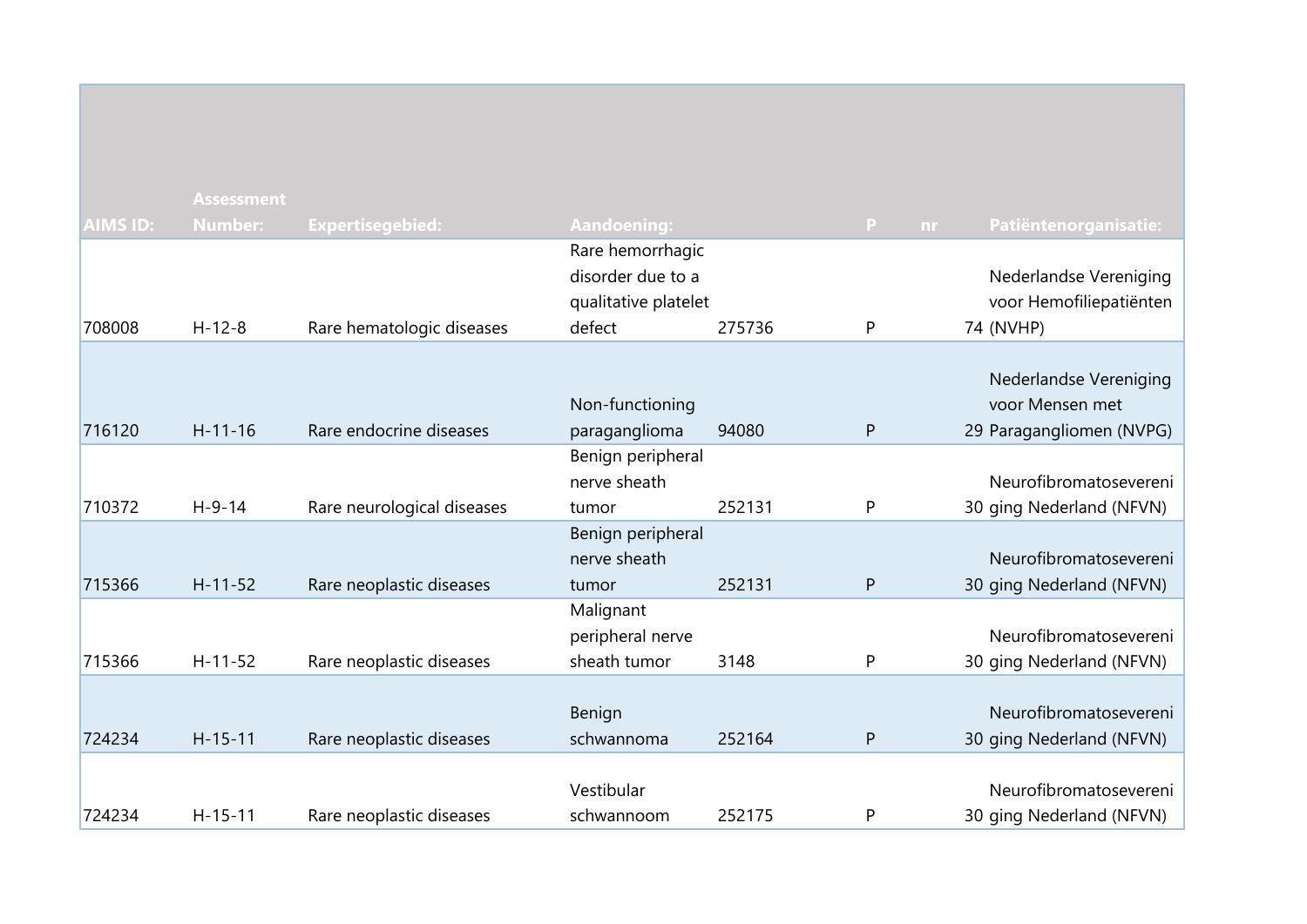|                 | <b>Assessment</b> |                                 |                         |        |                           |                         |
|-----------------|-------------------|---------------------------------|-------------------------|--------|---------------------------|-------------------------|
| <b>AIMS ID:</b> | <b>Number:</b>    | Expertisegebied:                | <b>Aandoening:</b>      |        | $\mathbf{P}$<br><b>nr</b> | Patiëntenorganisatie:   |
|                 |                   |                                 |                         |        |                           |                         |
|                 |                   | Rare neoplastic diseases, Rare  | Large congenital        |        |                           |                         |
| 715061          | $H-10-4$          | skin diseases                   | melanocytic nevus 626   |        | P                         | 141 Nevus Netwerk       |
|                 |                   | Rare neoplastic diseases, Rare  | Neurocutaneous          |        |                           |                         |
| 715061          | $H-10-4$          | skin diseases                   | melanocytosis           | 2481   | P                         | 141 Nevus Netwerk       |
|                 |                   |                                 |                         |        |                           |                         |
|                 |                   |                                 | Large congenital        |        |                           |                         |
| 715486          | $H-10-9$          | Rare skin diseases              | melanocytic nevus 626   |        | P                         | 141 Nevus Netwerk       |
|                 |                   |                                 | Vulvar squamous         |        |                           | NFK: Patiëntenplatform  |
| 706031          | $H - 11 - 15$     | Rare neoplastic diseases        | cell carcinoma          | 494448 | P                         | 18 Zeldzame Kankers     |
|                 |                   |                                 | Epithelial tumor of     |        |                           | NFK: Patiëntenplatform  |
| 709054          | $H - 11 - 54$     | Rare gastroenterologic diseases | anal cancer             | 424010 | $\mathsf{P}$              | 18 Zeldzame Kankers     |
|                 |                   |                                 |                         |        |                           |                         |
|                 |                   |                                 | Rare vulvovaginal       |        |                           | NFK: Patiëntenplatform  |
| 715366          | $H-11-52$         | Rare neoplastic diseases        | tumor                   | 180312 | P                         | 18 Zeldzame Kankers     |
|                 |                   |                                 | Genetic renal           |        |                           | Nierpatiëntenvereniging |
| 706138          | $H - 5 - 4$       | Rare renal diseases             | tubular disease         | 183592 | P                         | 31 Nederland (NVN)      |
|                 |                   |                                 |                         |        |                           |                         |
|                 |                   |                                 | Nephropathy             |        |                           |                         |
|                 |                   |                                 | secondary to a          |        |                           |                         |
|                 |                   |                                 | storage or other        |        |                           | Nierpatiëntenvereniging |
| 706138          | $H - 5 - 4$       | Rare renal diseases             | metabolic disease 93593 |        | P                         | 31 Nederland (NVN)      |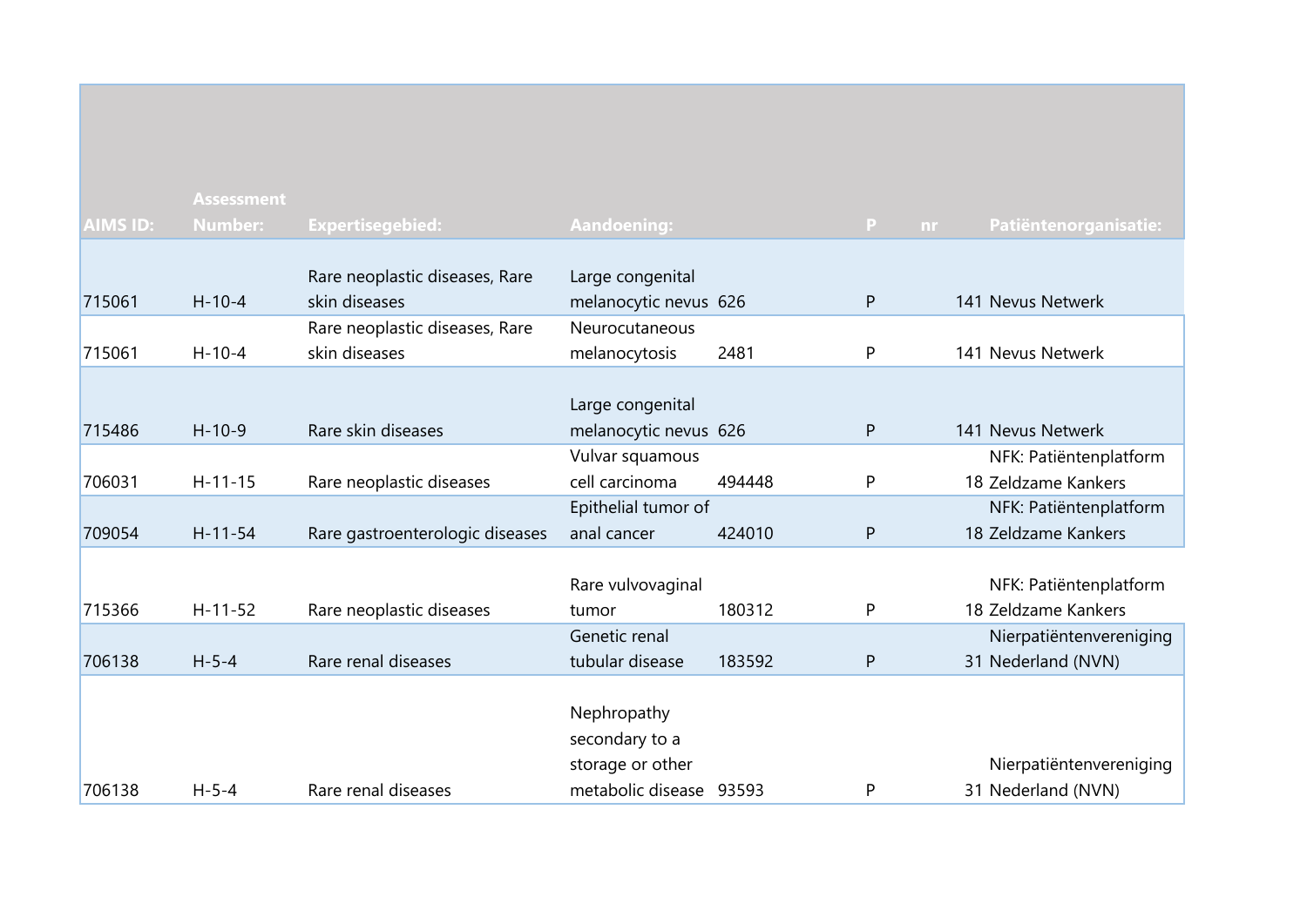|                 | <b>Assessment</b> |                                                      |                    |       |                                |                         |
|-----------------|-------------------|------------------------------------------------------|--------------------|-------|--------------------------------|-------------------------|
| <b>AIMS ID:</b> | Number:           | <b>Expertisegebied:</b>                              | Aandoening:        |       | $\mathbf{P}$<br>n <sub>r</sub> | Patiëntenorganisatie:   |
|                 |                   |                                                      | Rare renal tubular |       |                                | Nierpatiëntenvereniging |
| 706138          | $H - 5 - 4$       | Rare renal diseases                                  | disease            | 93603 | P                              | 31 Nederland (NVN)      |
|                 |                   |                                                      |                    |       |                                |                         |
|                 |                   | Rare inborn errors of metabolism, Glomerular         |                    |       |                                | Nierpatiëntenvereniging |
| 709775          | $H - 5 - 2$       | Rare renal diseases                                  | disease            | 93548 | P                              | 31 Nederland (NVN)      |
|                 |                   |                                                      |                    |       |                                |                         |
|                 |                   | Rare inborn errors of metabolism, Rare renal tubular |                    |       |                                | Nierpatiëntenvereniging |
| 709775          | $H - 5 - 2$       | Rare renal diseases                                  | disease            | 93603 | P                              | 31 Nederland (NVN)      |
|                 |                   |                                                      |                    |       |                                |                         |
|                 |                   | Rare inborn errors of metabolism, Thrombotic         |                    |       |                                | Nierpatiëntenvereniging |
| 709775          | $H - 5 - 2$       | Rare renal diseases                                  | microangiopathy    | 93573 | P                              | 31 Nederland (NVN)      |
|                 |                   |                                                      |                    |       |                                |                         |
| 715227          | $H - 3 - 17$      | Rare endocrine diseases                              | Meningioma         | 2495  | P                              | 64 NVACP                |
|                 |                   |                                                      |                    |       |                                |                         |

|        |          |                            | Rare central     |       |                   |
|--------|----------|----------------------------|------------------|-------|-------------------|
|        |          |                            | nervous system   |       |                   |
|        |          |                            | and retinal      |       |                   |
| 706167 | $H-14-8$ | Rare neurological diseases | vascular disease | 71281 | 100 Oogvereniging |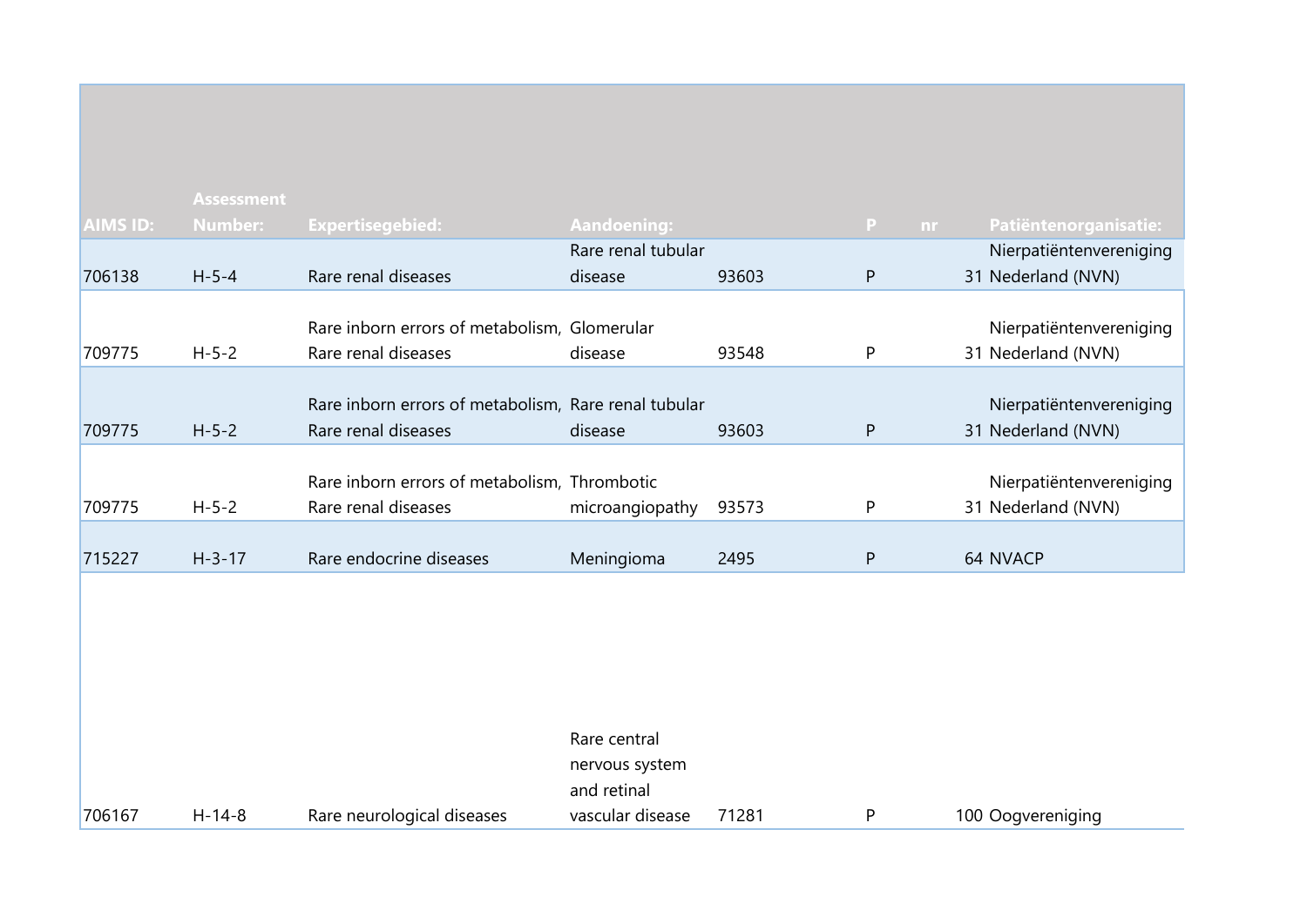| <b>AIMS ID:</b> | <b>Assessment</b><br><b>Number:</b> | Expertisegebied:               | <b>Aandoening:</b>       |        | P<br>nr      | Patiëntenorganisatie:     |
|-----------------|-------------------------------------|--------------------------------|--------------------------|--------|--------------|---------------------------|
|                 |                                     |                                | Rare central             |        |              |                           |
|                 |                                     |                                | nervous system           |        |              |                           |
|                 |                                     |                                | and retinal              |        |              |                           |
| 709465          | $H - 9 - 18$                        | Rare neurological diseases     | vascular disease         | 71281  | $\mathsf{P}$ | 100 Oogvereniging         |
|                 |                                     |                                | Cerebral visual          |        |              |                           |
| 710024          | $H - 6 - 6$                         | Rare genetic diseases          | impairement              | 447788 | P            | 100 Oogvereniging         |
|                 |                                     |                                | Inherited retinal        |        |              |                           |
| 710024          | $H - 6 - 6$                         | Rare genetic diseases          | disorder                 | 71862  | ${\sf P}$    | 100 Oogvereniging         |
|                 |                                     |                                |                          |        |              |                           |
| 710236          | $H - 6 - 4$                         | Rare ophthalmic disorders      | Leber plus disease 99718 |        | P            | 100 Oogvereniging         |
|                 |                                     |                                |                          |        |              |                           |
| 710236          | $H - 6 - 4$                         | Rare ophthalmic disorders      | <b>Uveitis</b>           | 98715  | $\mathsf{P}$ | 100 Oogvereniging         |
|                 |                                     | Rare gynecologic and obstetric | Retinopathy of           |        |              |                           |
| 715100          | $H-26-6$                            | diseases                       | prematurity              | 90050  | P            | 100 Oogvereniging         |
|                 |                                     |                                |                          |        |              |                           |
| 715227          | $H - 3 - 17$                        | Rare endocrine diseases        | Meningioma               | 2495   | ${\sf P}$    | 34 Osteoporose Vereniging |
|                 |                                     |                                | Acquired                 |        |              |                           |
|                 |                                     |                                | premature ovarian        |        |              |                           |
| 715227          | $H - 3 - 17$                        | Rare endocrine diseases        | failure                  | 95709  | P            | 34 Osteoporose Vereniging |
|                 |                                     |                                | Nasopharyngeal           |        |              | Patiëntenvereniging       |
| 724526          | $H - 11 - 50$                       | Rare neoplastic diseases       | carcinoma                | 150    | P            | 169 Hoofd - Hals          |
|                 |                                     |                                | Rare tumor of            |        |              | Patiëntenvereniging       |
| 724526          | $H - 11 - 50$                       | Rare neoplastic diseases       | salivary glands          | 276142 | P            | 169 Hoofd - Hals          |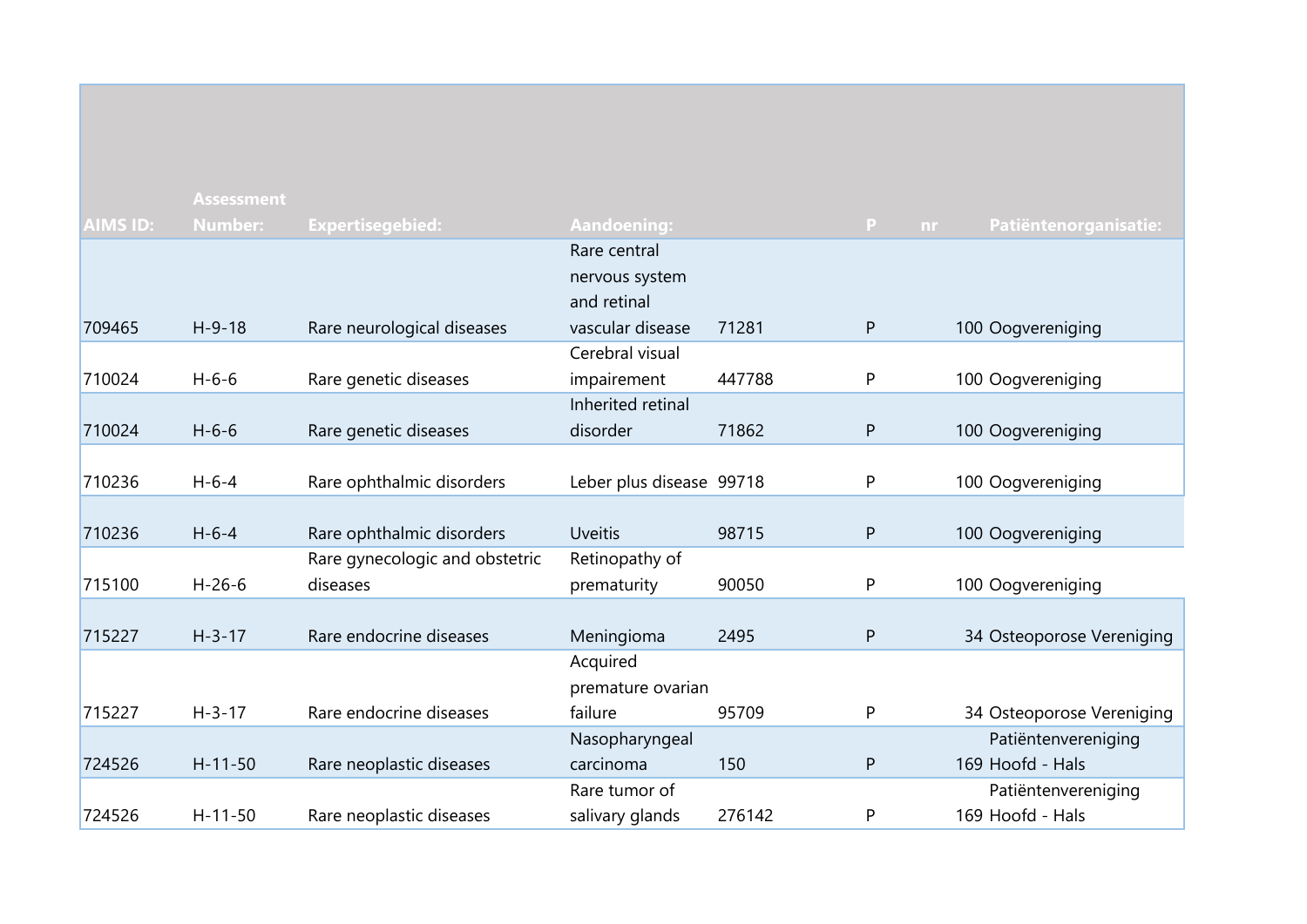|                 | <b>Assessment</b> |                                 |                    |        |                 |                       |
|-----------------|-------------------|---------------------------------|--------------------|--------|-----------------|-----------------------|
| <b>AIMS ID:</b> | <b>Number:</b>    | Expertisegebied:                | <b>Aandoening:</b> |        | P.<br><b>nr</b> | Patiëntenorganisatie: |
|                 |                   |                                 | Squamous cell      |        |                 |                       |
|                 |                   |                                 | carcinoma of oral  |        |                 | Patiëntenvereniging   |
| 724526          | $H - 11 - 50$     | Rare neoplastic diseases        | cavity and lip     | 502369 | P               | 169 Hoofd - Hals      |
|                 |                   |                                 | Squamous cell      |        |                 |                       |
|                 |                   |                                 | carcinoma of the   |        |                 | Patiëntenvereniging   |
| 724526          | $H - 11 - 50$     | Rare neoplastic diseases        | hypopharynx        | 494547 | P               | 169 Hoofd - Hals      |
|                 |                   |                                 | Squamous cell      |        |                 |                       |
|                 |                   |                                 | carcinoma of the   |        |                 | Patiëntenvereniging   |
| 724526          | $H - 11 - 50$     | Rare neoplastic diseases        | larynx             | 494550 | P               | 169 Hoofd - Hals      |
|                 |                   |                                 | Squamous cell      |        |                 |                       |
|                 |                   |                                 | carcinoma of the   |        |                 |                       |
|                 |                   |                                 | nasal cavity and   |        |                 | Patiëntenvereniging   |
| 724526          | $H - 11 - 50$     | Rare neoplastic diseases        | paranasal sinuses  | 500464 | P               | 169 Hoofd - Hals      |
|                 |                   |                                 | Squamous cell      |        |                 |                       |
|                 |                   |                                 | carcinoma of the   |        |                 | Patiëntenvereniging   |
| 724526          | $H - 11 - 50$     | Rare neoplastic diseases        | oral cavity        | 502363 | P               | 169 Hoofd - Hals      |
|                 |                   |                                 | Squamous cell      |        |                 |                       |
|                 |                   |                                 | carcinoma of the   |        |                 | Patiëntenvereniging   |
| 724526          | $H - 11 - 50$     | Rare neoplastic diseases        | oropharynx         | 500478 | P               | 169 Hoofd - Hals      |
|                 |                   | Rare neoplastic diseases, Rare  | Nasopharyngeal     |        |                 | Patiëntenvereniging   |
| 706075          | $H - 11 - 43$     | otorhinolaryngological diseases | carcinoma          | 150    | P               | 169 Hoofd - Hals      |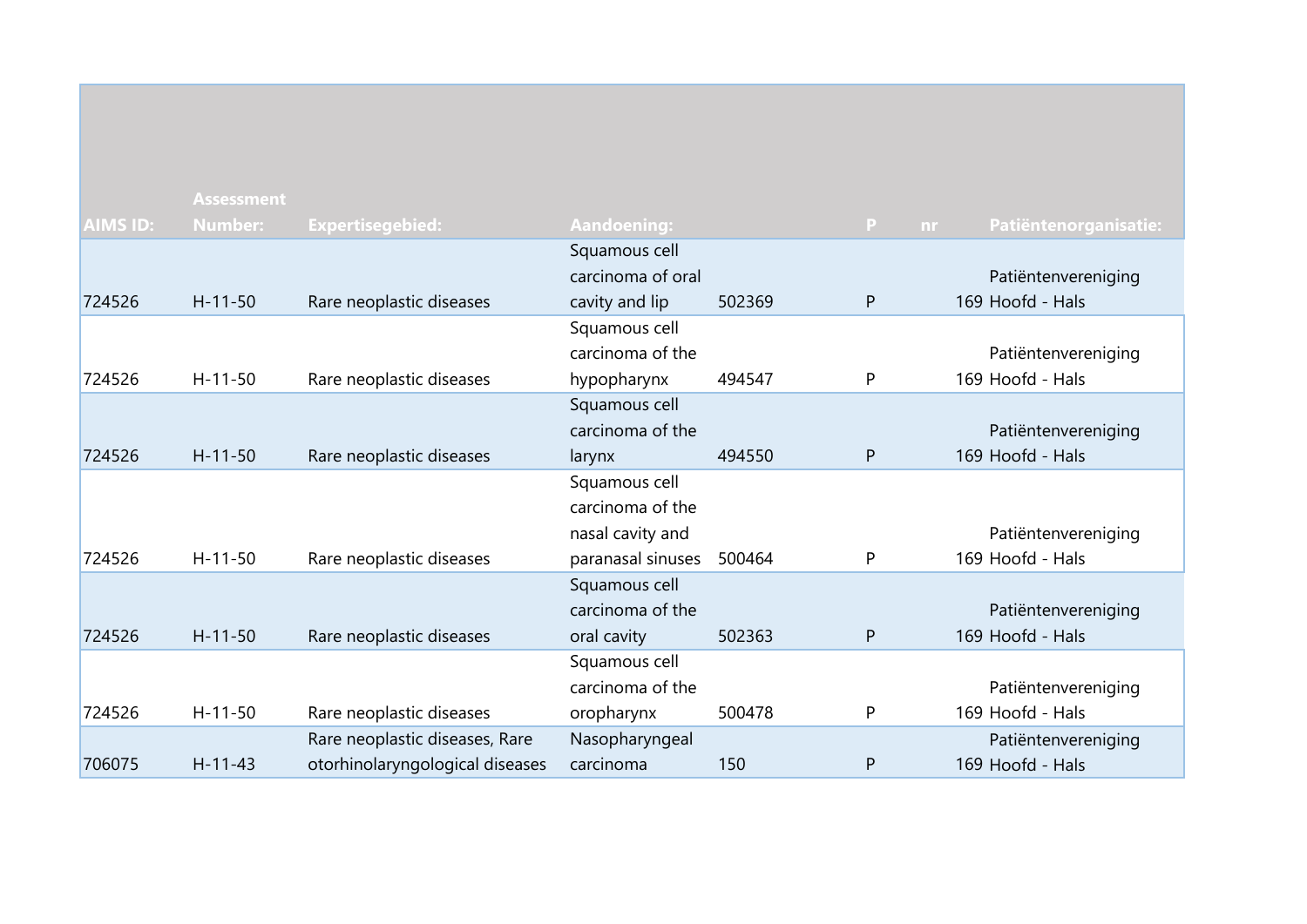|                 | <b>Assessment</b> |                               |                    |        |    |           |                           |
|-----------------|-------------------|-------------------------------|--------------------|--------|----|-----------|---------------------------|
| <b>AIMS ID:</b> | <b>Number:</b>    | <b>Expertisegebied:</b>       | <b>Aandoening:</b> |        | P. | <b>nr</b> | Patiëntenorganisatie:     |
|                 |                   |                               | Acquired           |        |    |           |                           |
|                 |                   |                               | premature ovarian  |        |    |           | Patiëntenvereniging POI-  |
| 715227          | $H - 3 - 17$      | Rare endocrine diseases       | failure            | 95709  | P  |           | 312 POF                   |
|                 |                   | Rare endocrine diseases, Rare | Non-acquired       |        |    |           |                           |
|                 |                   | gynecologic and obstetric     | premature ovarian  |        |    |           | Patiëntenvereniging POI-  |
| 715450          | $H - 3 - 18$      | diseases                      | failure            | 95710  | P  |           | 312 POF                   |
|                 |                   |                               | Rare tumor of      |        |    |           | Patiëntenvereniging       |
| 724526          | $H - 11 - 50$     | Rare neoplastic diseases      | salivary glands    | 276142 | P  |           | 255 Speekselklierkanker   |
|                 |                   |                               |                    |        |    |           | Patiëntenvereniging voor  |
|                 |                   |                               | Aortic             |        |    |           | Aangeboren                |
| 720077          | $H-16-13$         | Rare cardiac diseases         | malformation       | 98718  | P  |           | 127 Hartafwijkingen (PAH) |
|                 |                   |                               |                    |        |    |           | Patiëntenvereniging voor  |
|                 |                   |                               | Conotruncal heart  |        |    |           | Aangeboren                |
| 720077          | $H-16-13$         | Rare cardiac diseases         | malformations      | 2445   | P  |           | 127 Hartafwijkingen (PAH) |
|                 |                   |                               | Rare congenital    |        |    |           |                           |
|                 |                   |                               | non-syndromic      |        |    |           | Patiëntenvereniging voor  |
|                 |                   |                               | heart              |        |    |           | Aangeboren                |
| 720077          | $H-16-13$         | Rare cardiac diseases         | malformation       | 88991  | P  |           | 127 Hartafwijkingen (PAH) |
|                 |                   |                               |                    |        |    |           | Patiëntenvereniging voor  |
|                 |                   |                               | Transposition of   |        |    |           | Aangeboren                |
| 720077          | $H - 16 - 13$     | Rare cardiac diseases         | the great arteries | 216675 | P  |           | 127 Hartafwijkingen (PAH) |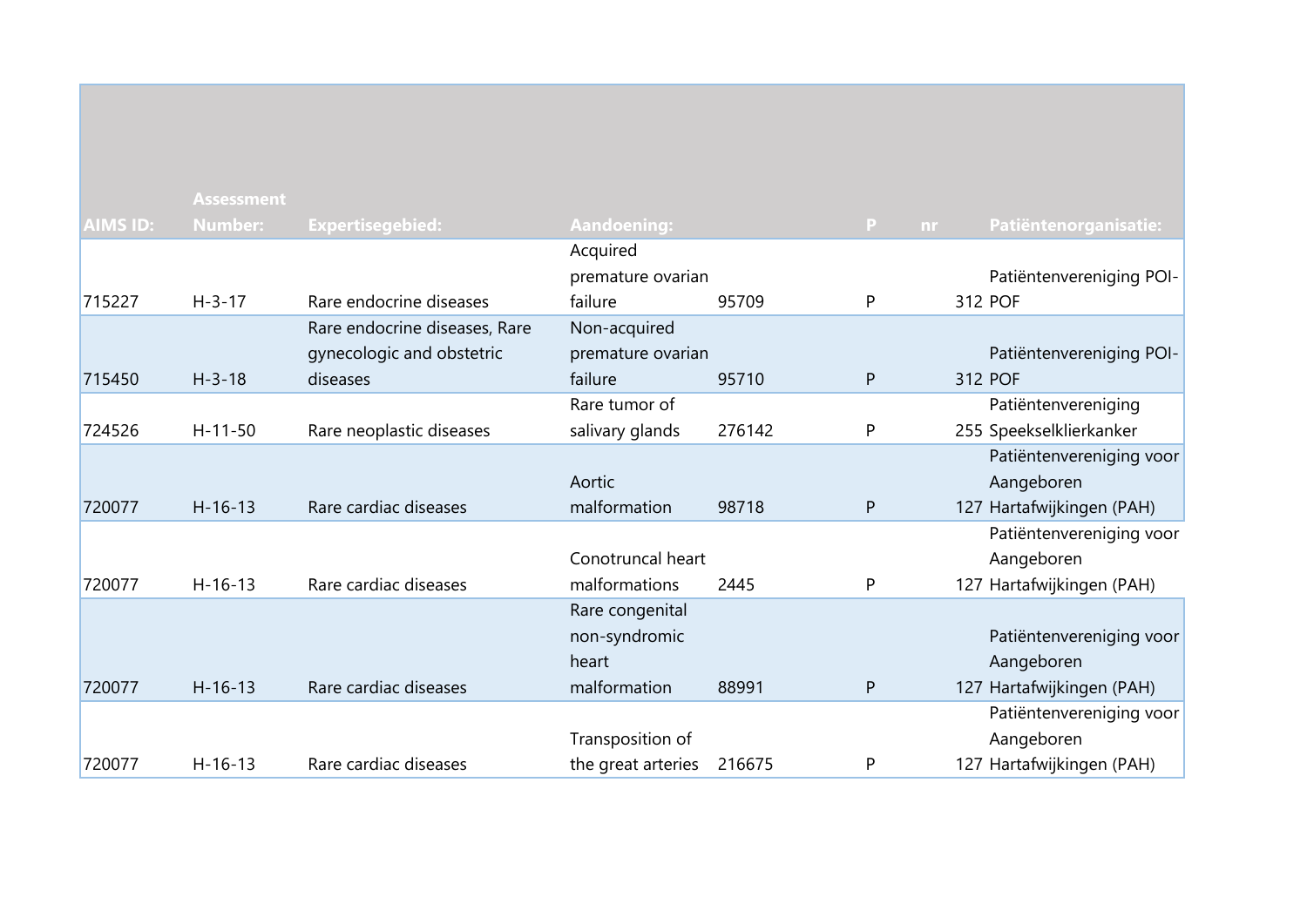|                 | <b>Assessment</b> |                              |                          |        |              |                                    |
|-----------------|-------------------|------------------------------|--------------------------|--------|--------------|------------------------------------|
| <b>AIMS ID:</b> | <b>Number:</b>    | <b>Expertisegebied:</b>      | <b>Aandoening:</b>       |        | P            | Patiëntenorganisatie:<br><b>nr</b> |
|                 |                   |                              |                          |        |              | Patiëntenvereniging voor           |
|                 |                   |                              | Univentricular           |        |              | Aangeboren                         |
| 720077          | $H - 16 - 13$     | Rare cardiac diseases        | cardiopathy              | 95483  | P            | 127 Hartafwijkingen (PAH)          |
|                 |                   |                              |                          |        |              | Sarcoïdose                         |
|                 |                   |                              |                          |        |              | Belangenvereniging                 |
| 710236          | $H - 6 - 4$       | Rare ophthalmic disorders    | Leber plus disease 99718 |        | P            | 40 Nederland                       |
|                 |                   |                              |                          |        |              | Sarcoïdose                         |
|                 |                   |                              |                          |        |              | Belangenvereniging                 |
| 710236          | $H - 6 - 4$       | Rare ophthalmic disorders    | <b>Uveitis</b>           | 98715  | P            | 40 Nederland                       |
|                 |                   |                              |                          |        |              | Schildklier Organisatie            |
| 709290          | $H - 3 - 19$      | Rare endocrine diseases      | Thyroid carcinoma 100088 |        | P            | 60 Nederland (SON)                 |
|                 |                   |                              |                          |        |              | Schildklier Organisatie            |
| 709290          | $H - 3 - 19$      | Rare endocrine diseases      | Thyroid tumor            | 100087 | $\mathsf{P}$ | 60 Nederland (SON)                 |
|                 |                   |                              | Necrobiotic              |        |              | Schildklier Organisatie            |
| 710286          | $H - 6 - 5$       | Rare ophthalmic disorders    | xanthogranuloma          | 158011 | P            | 60 Nederland (SON)                 |
|                 |                   |                              | IgG4-related             |        |              |                                    |
|                 |                   |                              | ophthalmic               |        |              | Schildklier Organisatie            |
| 710286          | $H - 6 - 5$       | Rare ophthalmic disorders    | disease                  | 449563 | P            | 60 Nederland (SON)                 |
|                 |                   | Rare surgical maxillo-facial |                          |        |              |                                    |
| 706222          | $H - 2 - 16$      | diseases                     | Cleft hard palate        | 101023 | P            | 287 Schisis Nederland              |
|                 |                   | Rare surgical maxillo-facial | Cleft lip and            |        |              |                                    |
| 706222          | $H - 2 - 16$      | diseases                     | alveolus                 | 141291 | P            | 287 Schisis Nederland              |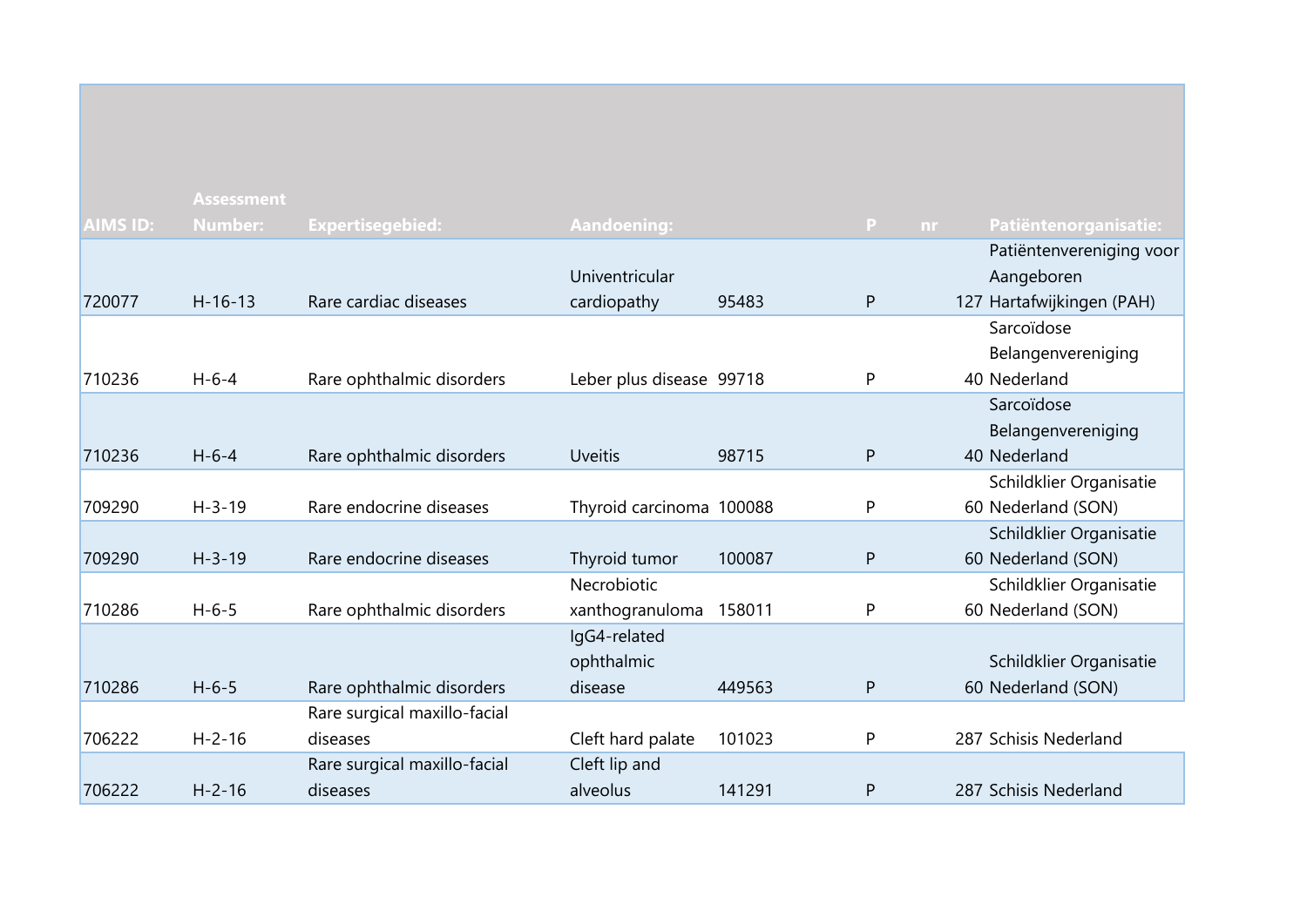|                 | <b>Assessment</b> |                                  |                        |        |                           |                        |
|-----------------|-------------------|----------------------------------|------------------------|--------|---------------------------|------------------------|
| <b>AIMS ID:</b> | <b>Number:</b>    | Expertisegebied:                 | <b>Aandoening:</b>     |        | $\mathbf{P}$<br><b>nr</b> | Patiëntenorganisatie:  |
|                 |                   |                                  | Cleft lip with or      |        |                           |                        |
|                 |                   | Rare surgical maxillo-facial     | without cleft          |        |                           |                        |
| 706222          | $H - 2 - 16$      | diseases                         | palate                 | 1991   | P                         | 287 Schisis Nederland  |
|                 |                   | Rare surgical maxillo-facial     |                        |        |                           |                        |
| 706222          | $H - 2 - 16$      | diseases                         | Cleft lip/palate       | 199306 | ${\sf P}$                 | 287 Schisis Nederland  |
|                 |                   | Rare surgical maxillo-facial     |                        |        |                           |                        |
| 706222          | $H - 2 - 16$      | diseases                         | Cleft palate           | 2014   | P                         | 287 Schisis Nederland  |
|                 |                   | Rare surgical maxillo-facial     | Submucosal cleft       |        |                           |                        |
| 706222          | $H - 2 - 16$      | diseases                         | palate                 | 155878 | ${\sf P}$                 | 287 Schisis Nederland  |
|                 |                   |                                  |                        |        |                           |                        |
|                 |                   | Rare surgical maxillo-facial     | <b>Isolated Pierre</b> |        |                           |                        |
| 724127          | $H - 2 - 12$      | diseases                         | Robin syndrome         | 718    | P                         | 287 Schisis Nederland  |
|                 |                   |                                  | Rare disease with      |        |                           |                        |
|                 |                   | Rare surgical maxillo-facial     | Pierre Robin           |        |                           |                        |
| 724127          | $H - 2 - 12$      | diseases                         | syndrome               | 138044 | ${\sf P}$                 | 287 Schisis Nederland  |
|                 |                   |                                  |                        |        |                           |                        |
|                 |                   | Rare neoplastic diseases, Rare   | Acquired periheral     |        |                           |                        |
| 715205          | $H - 14 - 11$     | neurological diseases            | neuropathy             | 182086 | P                         | 288 SOS Nederland      |
|                 |                   |                                  | Mitochondrial          |        |                           | Spierziekten Nederland |
| 708228          | $H-14-4$          | Rare inborn errors of metabolism | diseases               | 68380  | $\mathsf{P}$              | 43 (SN)                |
|                 |                   |                                  |                        |        |                           |                        |
|                 |                   | Rare neoplastic diseases, Rare   | Acquired periheral     |        |                           | Spierziekten Nederland |
| 715205          | $H-14-11$         | neurological diseases            | neuropathy             | 182086 | P                         | 43 (SN)                |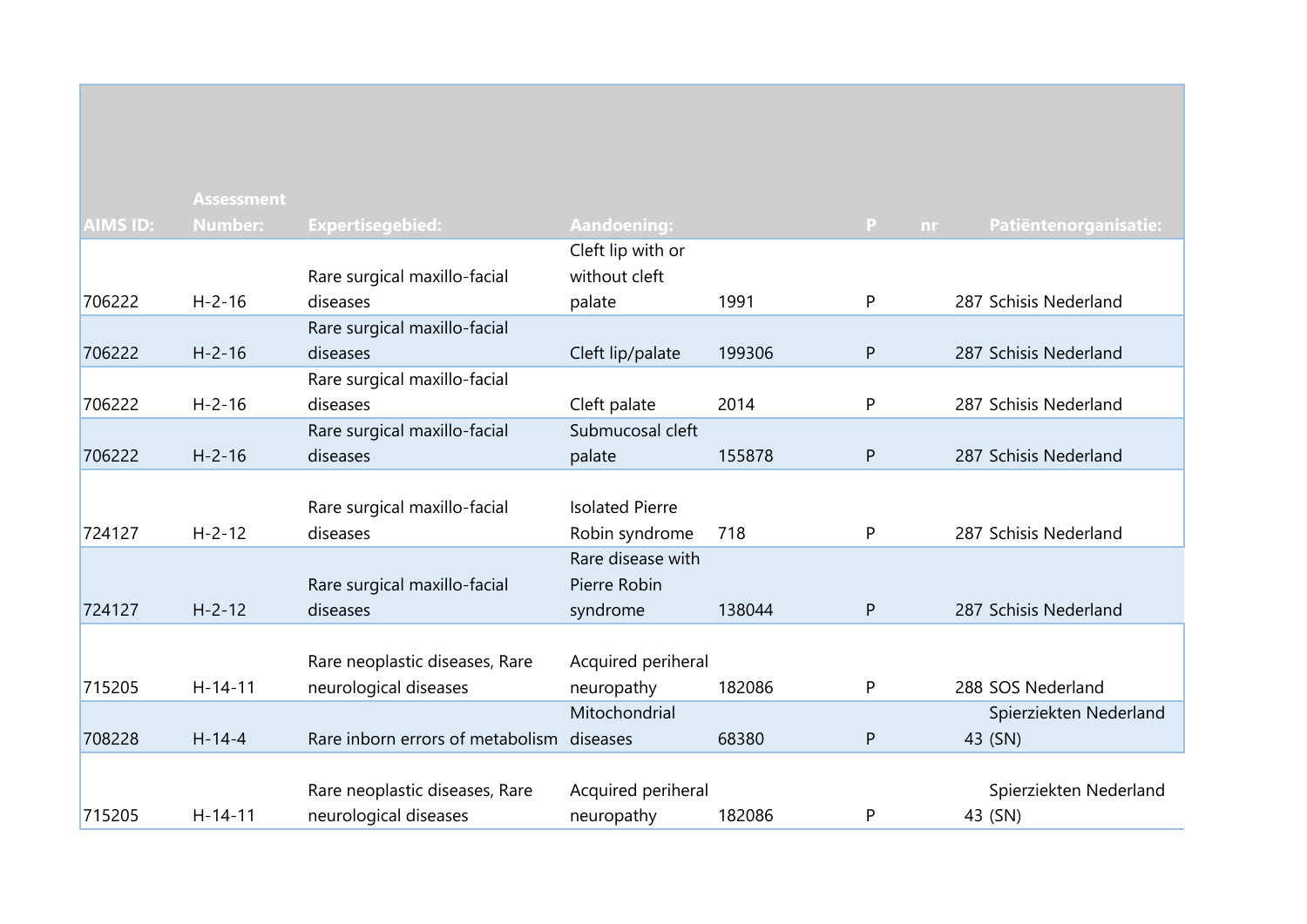|                 | <b>Assessment</b> |                                  |                    |        |                           |                             |
|-----------------|-------------------|----------------------------------|--------------------|--------|---------------------------|-----------------------------|
| <b>AIMS ID:</b> | <b>Number:</b>    | <b>Expertisegebied:</b>          | <b>Aandoening:</b> |        | $\mathbf{P}$<br><b>nr</b> | Patiëntenorganisatie:       |
|                 |                   |                                  |                    |        |                           | Spierziekten Nederland      |
| 716037          | $H - 18 - 1$      | Rare inborn errors of metabolism | Rare dyslipidemia  | 101953 | P                         | 43 (SN)                     |
|                 |                   |                                  | Rare               |        |                           |                             |
|                 |                   |                                  | gastroesophageal   |        |                           | SPKS - Leven met Maag-      |
| 715366          | $H-11-52$         | Rare neoplastic diseases         | tumor              | 180821 | P                         | 63 en Slokdarmkanker        |
|                 |                   |                                  | Rare               |        |                           |                             |
|                 |                   |                                  | gastroesophageal   |        |                           | SPKS - Leven met Maag-      |
| 709054          | $H - 11 - 54$     | Rare gastroenterologic diseases  | tumor              | 180821 | P                         | 63 of Slokdarmkanker        |
|                 |                   |                                  | Anterior           |        |                           |                             |
|                 |                   |                                  | cutaneous nerve    |        |                           |                             |
|                 |                   | Rare neoplastic diseases, Rare   | entrapment         |        |                           |                             |
| 715205          | $H-14-11$         | neurological diseases            | syndrome           | 51890  | P                         | 295 Stichting ACNES         |
|                 |                   |                                  | Mitochondrial      |        |                           | <b>Stichting Cure ADOA</b>  |
| 708228          | $H - 14 - 4$      | Rare inborn errors of metabolism | diseases           | 68380  | P                         | 281 Foundation              |
|                 |                   |                                  | Adenocarcinoma     |        |                           |                             |
|                 |                   |                                  | of the small       |        |                           | <b>Stichting Darmkanker</b> |
| 709839          | $H - 11 - 19$     | Rare neoplastic diseases         | intestine          | 104075 | P                         | 304 Nederland               |
|                 |                   |                                  |                    |        |                           | <b>Stichting Down</b>       |
| 710455          | $H - 17 - 11$     | Rare genetic diseases            | Down syndrome      | 870    | P                         | 71 Syndroom (SDS)           |
|                 |                   |                                  | Cerebral           |        |                           | <b>Stichting Dravet</b>     |
|                 |                   |                                  | malformation with  |        |                           | Syndroom Nederland /        |
| 708027          | $H - 4 - 1$       | Rare neurological diseases       | epilepsy           | 166478 | P                         | 333 Vlaanderen              |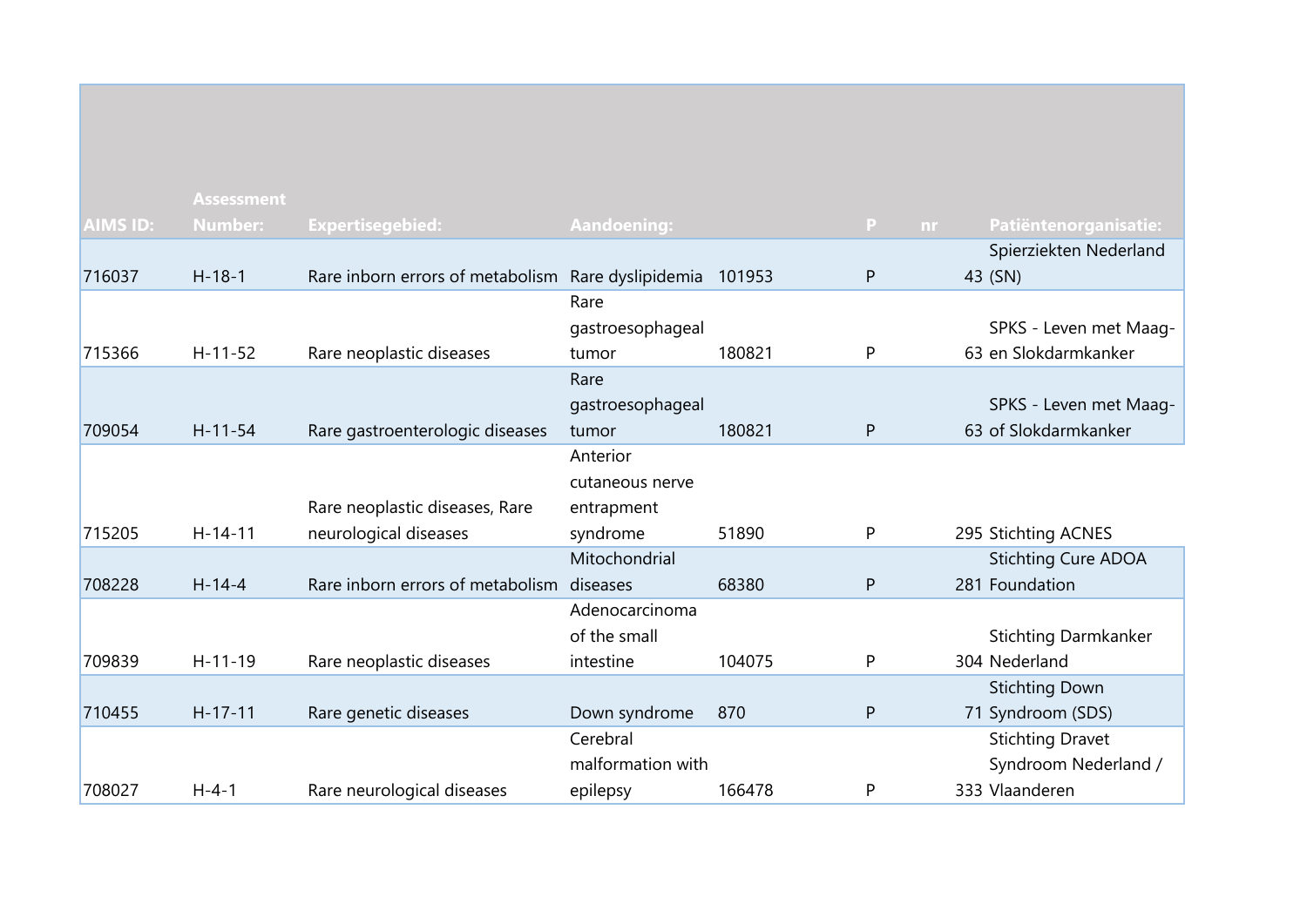|                 | <b>Assessment</b> |                                 |                    |        |              |     |                            |
|-----------------|-------------------|---------------------------------|--------------------|--------|--------------|-----|----------------------------|
| <b>AIMS ID:</b> | <b>Number:</b>    | <b>Expertisegebied:</b>         | <b>Aandoening:</b> |        | $\mathbf{P}$ | nr. | Patiëntenorganisatie:      |
|                 |                   |                                 |                    |        |              |     | <b>Stichting Dravet</b>    |
|                 |                   |                                 | Epilepsy           |        |              |     | Syndroom Nederland /       |
| 708027          | $H - 4 - 1$       | Rare neurological diseases      | Syndrome           | 166463 | P            |     | 333 Vlaanderen             |
|                 |                   |                                 |                    |        |              |     | <b>Stichting Dravet</b>    |
|                 |                   |                                 | Infantile Epilepsy |        |              |     | Syndroom Nederland /       |
| 708027          | $H - 4 - 1$       | Rare neurological diseases      | Syndrome           | 98258  | P            |     | 333 Vlaanderen             |
|                 |                   |                                 | Monogenic          |        |              |     | <b>Stichting Dravet</b>    |
|                 |                   |                                 | disease with       |        |              |     | Syndroom Nederland /       |
| 708027          | $H - 4 - 1$       | Rare neurological diseases      | epilepsy           | 166472 | P            |     | 333 Vlaanderen             |
|                 |                   |                                 |                    |        |              |     | <b>Stichting Dravet</b>    |
|                 |                   |                                 |                    |        |              |     | Syndroom Nederland /       |
| 708027          | $H - 4 - 1$       | Rare neurological diseases      | Rare epilepsy      | 101998 | P            |     | 333 Vlaanderen             |
|                 |                   |                                 | Hereditary breast  |        |              |     |                            |
|                 |                   |                                 | and ovarian        |        |              |     | Stichting Erfelijke Kanker |
| 708145          | $H-15-7$          | Rare genetic diseases           | cancer syndrome    | 145    | P            |     | 339 Nederland (SEKN)       |
|                 |                   |                                 | Hereditary breast  |        |              |     |                            |
|                 |                   |                                 | and ovarian        |        |              |     | Stichting Erfelijke Kanker |
| 724346          | $H - 15 - 9$      | Rare genetic diseases           | cancer syndrome    | 145    | P            |     | 339 Nederland (SEKN)       |
|                 |                   | Rare hematologic diseases, Rare | Acute graft versus |        |              |     |                            |
| 708208          | $H-12-7$          | neoplastic diseases             | host disease       | 99920  | P            |     | 81 Stichting Hematon       |
|                 |                   |                                 | B-cell chronic     |        |              |     |                            |
|                 |                   | Rare hematologic diseases, Rare | lymphocytic        |        |              |     |                            |
| 708208          | $H - 12 - 7$      | neoplastic diseases             | leukemia           | 67038  | P            |     | 81 Stichting Hematon       |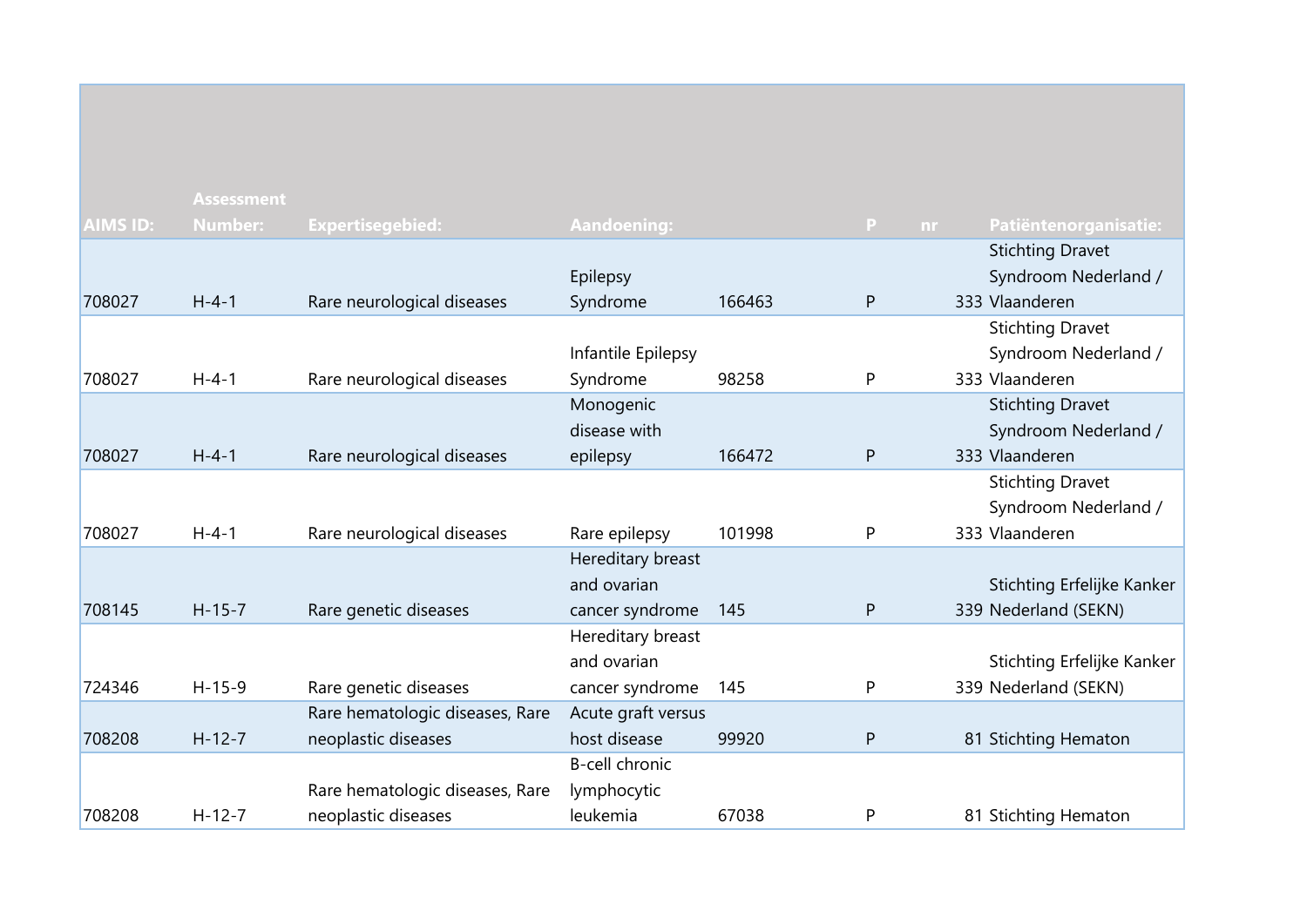|                 | <b>Assessment</b> |                                 |                    |        |              |                       |
|-----------------|-------------------|---------------------------------|--------------------|--------|--------------|-----------------------|
| <b>AIMS ID:</b> | <b>Number:</b>    | <b>Expertisegebied:</b>         | <b>Aandoening:</b> |        | P<br>nr      | Patiëntenorganisatie: |
|                 |                   |                                 | Chronic graft      |        |              |                       |
|                 |                   | Rare hematologic diseases, Rare | versus host        |        |              |                       |
| 708208          | $H-12-7$          | neoplastic diseases             | disease            | 99921  | $\mathsf{P}$ | 81 Stichting Hematon  |
|                 |                   | Rare hematologic diseases, Rare | Graft versus host  |        |              |                       |
| 708208          | $H-12-7$          | neoplastic diseases             | disease            | 39812  | P            | 81 Stichting Hematon  |
|                 |                   |                                 | Chronic Myeloid    |        |              |                       |
| 710477          | $H - 12 - 13$     | Rare hematologic diseases       | Leukemia           | 521    | ${\sf P}$    | 81 Stichting Hematon  |
|                 |                   |                                 |                    |        |              |                       |
|                 |                   |                                 | Acute myeloid      |        |              |                       |
| 716145          | $H-12-3$          | Rare neoplastic diseases        | leukemia           | 519    | P            | 81 Stichting Hematon  |
|                 |                   |                                 |                    |        |              |                       |
|                 |                   |                                 | Chronic myeloid    |        |              |                       |
| 716145          | $H - 12 - 3$      | Rare neoplastic diseases        | leukemia           | 521    | ${\sf P}$    | 81 Stichting Hematon  |
|                 |                   |                                 | Chronic            |        |              |                       |
|                 |                   |                                 | myelomonocytic     |        |              |                       |
| 716145          | $H - 12 - 3$      | Rare neoplastic diseases        | leukemia           | 98823  | P            | 81 Stichting Hematon  |
|                 |                   |                                 |                    |        |              |                       |
|                 |                   |                                 | Myelodysplastic    |        |              |                       |
| 716145          | $H - 12 - 3$      | Rare neoplastic diseases        | syndrome           | 52688  | ${\sf P}$    | 81 Stichting Hematon  |
|                 |                   |                                 |                    |        |              |                       |
|                 |                   |                                 | Myeloid            |        |              |                       |
| 716145          | $H-12-3$          | Rare neoplastic diseases        | hemopathy          | 171895 | P            | 81 Stichting Hematon  |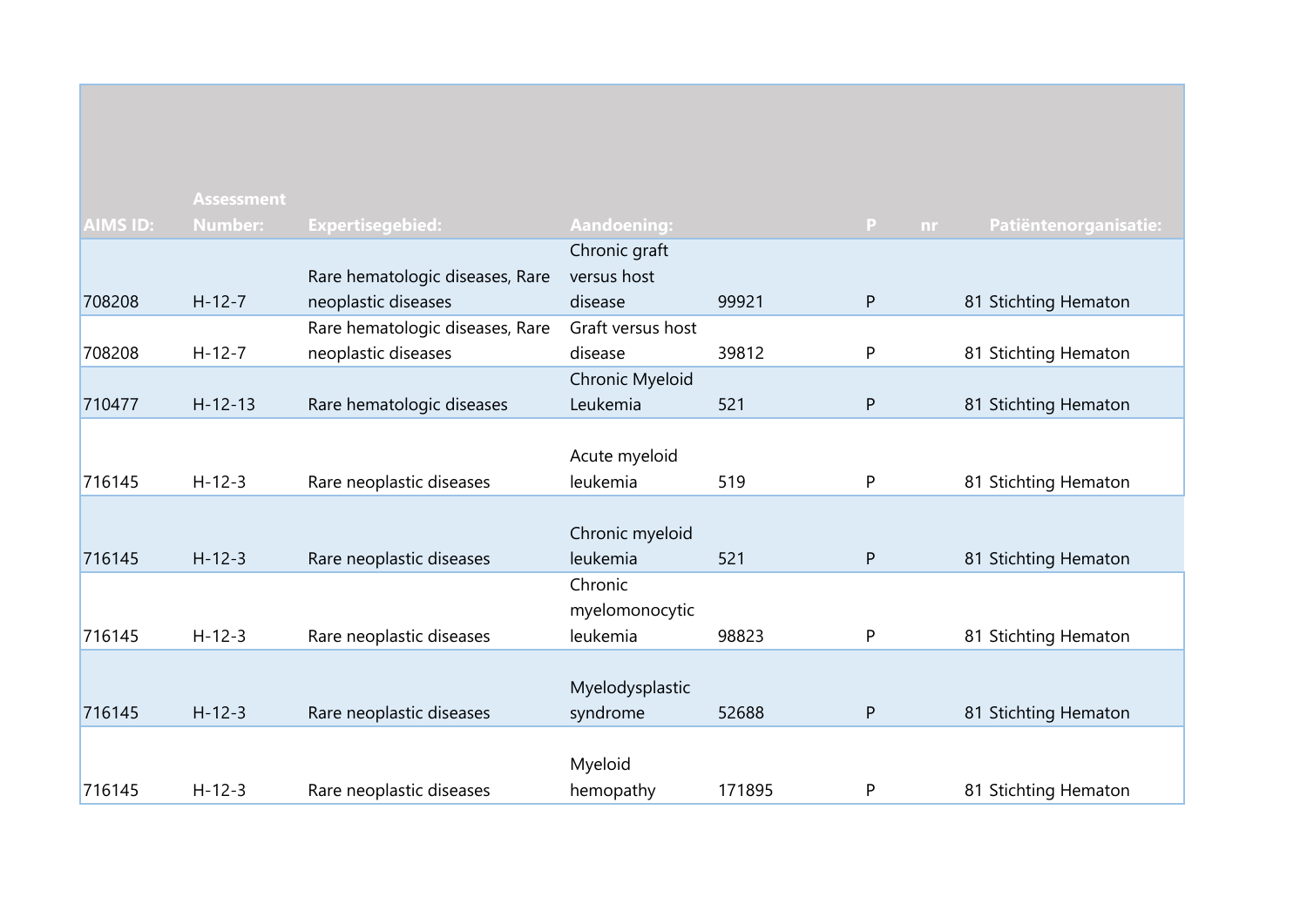|                 | <b>Assessment</b> |                            |                                |       |           |                        |
|-----------------|-------------------|----------------------------|--------------------------------|-------|-----------|------------------------|
| <b>AIMS ID:</b> | Number:           | <b>Expertisegebied:</b>    | <b>Aandoening:</b>             |       | P<br>nr.  | Patiëntenorganisatie:  |
| 716145          | $H - 12 - 3$      | Rare neoplastic diseases   | Myeloproliferative<br>neoplasm | 98274 | ${\sf P}$ | 81 Stichting Hematon   |
| 716145          | $H-12-3$          | Rare neoplastic diseases   | Primary<br>myelofibrosis       | 824   | P         | 81 Stichting Hematon   |
|                 |                   |                            |                                |       |           |                        |
|                 |                   |                            | Acquired<br>aneurysmal         |       |           | Stichting              |
|                 |                   |                            | subarachnoid                   |       |           | Hersenaneurysma        |
| 706167          | $H - 14 - 8$      | Rare neurological diseases | hemorrhage                     | 90065 | P         | 315 Patiënten Platform |
|                 |                   |                            | Acquired                       |       |           |                        |
|                 |                   |                            | aneurysmal                     |       |           | Stichting              |
|                 |                   |                            | subarachnoid                   |       |           | Hersenaneurysma        |
| 709465          | $H - 9 - 18$      | Rare neurological diseases | hemorrhage                     | 90065 | P         | 315 Patiënten Platform |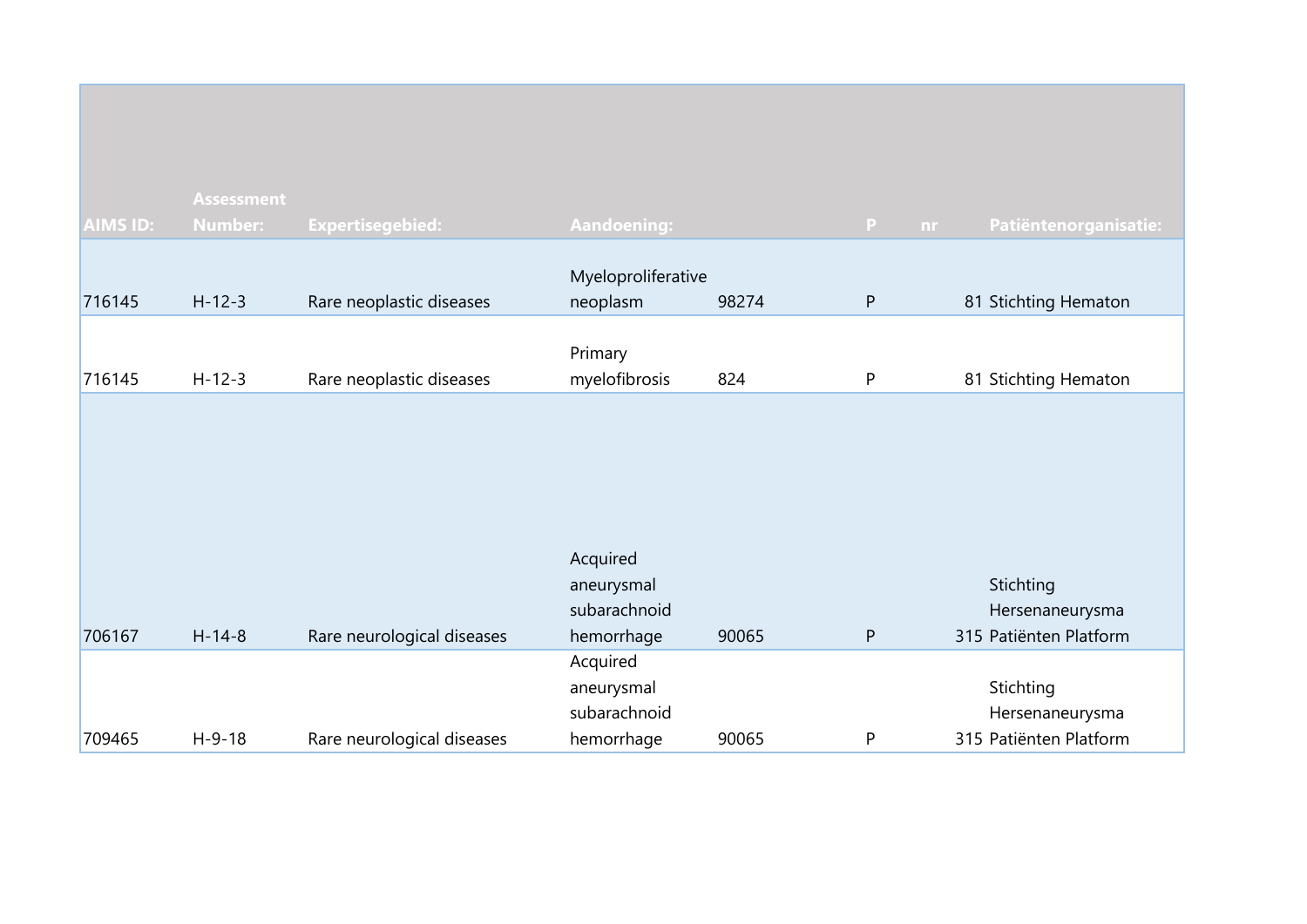|                 | <b>Assessment</b> |                                  |                      |        |              |                             |
|-----------------|-------------------|----------------------------------|----------------------|--------|--------------|-----------------------------|
| <b>AIMS ID:</b> | <b>Number:</b>    | <b>Expertisegebied:</b>          | <b>Aandoening:</b>   |        | $\mathbf{P}$ | Patiëntenorganisatie:<br>nr |
|                 |                   |                                  | Rare disease with    |        |              |                             |
|                 |                   |                                  | thoracic aortic      |        |              | Stichting                   |
|                 |                   |                                  | aneurysm and         |        |              | Hersenaneurysma             |
| 716098          | $H - 24 - 6$      | Rare circulatory system diseases | aortic dissection    | 285014 | P            | 315 Patiënten Platform      |
|                 |                   |                                  |                      |        |              |                             |
|                 |                   | Rare otorhinolaryngological      | Idiopathic Bilateral |        |              |                             |
| 708169          | $H - 2 - 10$      | diseases                         | Vestibulopathy       | 171684 | P            | 33 Stichting Hoormij        |
|                 |                   |                                  | Tumor of             |        |              |                             |
| 710372          | $H-9-14$          | Rare neurological diseases       | meninges             | 252025 | P            | 33 Stichting Hoormij        |
|                 |                   |                                  | Benign peripheral    |        |              |                             |
|                 |                   |                                  | nerve sheath         |        |              |                             |
| 710372          | $H-9-14$          | Rare neurological diseases       | tumor                | 252131 | ${\sf P}$    | 33 Stichting Hoormij        |
|                 |                   |                                  |                      |        |              |                             |
| 710372          | $H-9-14$          | Rare neurological diseases       | Glial tumor          | 182067 | ${\sf P}$    | 33 Stichting Hoormij        |
|                 |                   |                                  |                      |        |              |                             |
|                 |                   |                                  | Benign               |        |              |                             |
| 724234          | $H - 15 - 11$     | Rare neoplastic diseases         | schwannoma           | 252164 | ${\sf P}$    | 33 Stichting Hoormij        |
|                 |                   |                                  |                      |        |              |                             |
|                 |                   |                                  | Vestibular           |        |              |                             |
| 724234          | $H - 15 - 11$     | Rare neoplastic diseases         | schwannoom           | 252175 | P            | 33 Stichting Hoormij        |
|                 |                   |                                  |                      |        |              |                             |
|                 |                   |                                  |                      |        |              |                             |
| 724234          | $H - 15 - 11$     | Rare neoplastic diseases         | Glial tumor          | 182067 | P            | 33 Stichting Hoormij        |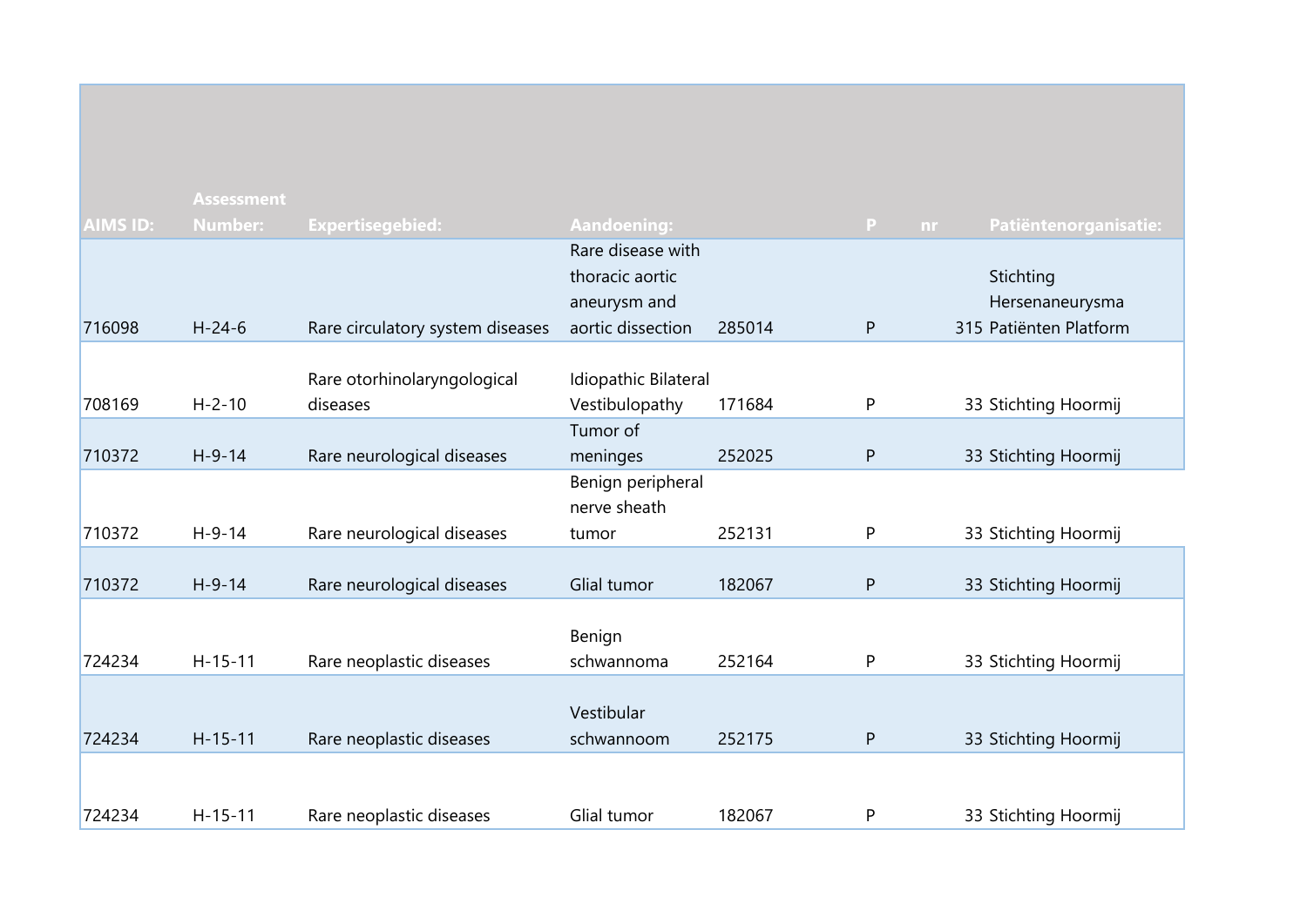|                 | <b>Assessment</b> |                          |                                                       |        |              |                                                      |
|-----------------|-------------------|--------------------------|-------------------------------------------------------|--------|--------------|------------------------------------------------------|
| <b>AIMS ID:</b> | <b>Number:</b>    | <b>Expertisegebied:</b>  | <b>Aandoening:</b>                                    |        | P<br>nr.     | Patiëntenorganisatie:                                |
|                 |                   |                          | Rare tumor of                                         |        |              |                                                      |
|                 |                   |                          | neuroepithelial                                       |        |              |                                                      |
| 724234          | $H-15-11$         | Rare neoplastic diseases | tissue                                                | 251558 | ${\sf P}$    | 33 Stichting Hoormij                                 |
|                 |                   |                          |                                                       |        |              |                                                      |
| 724234          | $H-15-11$         | Rare neoplastic diseases | Meningioma                                            | 2495   | $\mathsf{P}$ | 33 Stichting Hoormij                                 |
| 715332          | $H-16-12$         | Rare cardiac diseases    | Arrhythmogenic<br>right ventricular<br>cardiomyopathy | 247    | $\mathsf{P}$ | <b>Stichting ICD Dragers</b><br>206 Nederland (STIN) |
| 715332          | $H-16-12$         | Rare cardiac diseases    | Dilated<br>cardiomyopathy                             | 217604 | P            | <b>Stichting ICD Dragers</b><br>206 Nederland (STIN) |
| 715332          | $H - 16 - 12$     | Rare cardiac diseases    | Rare<br>cardiomyopathy                                | 167848 | P            | <b>Stichting ICD Dragers</b><br>206 Nederland (STIN) |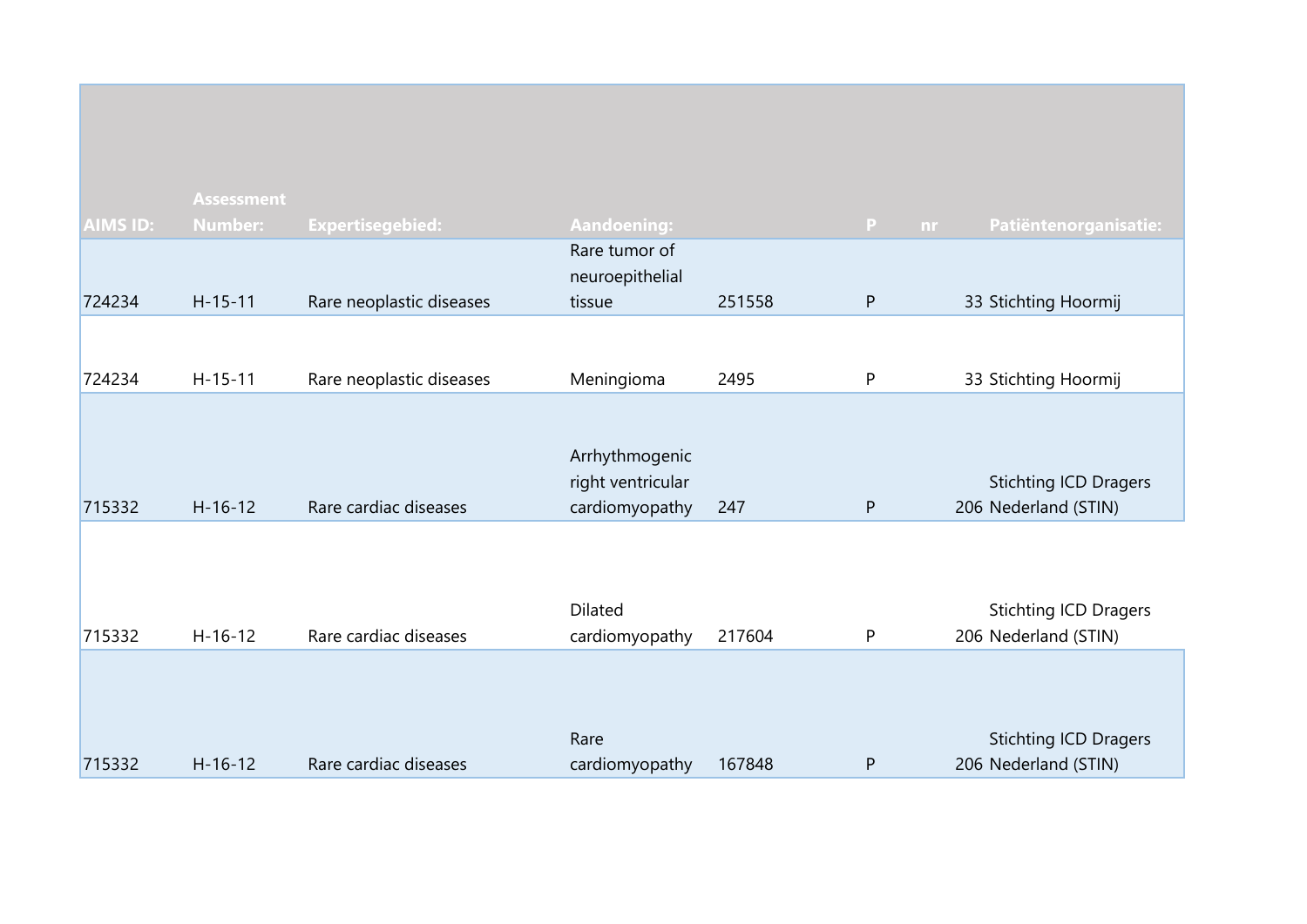| <b>AIMS ID:</b> | <b>Assessment</b><br><b>Number:</b> | Expertisegebied:                                     | <b>Aandoening:</b>                                                                |        | $\mathbf{P}$<br>nr | Patiëntenorganisatie:                                |
|-----------------|-------------------------------------|------------------------------------------------------|-----------------------------------------------------------------------------------|--------|--------------------|------------------------------------------------------|
| 715332          | $H - 16 - 12$                       | Rare cardiac diseases                                | Rare hypertrophic<br>cardiomyopathy                                               | 217569 | P                  | <b>Stichting ICD Dragers</b><br>206 Nederland (STIN) |
| 715061          | $H - 10 - 4$                        | Rare neoplastic diseases, Rare<br>skin diseases      | Pyogenic arthritis-<br>pyoderma<br>gangrenosum-<br>acne syndrome                  | 69126  | P                  | 135 Stichting KAISZ                                  |
| 715185          | $H-17-14$                           | Rare developmental anomalies<br>during embryogenesis | Intellectual<br>disability-severe<br>speech delay-mild<br>dysmorphism<br>syndrome | 391372 | P                  | 342 Stichting Kind Beter                             |
| 715332          | $H - 16 - 12$                       | Rare cardiac diseases                                | Arrhythmogenic<br>right ventricular<br>cardiomyopathy                             | 247    | P                  | 338 Stichting LMNA Cardiac                           |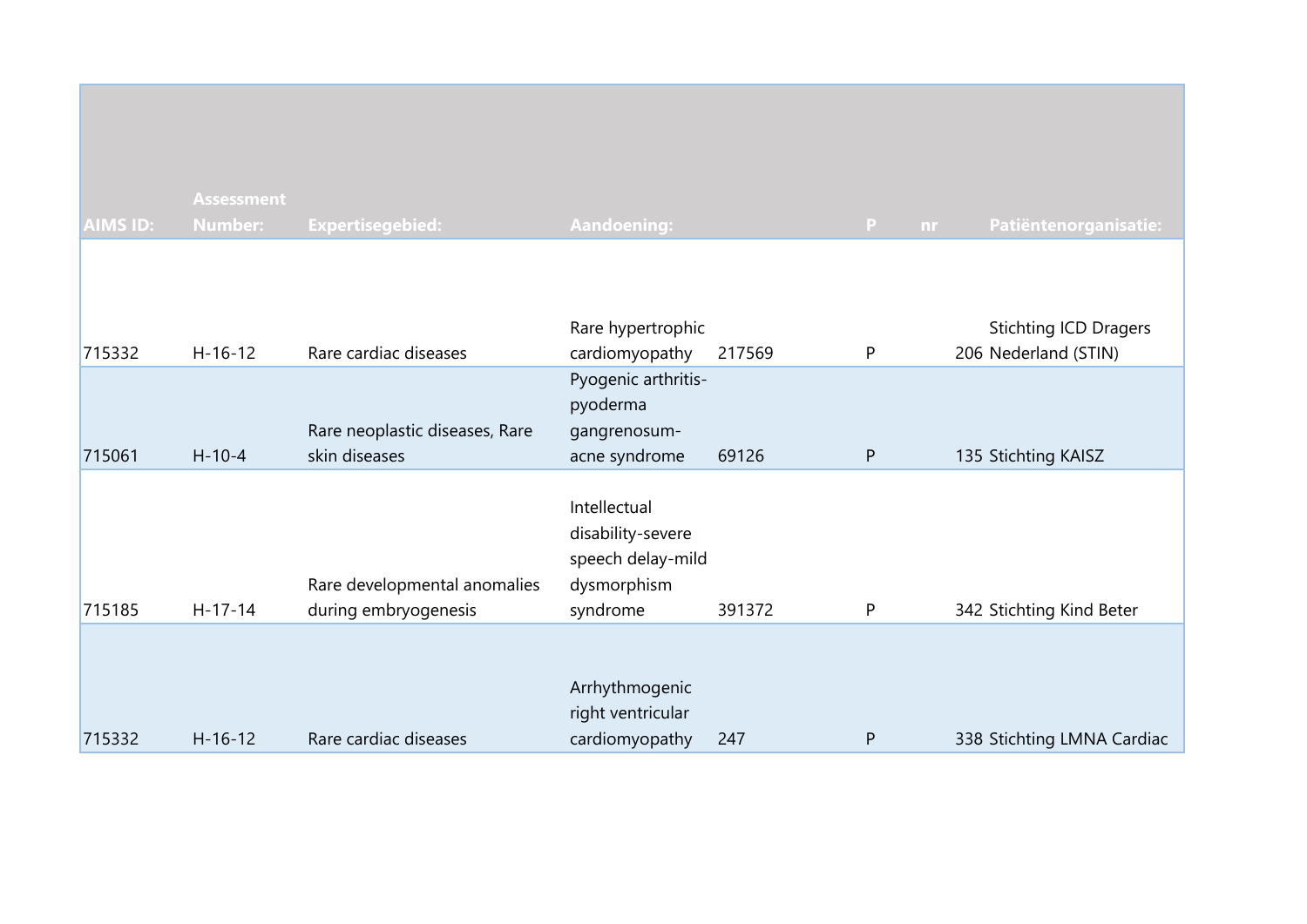|                 | <b>Assessment</b> |                          |                                        |        |              |                              |
|-----------------|-------------------|--------------------------|----------------------------------------|--------|--------------|------------------------------|
| <b>AIMS ID:</b> | <b>Number:</b>    | <b>Expertisegebied:</b>  | <b>Aandoening:</b>                     |        | P<br>nr      | Patiëntenorganisatie:        |
| 715332          | $H-16-12$         | Rare cardiac diseases    | <b>Dilated</b><br>cardiomyopathy       | 217604 | P            | 338 Stichting LMNA Cardiac   |
| 715332          | $H-16-12$         | Rare cardiac diseases    | Rare<br>cardiomyopathy                 | 167848 | $\mathsf{P}$ | 338 Stichting LMNA Cardiac   |
| 715332          | $H-16-12$         | Rare cardiac diseases    | Rare hypertrophic<br>cardiomyopathy    | 217569 | P            | 338 Stichting LMNA Cardiac   |
| 708145          | $H - 15 - 7$      | Rare genetic diseases    | Intestinal<br>polyposis<br>syndrome    | 104010 | ${\sf P}$    | 93 Stichting Lynch Polyposis |
| 708145          | $H-15-7$          | Rare genetic diseases    | Lynch syndrome                         | 144    | P            | 93 Stichting Lynch Polyposis |
| 715366          | $H - 11 - 52$     | Rare neoplastic diseases | Malignant<br>melanoma of the<br>mucosa | 168999 | P            | 96 Stichting Melanoom        |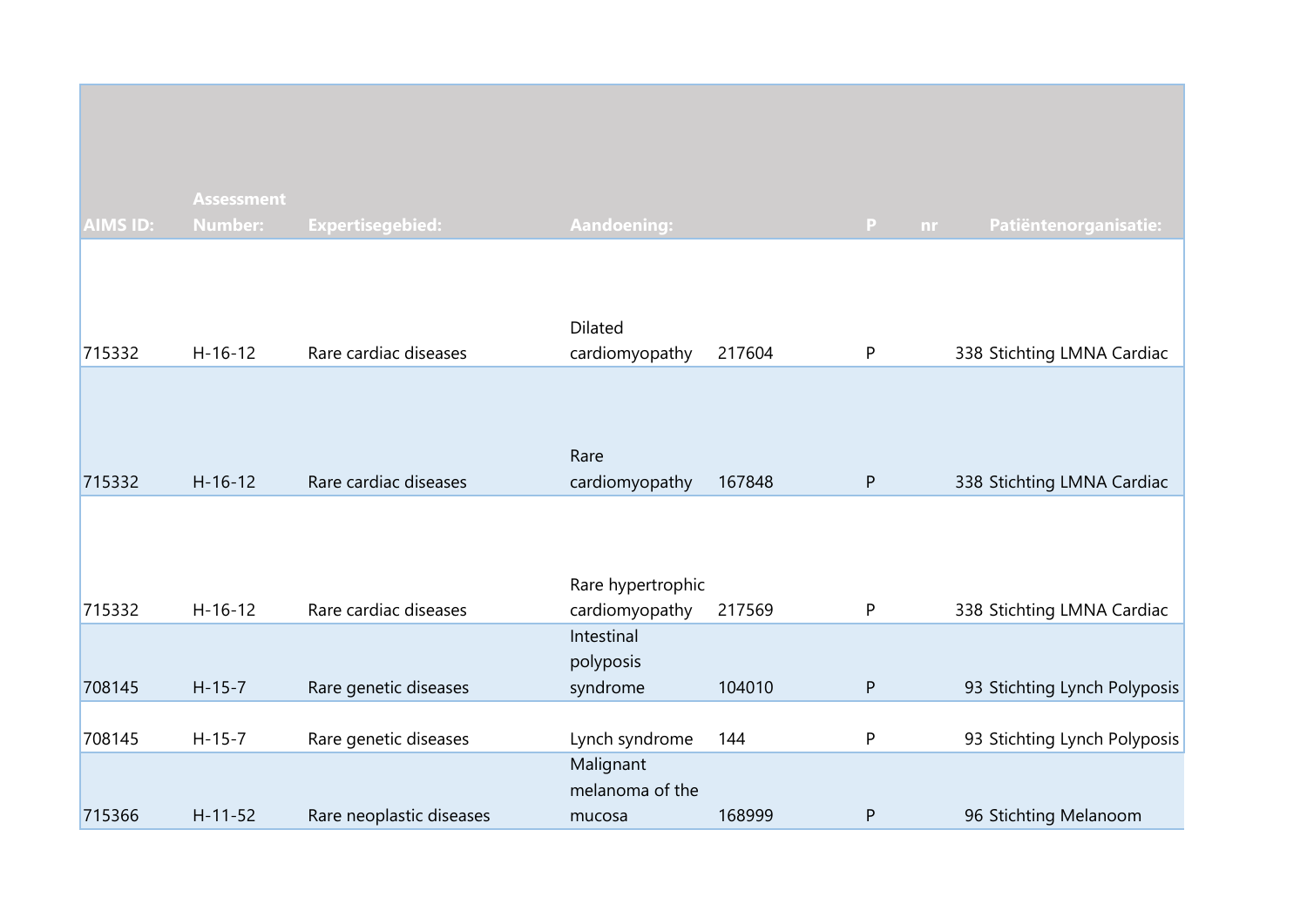|                 | <b>Assessment</b> |                                           |                    |        |              |                            |
|-----------------|-------------------|-------------------------------------------|--------------------|--------|--------------|----------------------------|
| <b>AIMS ID:</b> | <b>Number:</b>    | <b>Expertisegebied:</b>                   | <b>Aandoening:</b> |        | P<br>nr.     | Patiëntenorganisatie:      |
|                 |                   |                                           | Mitochondrial      |        |              |                            |
| 708228          | $H-14-4$          | Rare inborn errors of metabolism diseases |                    | 68380  | P            | 199 Stichting Nemo         |
|                 |                   |                                           | Merkel Cell        |        |              |                            |
| 709008          | $H-10-11$         | Rare skin diseases                        | carcinoma          | 79140  | P            | 343 Stichting NETNECkanker |
|                 |                   |                                           | Cutaneous          |        |              |                            |
|                 |                   | Rare neoplastic diseases, Rare            | neuroendocrine     |        |              |                            |
| 715061          | $H - 10 - 4$      | skin diseases                             | carcinoma          | 79140  | P            | 343 Stichting NETNECkanker |
|                 |                   |                                           | Hereditary breast  |        |              |                            |
|                 |                   |                                           | and ovarian        |        |              |                            |
| 708145          | $H - 15 - 7$      | Rare genetic diseases                     | cancer syndrome    | 145    | P            | 88 Stichting Olijf         |
|                 |                   |                                           | Rare               |        |              |                            |
|                 |                   |                                           | gynaecological     |        |              |                            |
| 715366          | $H - 11 - 52$     | Rare neoplastic diseases                  | tumor              | 98063  | P            | 88 Stichting Olijf         |
|                 |                   |                                           |                    |        |              |                            |
|                 |                   |                                           | Rare uterine       |        |              |                            |
| 715366          | $H - 11 - 52$     | Rare neoplastic diseases                  | cancer             | 213564 | $\mathsf{P}$ | 88 Stichting Olijf         |
|                 |                   |                                           |                    |        |              |                            |
|                 |                   |                                           | Rare vulvovaginal  |        |              |                            |
| 715366          | $H-11-52$         | Rare neoplastic diseases                  | tumor              | 180312 | P            | 88 Stichting Olijf         |
|                 |                   |                                           |                    |        |              |                            |
|                 |                   |                                           | Rare ovarian       |        |              |                            |
| 715366          | $H - 11 - 52$     | Rare neoplastic diseases                  | cancer             | 213500 | P            | 88 Stichting Olijf         |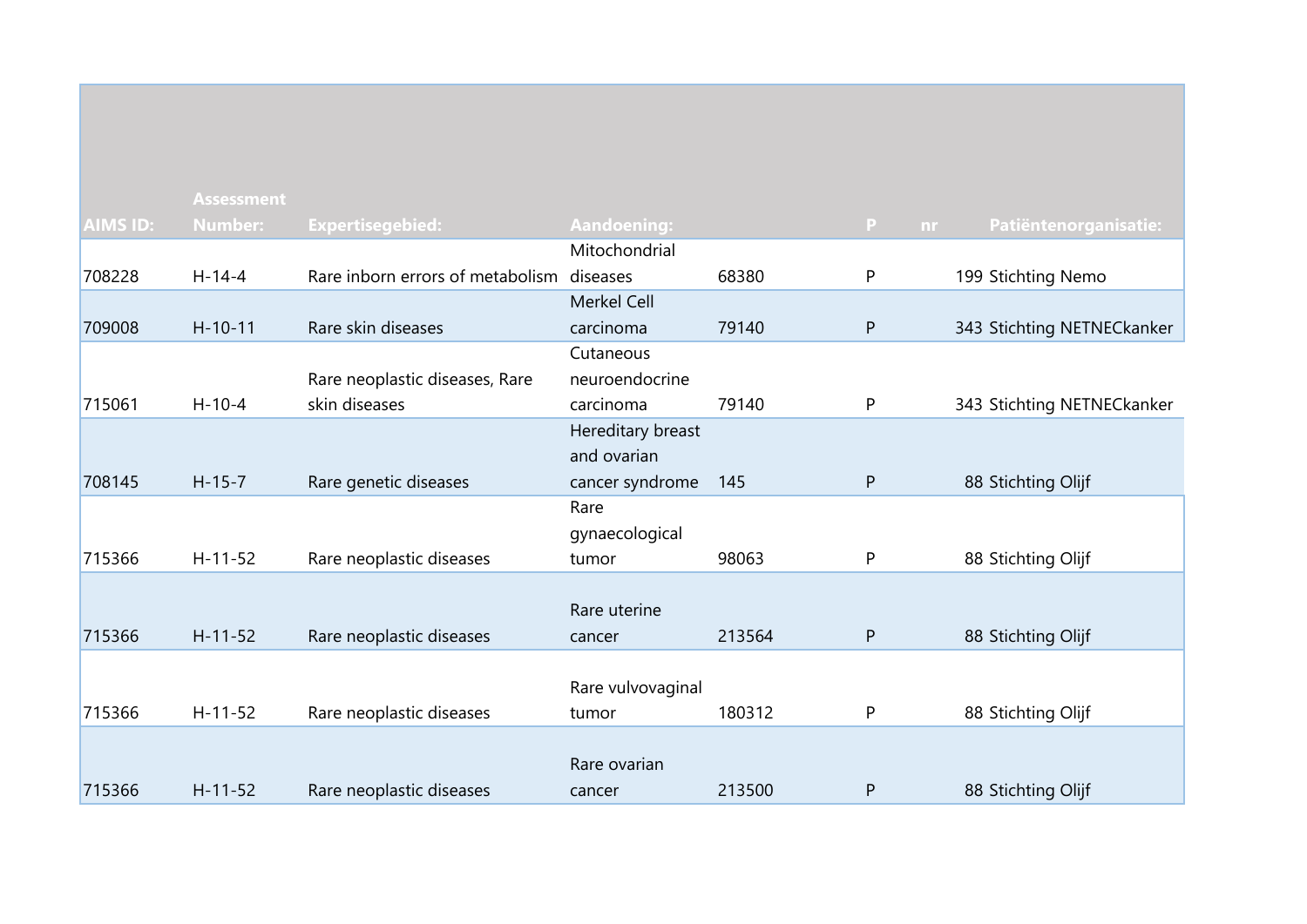|                 | <b>Assessment</b> |                          |                         |        |              |                        |
|-----------------|-------------------|--------------------------|-------------------------|--------|--------------|------------------------|
| <b>AIMS ID:</b> | <b>Number:</b>    | <b>Expertisegebied:</b>  | Aandoening:             |        | P<br>nr.     | Patiëntenorganisatie:  |
|                 |                   |                          |                         |        |              | <b>Stichting Olijf</b> |
| 724182          | $H - 11 - 32$     | Rare neoplastic diseases | Vulvar carcinoma        | 494418 | $\mathsf{P}$ | 88                     |
|                 |                   |                          |                         |        |              |                        |
| 724182          | $H-11-32$         | Rare neoplastic diseases | Ovarian cancer          | 213500 | ${\sf P}$    | 88 Stichting Olijf     |
|                 |                   |                          | Hereditary breast       |        |              |                        |
|                 |                   |                          | and ovarian             |        |              |                        |
| 724346          | $H-15-9$          | Rare genetic diseases    | cancer syndrome         | 145    | P            | 88 Stichting Olijf     |
|                 |                   |                          | Hereditary site-        |        |              |                        |
|                 |                   |                          | specific ovarian        |        |              |                        |
| 724346          | $H-15-9$          | Rare genetic diseases    | cancer syndrome         | 213524 | $\mathsf{P}$ | 88 Stichting Olijf     |
|                 |                   |                          | Malignant               |        |              |                        |
| 706031          | $H-11-15$         |                          | epithelial tumor of     | 398934 | P            |                        |
|                 |                   | Rare neoplastic diseases | ovary<br>Rare cancer of |        |              | 88 Stichting Olijf     |
| 706031          | $H - 11 - 15$     | Rare neoplastic diseases | cervix uteri            | 213761 | P            | 88 Stichting Olijf     |
|                 |                   |                          | Rare cancer of          |        |              |                        |
| 706031          | $H-11-15$         | Rare neoplastic diseases | corpus uteri            | 213569 | P            | 88 Stichting Olijf     |
|                 |                   |                          | Rare                    |        |              |                        |
|                 |                   |                          | gynecological           |        |              |                        |
| 706031          | $H - 11 - 15$     | Rare neoplastic diseases | tumor                   | 98063  | ${\sf P}$    | 88 Stichting Olijf     |
|                 |                   |                          | Malignant               |        |              |                        |
|                 |                   |                          | graniulosacel           |        |              |                        |
| 724182          | $H-11-32$         | Rare neoplastic diseases | tumor of ovary          | 99915  | P            | 88 Stichting Olijf     |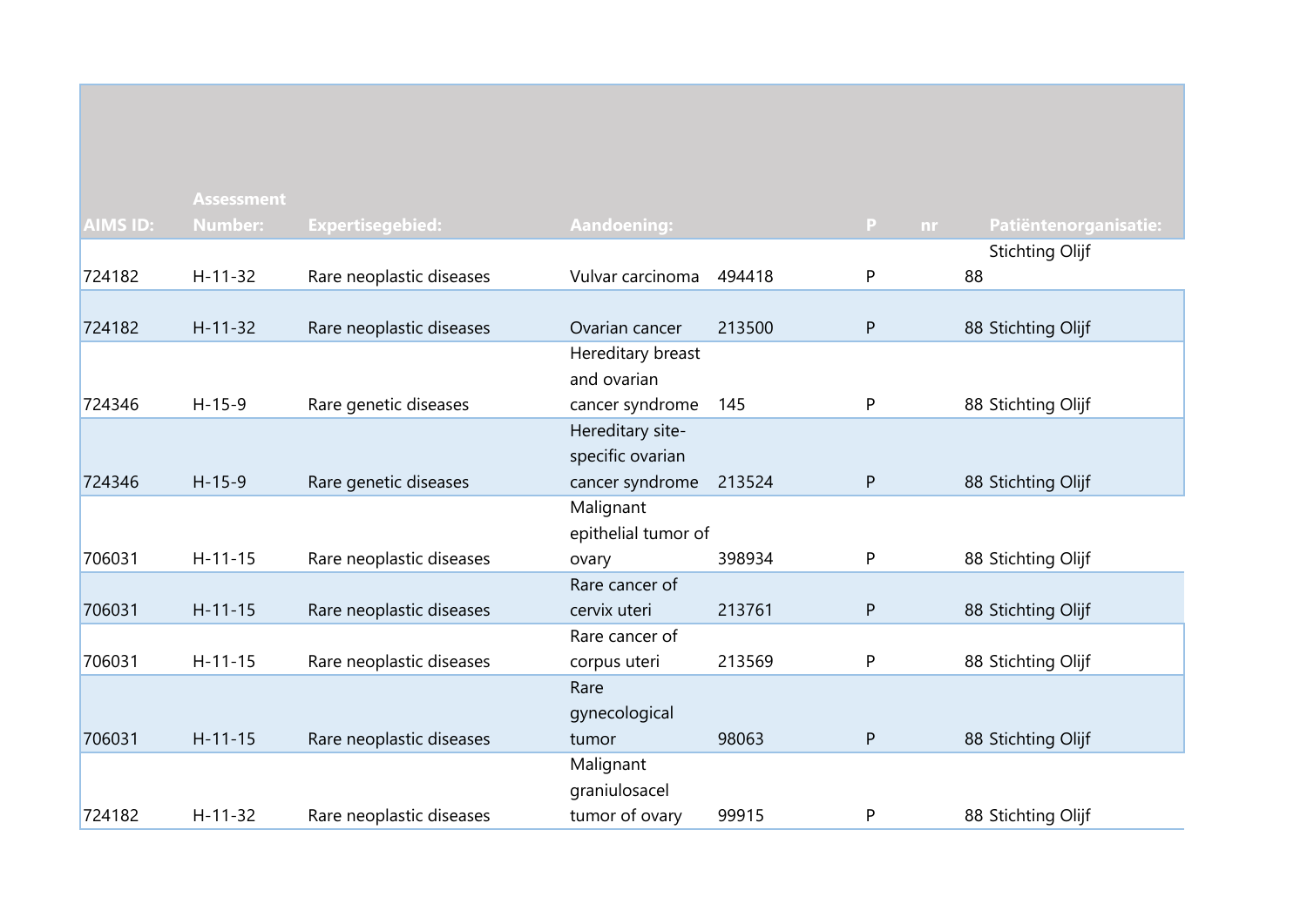|                 | <b>Assessment</b> |                            |                    |        |              |                                 |
|-----------------|-------------------|----------------------------|--------------------|--------|--------------|---------------------------------|
| <b>AIMS ID:</b> | <b>Number:</b>    | <b>Expertisegebied:</b>    | <b>Aandoening:</b> |        | $\mathbf{P}$ | Patiëntenorganisatie:<br>nr.    |
|                 |                   |                            | Rare cancer of the |        |              |                                 |
| 724182          | $H-11-32$         | Rare neoplastic diseases   | cervix uteri       | 213761 | $\mathsf{P}$ | 88 Stichting Olijf              |
|                 |                   |                            | Rare               |        |              |                                 |
|                 |                   |                            | gynecological      |        |              |                                 |
| 724182          | $H-11-32$         | Rare neoplastic diseases   | tumor              | 98063  | P            | 88 Stichting Olijf              |
|                 |                   |                            | Pure autonomic     |        |              | <b>Stichting Orthostatische</b> |
| 715145          | $H-9-11$          | Rare neurological diseases | failure            | 441    | $\mathsf{P}$ | 242 Tremor                      |
|                 |                   |                            |                    |        |              | Stichting                       |
|                 |                   |                            |                    |        |              | Patiëntenplatform               |
| 708189          | $H-11-25$         | Rare neoplastic diseases   | Desmoid tumor      | 873    | P            | 94 Sarcomen                     |
|                 |                   |                            |                    |        |              | Stichting                       |
|                 |                   |                            | Gastrointestinal   |        |              | Patiëntenplatform               |
| 708189          | $H - 11 - 25$     | Rare neoplastic diseases   | stromal tumor      | 44890  | ${\sf P}$    | 94 Sarcomen                     |
|                 |                   |                            |                    |        |              | Stichting                       |
|                 |                   |                            |                    |        |              | Patiëntenplatform               |
| 709336          | $H-11-35$         | Rare neoplastic diseases   | Desmoid tumor      | 873    | P            | 94 Sarcomen                     |
|                 |                   |                            |                    |        |              | Stichting                       |
|                 |                   |                            |                    |        |              | Patiëntenplatform               |
| 715026          | $H - 11 - 19$     | Rare neoplastic diseases   | Desmoid tumor      | 873    | $\mathsf{P}$ | 94 Sarcomen                     |
|                 |                   |                            |                    |        |              | Stichting                       |
|                 |                   |                            | Gastrointestinal   |        |              | Patiëntenplatform               |
| 715026          | $H-11-19$         | Rare neoplastic diseases   | stromal tumor      | 44890  | P            | 94 Sarcomen                     |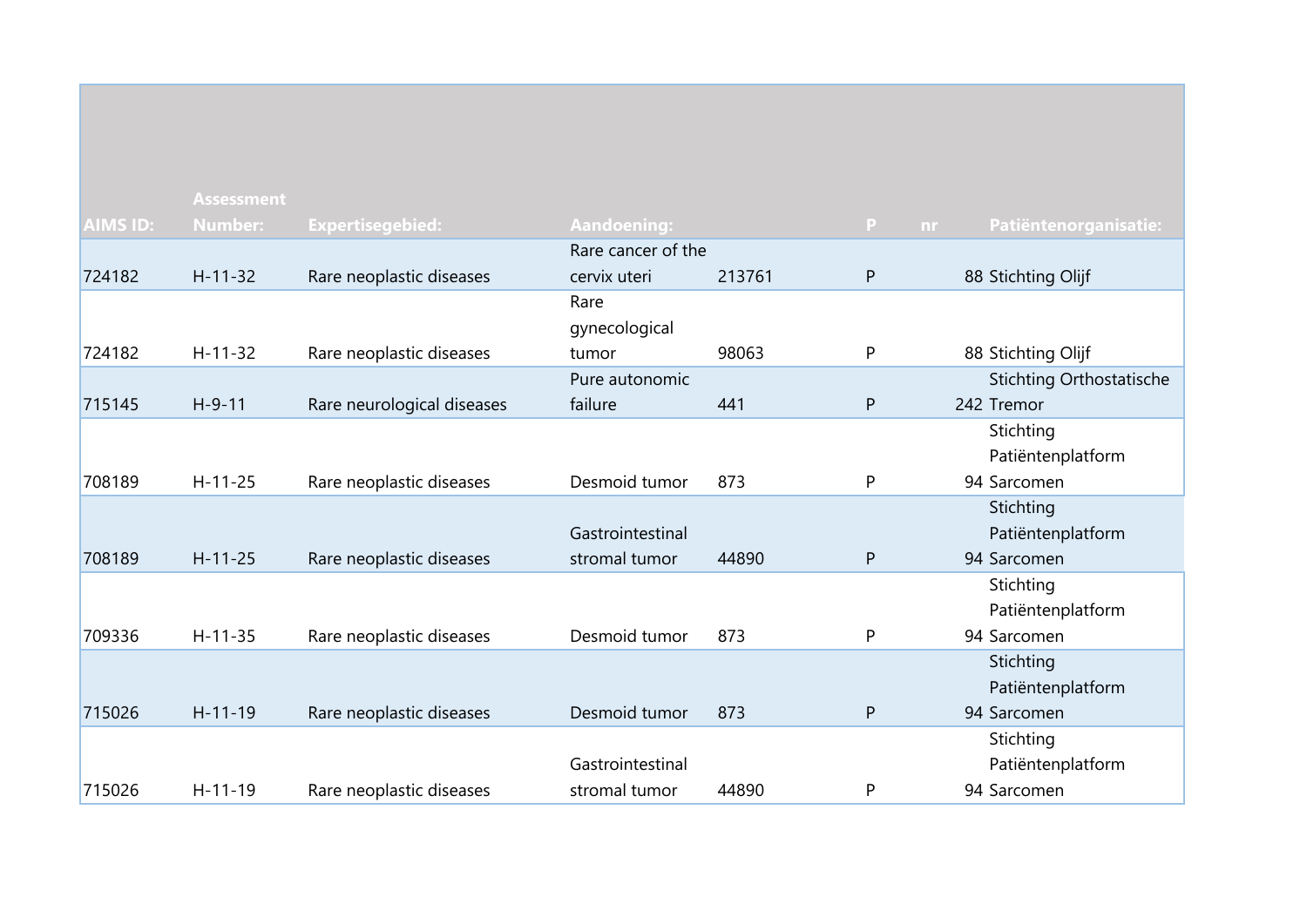|                 | <b>Assessment</b> |                                |                        |       |                    |                               |
|-----------------|-------------------|--------------------------------|------------------------|-------|--------------------|-------------------------------|
| <b>AIMS ID:</b> | <b>Number:</b>    | <b>Expertisegebied:</b>        | <b>Aandoening:</b>     |       | $\mathbf{P}$<br>nr | Patiëntenorganisatie:         |
|                 |                   |                                |                        |       |                    | Stichting                     |
|                 |                   |                                | Soft tissue            |       |                    | Patiëntenplatform             |
| 715026          | $H-11-19$         | Rare neoplastic diseases       | sarcoma                | 3394  | P                  | 94 Sarcomen                   |
|                 |                   |                                |                        |       |                    | Stichting                     |
|                 |                   | Rare neoplastic diseases, Rare | Dermatofibrosarco      |       |                    | Patiëntenplatform             |
| 715061          | $H - 10 - 4$      | skin diseases                  | ma protuberans         | 31112 | P                  | 94 Sarcomen                   |
|                 |                   |                                | Malignant              |       |                    | Stichting                     |
|                 |                   |                                | peripheral nerve       |       |                    | Patiëntenplatform             |
| 715366          | $H-11-52$         | Rare neoplastic diseases       | sheath tumor           | 3148  | P                  | 94 Sarcomen                   |
|                 |                   |                                |                        |       |                    | Stichting                     |
|                 |                   |                                |                        |       |                    | Patiëntenplatform             |
| 724576          | $H-11-41$         | Rare neoplastic diseases       | Desmoid tumor          | 873   | P                  | 94 Sarcomen                   |
|                 |                   |                                |                        |       |                    | Stichting                     |
|                 |                   |                                |                        |       |                    | Patiëntenplatform             |
| 724576          | $H - 11 - 41$     | Rare neoplastic diseases       | Soft tissue            | 3394  | P                  | 94 Sarcomen                   |
|                 |                   |                                |                        |       |                    |                               |
|                 |                   |                                |                        |       |                    | Stichting                     |
|                 |                   |                                | Gastro-intestinale     |       |                    | Patiëntenplatform             |
| 724628          | $H - 11 - 31$     | Rare genetic diseases          | stromale tumor         | 44890 | P                  | 94 Sarcomen                   |
|                 |                   |                                |                        |       |                    |                               |
|                 |                   | Rare surgical maxillo-facial   | <b>Isolated Pierre</b> |       |                    | <b>Stichting Pierre Robin</b> |
| 724127          | $H - 2 - 12$      | diseases                       | Robin syndrome         | 718   | P                  | 279 Europe                    |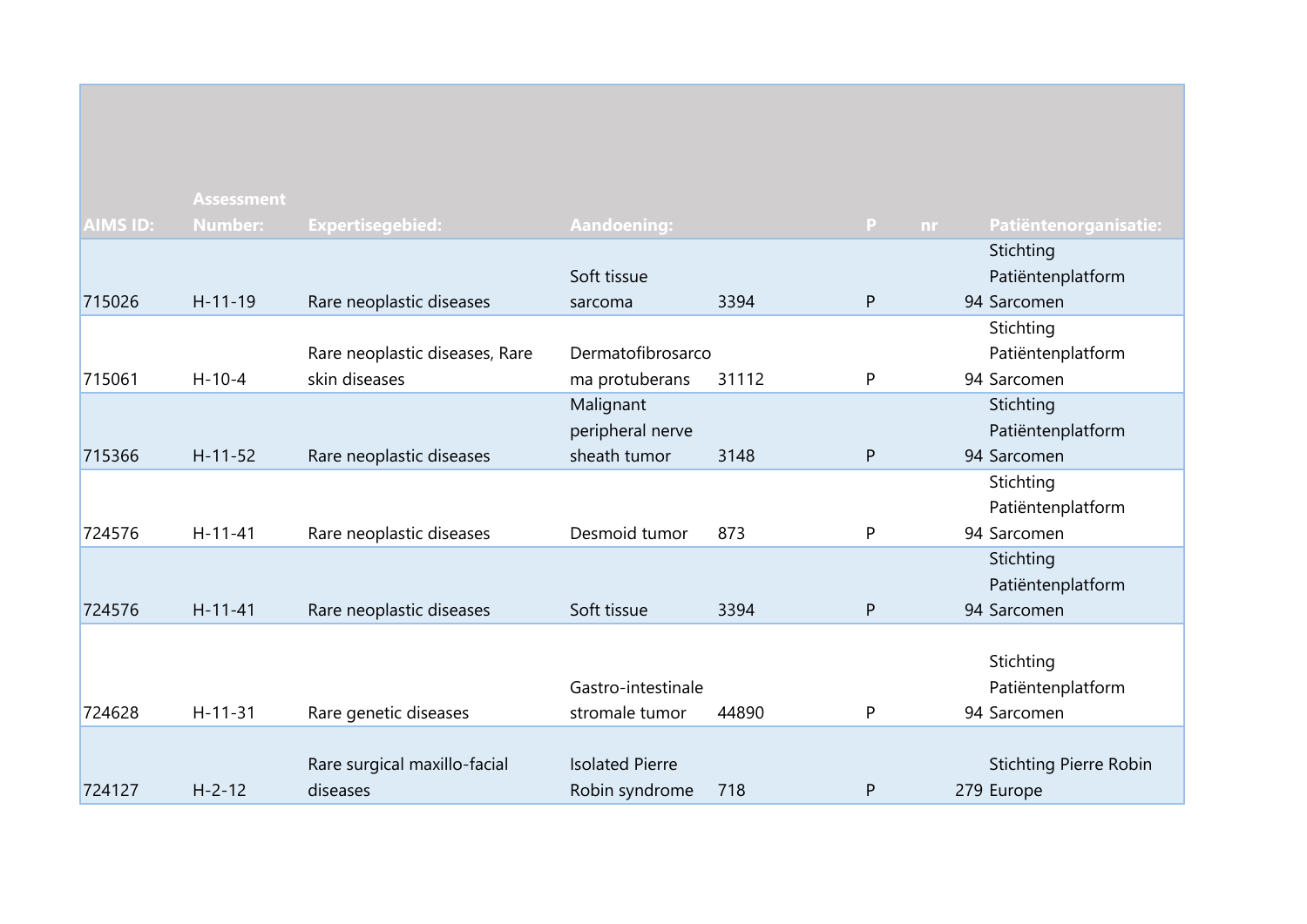| <b>AIMS ID:</b> | <b>Assessment</b><br><b>Number:</b> | <b>Expertisegebied:</b>      | <b>Aandoening:</b> |        | $\mathsf{P}$<br>nr | Patiëntenorganisatie:         |
|-----------------|-------------------------------------|------------------------------|--------------------|--------|--------------------|-------------------------------|
|                 |                                     |                              | Rare disease with  |        |                    |                               |
|                 |                                     | Rare surgical maxillo-facial | Pierre Robin       |        |                    | <b>Stichting Pierre Robin</b> |
| 724127          | $H - 2 - 12$                        | diseases                     | syndrome           | 138044 | P                  | 279 Europe                    |
|                 |                                     |                              |                    |        |                    |                               |
| 710455          | $H-17-11$                           | Rare genetic diseases        | Down syndrome      | 870    | ${\sf P}$          | 145 Stichting Pitt Hopkins    |
|                 |                                     |                              | 16p11.2p12.2       |        |                    |                               |
|                 |                                     |                              | microdeletion      |        |                    |                               |
| 710455          | $H-17-11$                           | Rare genetic diseases        | syndrome           | 261211 | $\mathsf{P}$       | 145 Stichting Pitt Hopkins    |
|                 |                                     |                              | Distal 16p11.2     |        |                    |                               |
|                 |                                     |                              | microdeletion      |        |                    |                               |
| 710455          | $H-17-11$                           | Rare genetic diseases        | syndrome           | 261222 | ${\sf P}$          | 145 Stichting Pitt Hopkins    |
|                 |                                     |                              | Proximal 16p11.2   |        |                    |                               |
|                 |                                     |                              | microdeletion      |        |                    |                               |
| 710455          | $H-17-11$                           | Rare genetic diseases        | syndrome           | 261197 | P                  | 145 Stichting Pitt Hopkins    |
|                 |                                     |                              | Proximal 16p11.2   |        |                    |                               |
|                 |                                     |                              | microduplication   |        |                    |                               |
| 710455          | $H-17-11$                           | Rare genetic diseases        | syndrome           | 370079 | $\mathsf{P}$       | 145 Stichting Pitt Hopkins    |
|                 |                                     |                              |                    |        |                    |                               |
|                 |                                     |                              | Pulmonary arterial |        |                    | <b>Stichting Pulmonale</b>    |
| 708068          | $H - 8 - 15$                        | Rare respiratory diseases    | hypertension       | 182090 | P                  | 158 Hypertensie               |
|                 |                                     |                              | Rare pulmonary     |        |                    | <b>Stichting Pulmonale</b>    |
| 708068          | $H - 8 - 15$                        | Rare respiratory diseases    | hypertension       | 71198  | P                  | 158 Hypertensie               |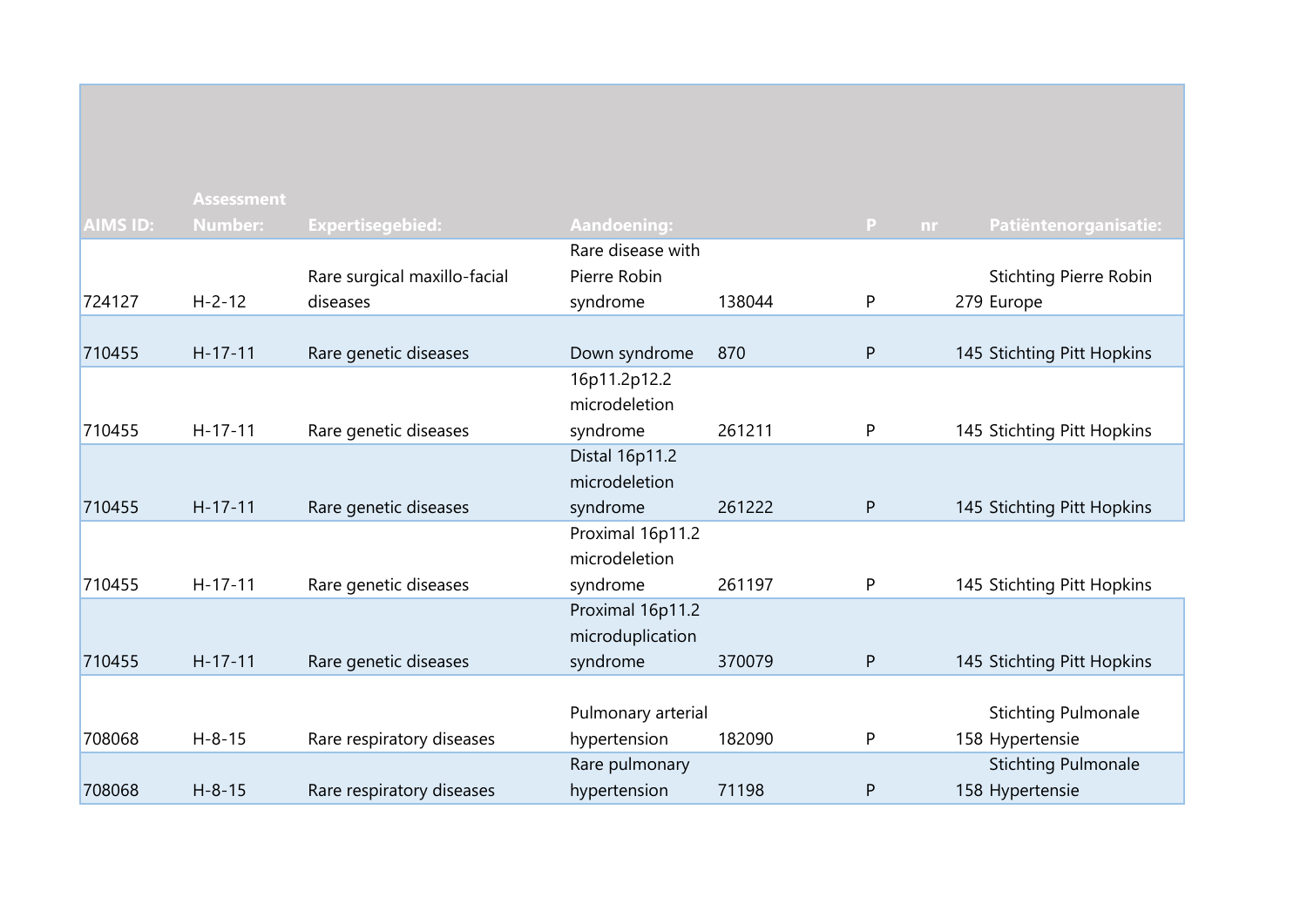|                 | <b>Assessment</b> |                              |                    |        |          |                           |
|-----------------|-------------------|------------------------------|--------------------|--------|----------|---------------------------|
| <b>AIMS ID:</b> | <b>Number:</b>    | <b>Expertisegebied:</b>      | <b>Aandoening:</b> |        | P<br>nr. | Patiëntenorganisatie:     |
|                 |                   |                              |                    |        |          | Stichting Rubinstein-     |
| 710455          | $H-17-11$         | Rare genetic diseases        | Down syndrome      | 870    | P        | 48 Taybi                  |
|                 |                   |                              | 16p11.2p12.2       |        |          |                           |
|                 |                   |                              | microdeletion      |        |          | Stichting Rubinstein-     |
| 710455          | $H-17-11$         | Rare genetic diseases        | syndrome           | 261211 | P        | 48 Taybi                  |
|                 |                   |                              | Distal 16p11.2     |        |          |                           |
|                 |                   |                              | microdeletion      |        |          | Stichting Rubinstein-     |
| 710455          | $H-17-11$         | Rare genetic diseases        | syndrome           | 261222 | P        | 48 Taybi                  |
|                 |                   |                              | Proximal 16p11.2   |        |          |                           |
|                 |                   |                              | microdeletion      |        |          | Stichting Rubinstein-     |
| 710455          | $H-17-11$         | Rare genetic diseases        | syndrome           | 261197 | P        | 48 Taybi                  |
|                 |                   |                              | Proximal 16p11.2   |        |          |                           |
|                 |                   |                              | microduplication   |        |          | Stichting Rubinstein-     |
| 710455          | $H-17-11$         | Rare genetic diseases        | syndrome           | 370079 | P        | 48 Taybi                  |
|                 |                   |                              |                    |        |          |                           |
|                 |                   | Rare surgical maxillo-facial | 22q11.2 deletion   |        |          |                           |
| 724127          | $H - 2 - 12$      | diseases                     | syndrome           | 567    | P        | 271 Stichting Steun 22q11 |
|                 |                   |                              | 22q11.2            |        |          |                           |
|                 |                   | Rare surgical maxillo-facial | duplication        |        |          |                           |
| 724127          | $H - 2 - 12$      | diseases                     | syndrome           | 1727   | P        | 271 Stichting Steun 22q11 |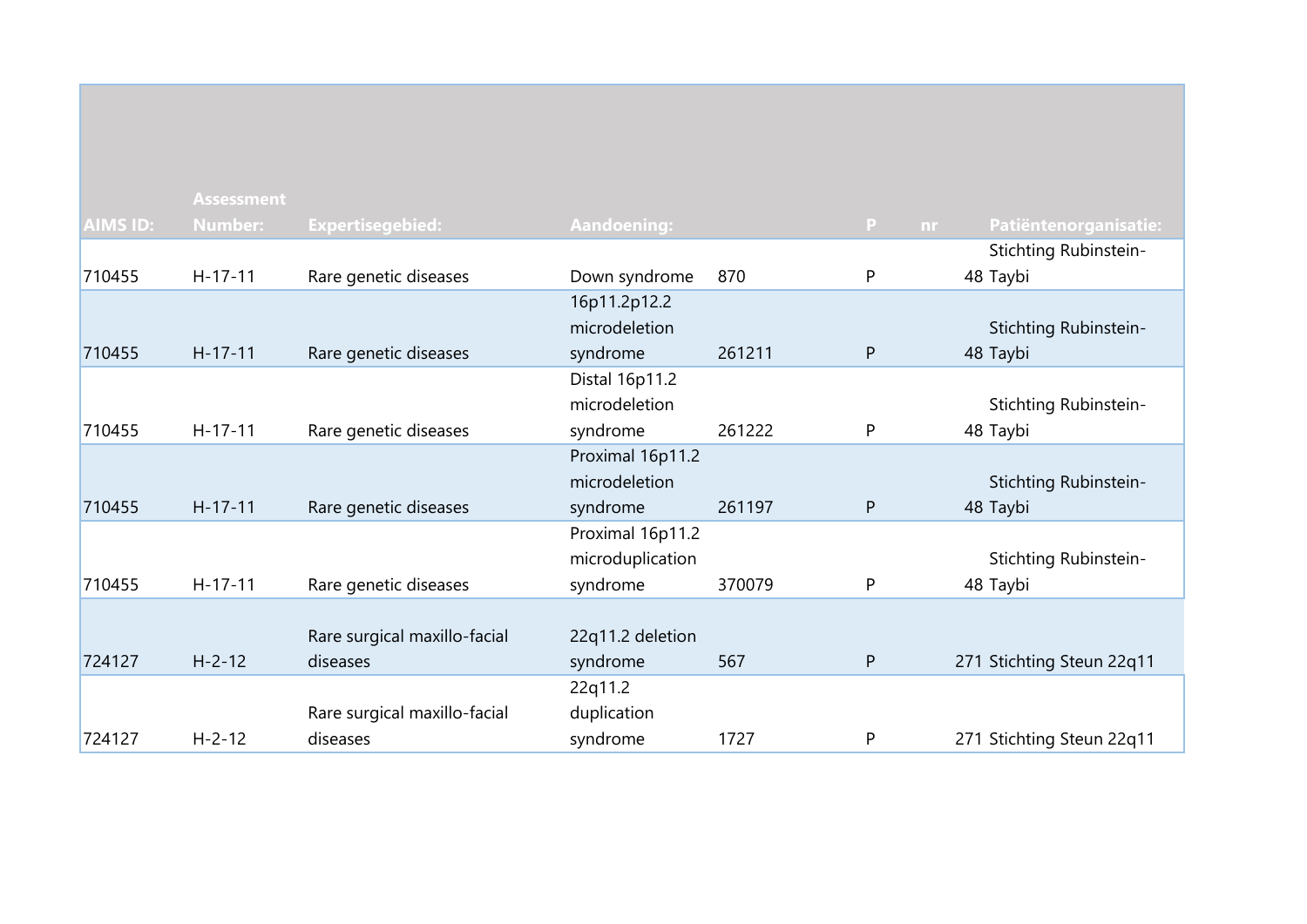|                 | <b>Assessment</b> |                                |                           |        |                    |                             |
|-----------------|-------------------|--------------------------------|---------------------------|--------|--------------------|-----------------------------|
| <b>AIMS ID:</b> | <b>Number:</b>    | Expertisegebied:               | <b>Aandoening:</b>        |        | $\mathbf{P}$<br>nr | Patiëntenorganisatie:       |
|                 |                   |                                |                           |        |                    |                             |
|                 |                   |                                | Selective                 |        |                    |                             |
|                 |                   | Rare gynecologic and obstetric | Intrauterine              |        |                    |                             |
| 715100          | $H - 26 - 6$      | diseases                       | Growth Restriction 617301 |        | P                  | 317 Stichting Taps Support  |
|                 |                   |                                | <b>Twin Anemia</b>        |        |                    |                             |
|                 |                   | Rare gynecologic and obstetric | Polycythemia              |        |                    |                             |
| 715100          | $H - 26 - 6$      | diseases                       | Sequence                  | 617294 | P                  | 317 Stichting Taps Support  |
|                 |                   |                                | <b>Twin Reversed</b>      |        |                    |                             |
|                 |                   | Rare gynecologic and obstetric | <b>Arterial Perfusion</b> |        |                    |                             |
| 715100          | $H-26-6$          | diseases                       | sequence                  | 617297 | ${\sf P}$          | 317 Stichting Taps Support  |
|                 |                   |                                |                           |        |                    | <b>Stichting Usher</b>      |
| 710236          | $H - 6 - 4$       | Rare ophthalmic disorders      | Leber plus disease 99718  |        | $\mathsf{P}$       | 240 Syndroom                |
|                 |                   |                                |                           |        |                    | <b>Stichting Usher</b>      |
| 710236          | $H - 6 - 4$       | Rare ophthalmic disorders      | <b>Uveitis</b>            | 98715  | $\mathsf{P}$       | 240 Syndroom                |
|                 |                   |                                |                           |        |                    |                             |
|                 |                   |                                |                           |        |                    | Stichting voor              |
| 716165          | $H - 25 - 2$      | Rare infectious diseases       | Rare mycoses              | 163591 | P                  | 72 Afweerstoornissen (SAS)  |
|                 |                   |                                |                           |        |                    |                             |
| 717024          | $H - 11 - 51$     | Rare neoplastic diseases       | Germ cell tumor           | 3399   | $\mathsf{P}$       | 226 Stichting Zaadbalkanker |
|                 |                   |                                | Rare hemorrhagic          |        |                    |                             |
|                 |                   |                                | disorder due to a         |        |                    |                             |
|                 |                   |                                | qualitative platelet      |        |                    | Stichting Zeldzame          |
| 708008          | $H - 12 - 8$      | Rare hematologic diseases      | defect                    | 275736 | P                  | 75 Bloedziekten (SZB)       |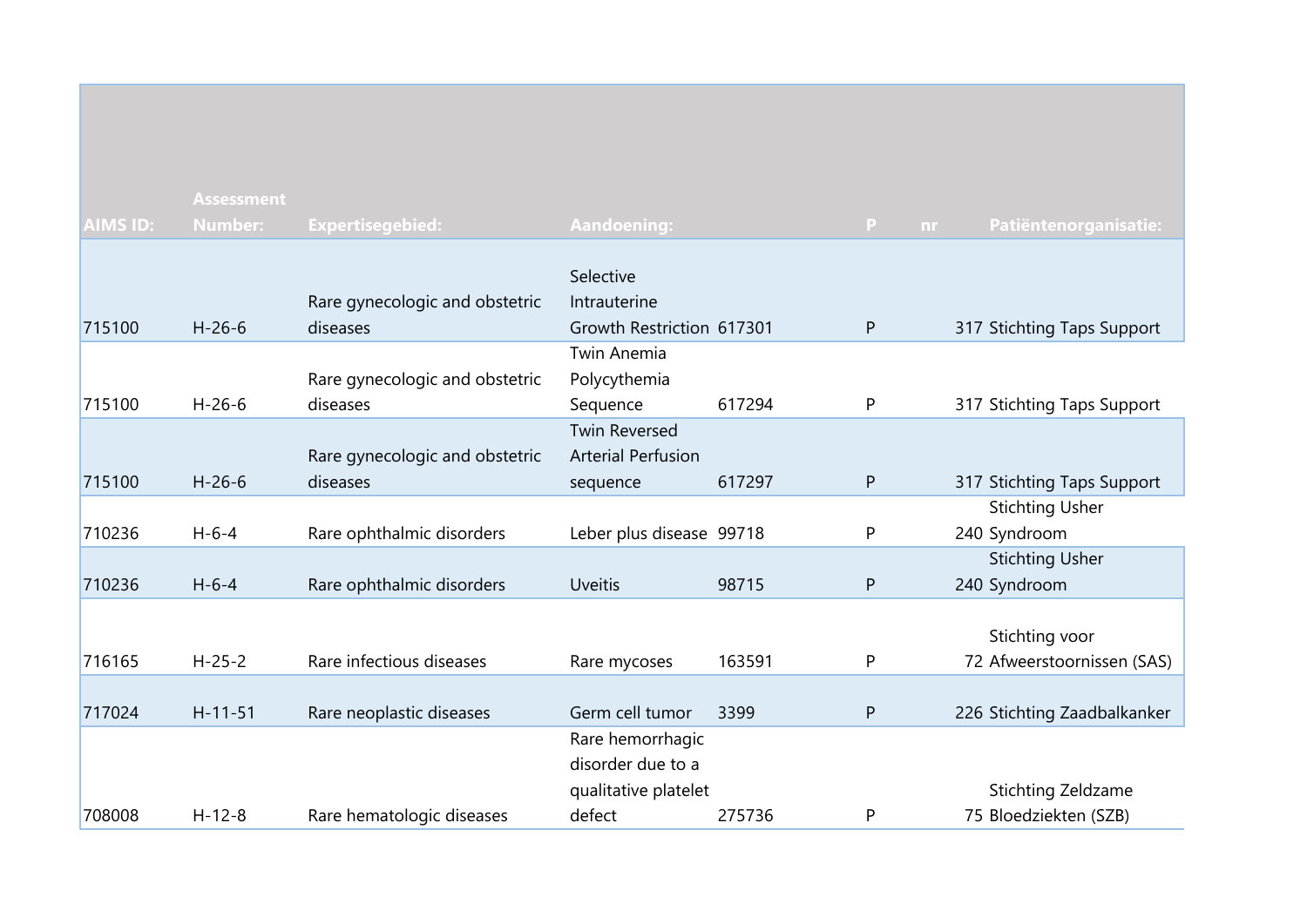|                 | <b>Assessment</b> |                                                                     |                                                                              |        |              |                                                    |
|-----------------|-------------------|---------------------------------------------------------------------|------------------------------------------------------------------------------|--------|--------------|----------------------------------------------------|
| <b>AIMS ID:</b> | <b>Number:</b>    | <b>Expertisegebied:</b>                                             | Aandoening:                                                                  |        | P.<br>nr.    | Patiëntenorganisatie:                              |
| 709775          | $H - 5 - 2$       | Rare inborn errors of metabolism, Thrombotic<br>Rare renal diseases | microangiopathy                                                              | 93573  | ${\sf P}$    | <b>Stichting Zeldzame</b><br>75 Bloedziekten (SZB) |
|                 |                   |                                                                     |                                                                              |        |              |                                                    |
| 709794          | $H - 22 - 15$     | Rare immunological diseases                                         | Vasculitis                                                                   | 52759  | P            | 51 Vasculitis Stichting                            |
|                 |                   |                                                                     | IgG4-related<br>ophthalmic                                                   |        |              |                                                    |
| 710286          | $H - 6 - 5$       | Rare ophthalmic disorders                                           | disease                                                                      | 449563 | P            | 51 Vasculitis Stichting                            |
| 710505          | $H - 7 - 3$       | Rare gastroenterologic diseases                                     | Congenital<br>Chronic Diarrhea<br>with protein-<br>losing enteropathy 329242 |        | P            | 120 Vereniging Anusatresie                         |
|                 |                   |                                                                     |                                                                              |        |              |                                                    |
| 710505          | $H - 7 - 3$       | Rare gastroenterologic diseases                                     | Congenital tufting<br>enteropathy                                            | 92050  | $\mathsf{P}$ | 120 Vereniging Anusatresie                         |
| 710505          | $H - 7 - 3$       | Rare gastroenterologic diseases                                     | Duodenum atresia 1203                                                        |        | P            | 120 Vereniging Anusatresie                         |
| 710505          | $H - 7 - 3$       | Rare gastroenterologic diseases                                     | Microvillus<br>inclusion disease                                             | 2290   | ${\sf P}$    | 120 Vereniging Anusatresie                         |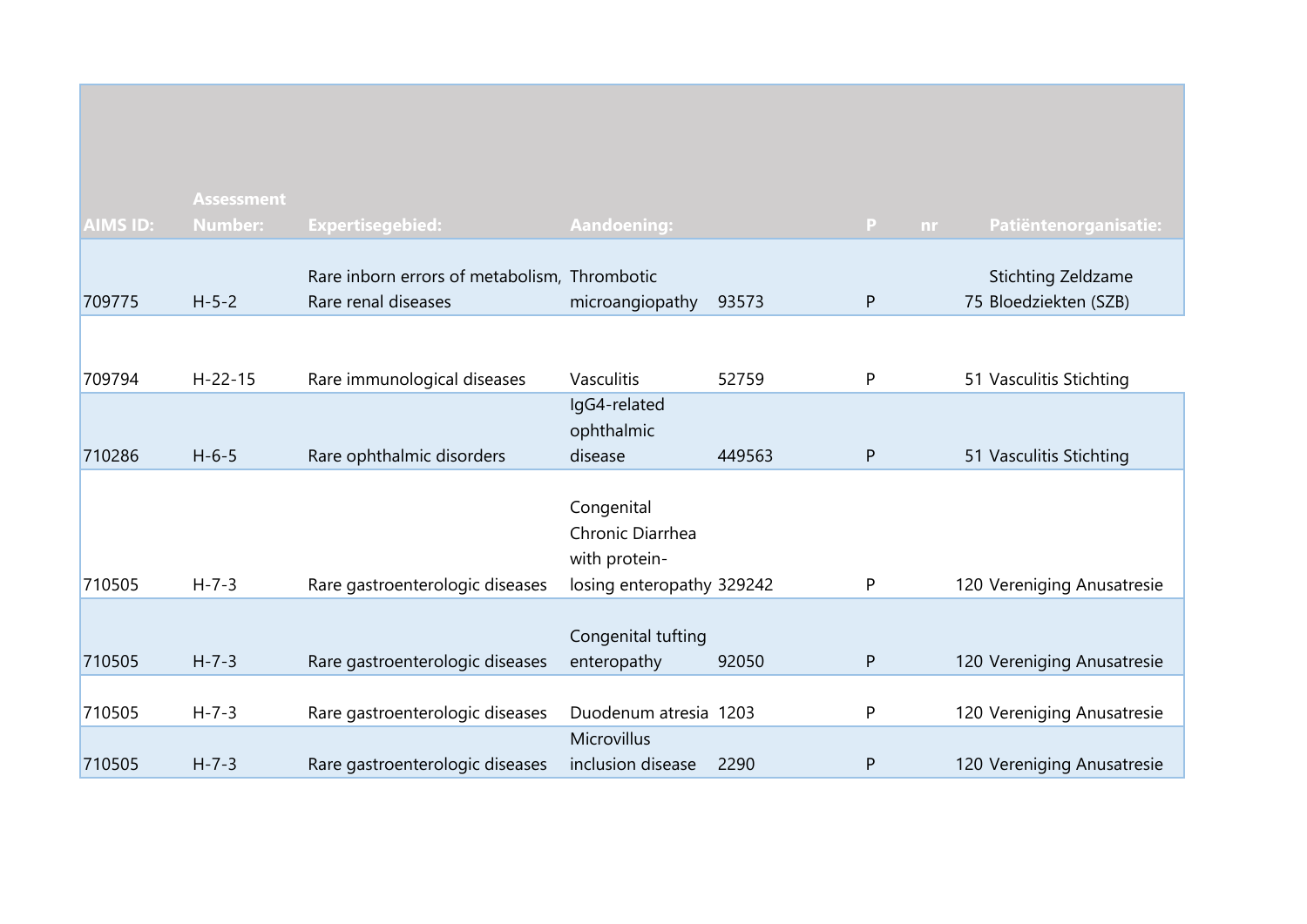|                 | <b>Assessment</b> |                                 |                      |        |              |                              |
|-----------------|-------------------|---------------------------------|----------------------|--------|--------------|------------------------------|
| <b>AIMS ID:</b> | <b>Number:</b>    | <b>Expertisegebied:</b>         | <b>Aandoening:</b>   |        | $\mathbf{P}$ | Patiëntenorganisatie:<br>nr. |
|                 |                   |                                 | Rare diseases        |        |              |                              |
|                 |                   |                                 | involving intestinal |        |              |                              |
| 710505          | $H - 7 - 3$       | Rare gastroenterologic diseases | motility             | 104009 | P            | 120 Vereniging Anusatresie   |
|                 |                   |                                 |                      |        |              |                              |
| 710505          | $H - 7 - 3$       | Rare gastroenterologic diseases | Omphalocele          | 660    | P            | 120 Vereniging Anusatresie   |
|                 |                   |                                 |                      |        |              | Vereniging Kinderkanker      |
| 709091          | $H-9-19$          | Rare neurological diseases      | Glial tumor          | 182067 | P            | 82 Nederland                 |
|                 |                   |                                 |                      |        |              | Vereniging Kinderkanker      |
| 710372          | $H-9-14$          | Rare neurological diseases      | Glial tumor          | 182067 | P            | 82 Nederland                 |
|                 |                   |                                 |                      |        |              |                              |
|                 |                   |                                 |                      |        |              | Vereniging Kinderkanker      |
| 715366          | $H-11-52$         | Rare neoplastic diseases        | <b>Glial Tumors</b>  | 182067 | P            | 82 Nederland                 |
|                 |                   |                                 |                      |        |              |                              |
|                 |                   |                                 |                      |        |              | Vereniging Kinderkanker      |
| 724234          | $H - 15 - 11$     | Rare neoplastic diseases        | Glial tumor          | 182067 | P            | 82 Nederland                 |
|                 |                   |                                 | Rare tumor of        |        |              |                              |
|                 |                   |                                 | neuroepithelial      |        |              | Vereniging Kinderkanker      |
| 724234          | $H-15-11$         | Rare neoplastic diseases        | tissue               | 251558 | P            | 82 Nederland                 |
|                 |                   |                                 |                      |        |              |                              |
|                 |                   |                                 | Osteongenesis        |        |              | Vereniging Osteogenesis      |
| 709885          | $H - 1 - 9$       | Rare bone diseases              | imperfecta           | 666    | P            | 53 Imperfecta (VOI)          |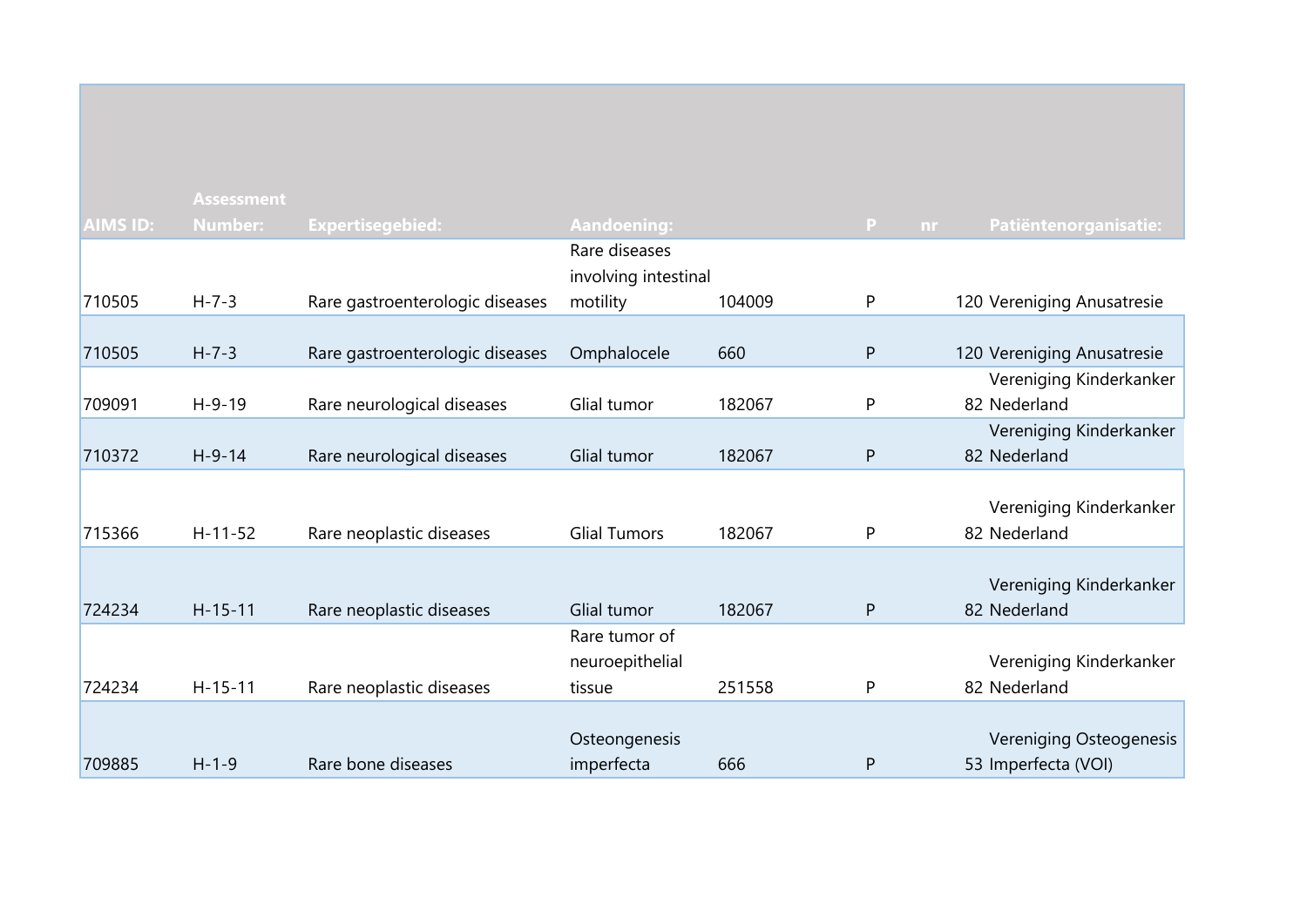|                 | <b>Assessment</b> |                                  |                    |        |    |     |                            |
|-----------------|-------------------|----------------------------------|--------------------|--------|----|-----|----------------------------|
| <b>AIMS ID:</b> | <b>Number:</b>    | <b>Expertisegebied:</b>          | <b>Aandoening:</b> |        | P. | nr. | Patiëntenorganisatie:      |
|                 |                   |                                  |                    |        |    |     | Vereniging Ouderen en      |
|                 |                   |                                  |                    |        |    |     | Kinderen met               |
|                 |                   |                                  | Eosinophilic       |        |    |     | Slokdarmafsluiting         |
| 710545          | $H - 7 - 2$       | Rare gastroenterologic diseases  | esophagitis        | 73247  | P  |     | 124 (VOKS)                 |
|                 |                   |                                  |                    |        |    |     | Vereniging Ouderen en      |
|                 |                   |                                  |                    |        |    |     | Kinderen met               |
|                 |                   |                                  | Idiopathic         |        |    |     | Slokdarmafsluiting         |
| 710545          | $H - 7 - 2$       | Rare gastroenterologic diseases  | achalasia          | 930    | P  |     | 124 (VOKS)                 |
|                 |                   |                                  |                    |        |    |     |                            |
|                 |                   |                                  | Aortic             |        |    |     | Vereniging van Ehlers      |
| 716098          | $H - 24 - 6$      | Rare circulatory system diseases | malformation       | 98718  | P  |     | 148 Danlos Patiënten (VED) |
|                 |                   |                                  |                    |        |    |     |                            |
|                 |                   |                                  | Ascending aorta    |        |    |     | Vereniging van Ehlers      |
| 716098          | $H - 24 - 6$      | Rare circulatory system diseases | anomaly            | 98725  | P  |     | 148 Danlos Patiënten (VED) |
|                 |                   |                                  | Rare disease with  |        |    |     |                            |
|                 |                   |                                  | thoracic aortic    |        |    |     |                            |
|                 |                   |                                  | aneurysm and       |        |    |     | Vereniging van Ehlers      |
| 716098          | $H - 24 - 6$      | Rare circulatory system diseases | aortic dissection  | 285014 | P  |     | 148 Danlos Patiënten (VED) |
|                 |                   |                                  |                    |        |    |     |                            |
|                 |                   |                                  | Necrotizing soft   |        |    |     | Vereniging van Mensen      |
| 710108          | $H - 10 - 10$     | Rare skin diseases               | tissue infection   | 440368 | P  |     | 231 met Brandwonden        |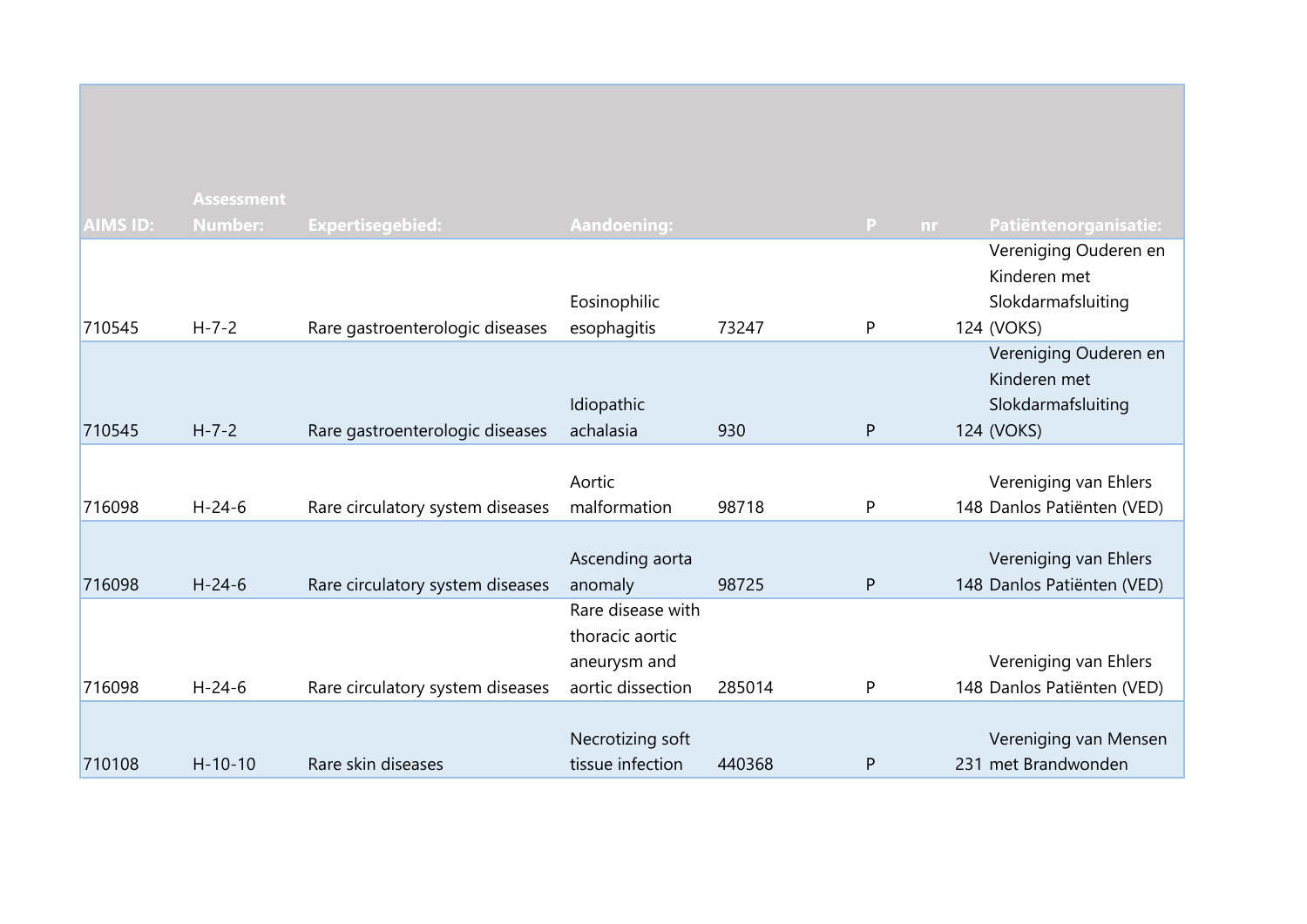|                 | <b>Assessment</b> |                                    |                         |        |              |    |                          |
|-----------------|-------------------|------------------------------------|-------------------------|--------|--------------|----|--------------------------|
| <b>AIMS ID:</b> | <b>Number:</b>    | Expertisegebied:                   | <b>Aandoening:</b>      |        | P            | nr | Patiëntenorganisatie:    |
|                 |                   |                                    |                         |        |              |    |                          |
|                 |                   |                                    | Eosinophilic            |        |              |    | Vereniging voor          |
| 710545          | $H - 7 - 2$       | Rare gastroenterologic diseases    | esophagitis             | 73247  | P            |    | 182 Allergiepatiënten    |
|                 |                   |                                    | Rare diseases           |        |              |    |                          |
|                 |                   |                                    | involving intestinal    |        |              |    | Vereniging Ziekte van    |
| 710505          | $H - 7 - 3$       | Rare gastroenterologic diseases    | motility                | 104009 | $\mathsf{P}$ |    | 123 Hirschsprung         |
|                 |                   |                                    |                         |        |              |    |                          |
|                 |                   | Rare gastroenterologic diseases,   |                         |        |              |    |                          |
|                 |                   | Rare transplant-related disorders, | Chronic intestinal      |        |              |    | Vereniging Ziekte van    |
| 719220          | $H - 7 - 15$      | Rare abdominal surgical            | failure                 | 294422 | P            |    | 123 Hirschsprung         |
|                 |                   |                                    | Chronic intestinal      |        |              |    |                          |
|                 |                   |                                    | pseudoobstructio        |        |              |    | Vereniging Ziekte van    |
| 719220          | $H - 7 - 15$      | Rare gastroenterologic diseases    | n                       | 2978   | $\mathsf{P}$ |    | 123 Hirschsprung         |
|                 |                   |                                    | Secondary short         |        |              |    | Vereniging Ziekte van    |
| 719220          | $H - 7 - 15$      | Rare gastroenterologic diseases    | bowel syndrome          | 95427  | P            |    | 123 Hirschsprung         |
|                 |                   |                                    |                         |        |              |    |                          |
|                 |                   |                                    | Nephropathy             |        |              |    |                          |
|                 |                   |                                    | secondary to a          |        |              |    | Volwassenen Kinderen     |
|                 |                   |                                    | storage or other        |        |              |    | en Stofwisselingsziekten |
| 706138          | $H - 5 - 4$       | Rare renal diseases                | metabolic disease 93593 |        | $\mathsf{P}$ |    | 56 (VKS)                 |
|                 |                   |                                    |                         |        |              |    | Volwassenen Kinderen     |
|                 |                   |                                    | Rare renal tubular      |        |              |    | en Stofwisselingsziekten |
| 706138          | $H - 5 - 4$       | Rare renal diseases                | disease                 | 93603  | P            |    | 56 (VKS)                 |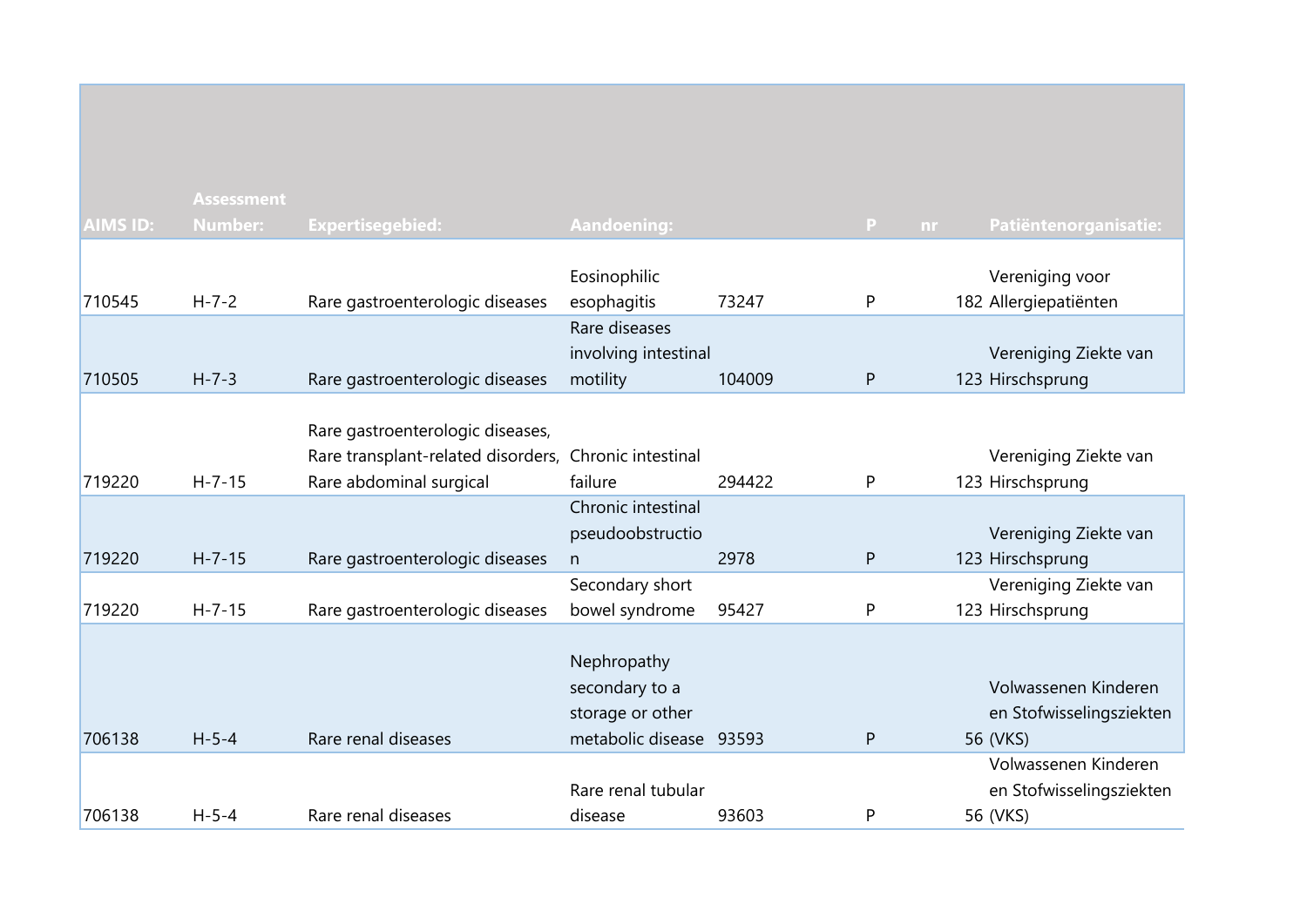|                 | <b>Assessment</b> |                                                      |                   |        |                           |                          |
|-----------------|-------------------|------------------------------------------------------|-------------------|--------|---------------------------|--------------------------|
| <b>AIMS ID:</b> | <b>Number:</b>    | <b>Expertisegebied:</b>                              | Aandoening:       |        | $\mathbf{P}$<br><b>nr</b> | Patiëntenorganisatie:    |
|                 |                   |                                                      | Pyridoxine        |        |                           | Volwassenen Kinderen     |
|                 |                   |                                                      | Dependent         |        |                           | en Stofwisselingsziekten |
| 709517          | $H-9-17$          | Rare neurological diseases                           | Epilepsy          | 3006   | P                         | 56 (VKS)                 |
|                 |                   |                                                      |                   |        |                           | Volwassenen Kinderen     |
|                 |                   | Rare inborn errors of metabolism, Rare renal tubular |                   |        |                           | en Stofwisselingsziekten |
| 709775          | $H - 5 - 2$       | Rare renal diseases                                  | disease           | 93603  | P                         | 56 (VKS)                 |
|                 |                   |                                                      |                   |        |                           | Volwassenen Kinderen     |
|                 |                   |                                                      |                   |        |                           | en Stofwisselingsziekten |
| 716037          | $H - 18 - 1$      | Rare inborn errors of metabolism Rare dyslipidemia   |                   | 101953 | P                         | 56 (VKS)                 |
|                 |                   |                                                      |                   |        |                           | Volwassenen Kinderen     |
|                 |                   |                                                      | Classic organic   |        |                           | en Stofwisselingsziekten |
| 724687          | $H-18-11$         | Rare inborn errors of metabolism aciduria            |                   | 79163  | P                         | 56 (VKS)                 |
|                 |                   |                                                      |                   |        |                           | Volwassenen Kinderen     |
|                 |                   |                                                      |                   |        |                           | en Stofwisselingsziekten |
| 724687          | $H - 18 - 11$     | Rare inborn errors of metabolism CLN3 disease        |                   | 228346 | P                         | 56 (VKS)                 |
|                 |                   |                                                      |                   |        |                           | Volwassenen Kinderen     |
|                 |                   |                                                      |                   |        |                           | en Stofwisselingsziekten |
| 724687          | $H-18-11$         | Rare inborn errors of metabolism Hurler syndrome     |                   | 93473  | P                         | 56 (VKS)                 |
|                 |                   |                                                      | Juvenile neuronal |        |                           | Volwassenen Kinderen     |
|                 |                   |                                                      | ceroid            |        |                           | en Stofwisselingsziekten |
| 724687          | $H - 18 - 11$     | Rare inborn errors of metabolism lipofuscinosis      |                   | 79264  | P                         | 56 (VKS)                 |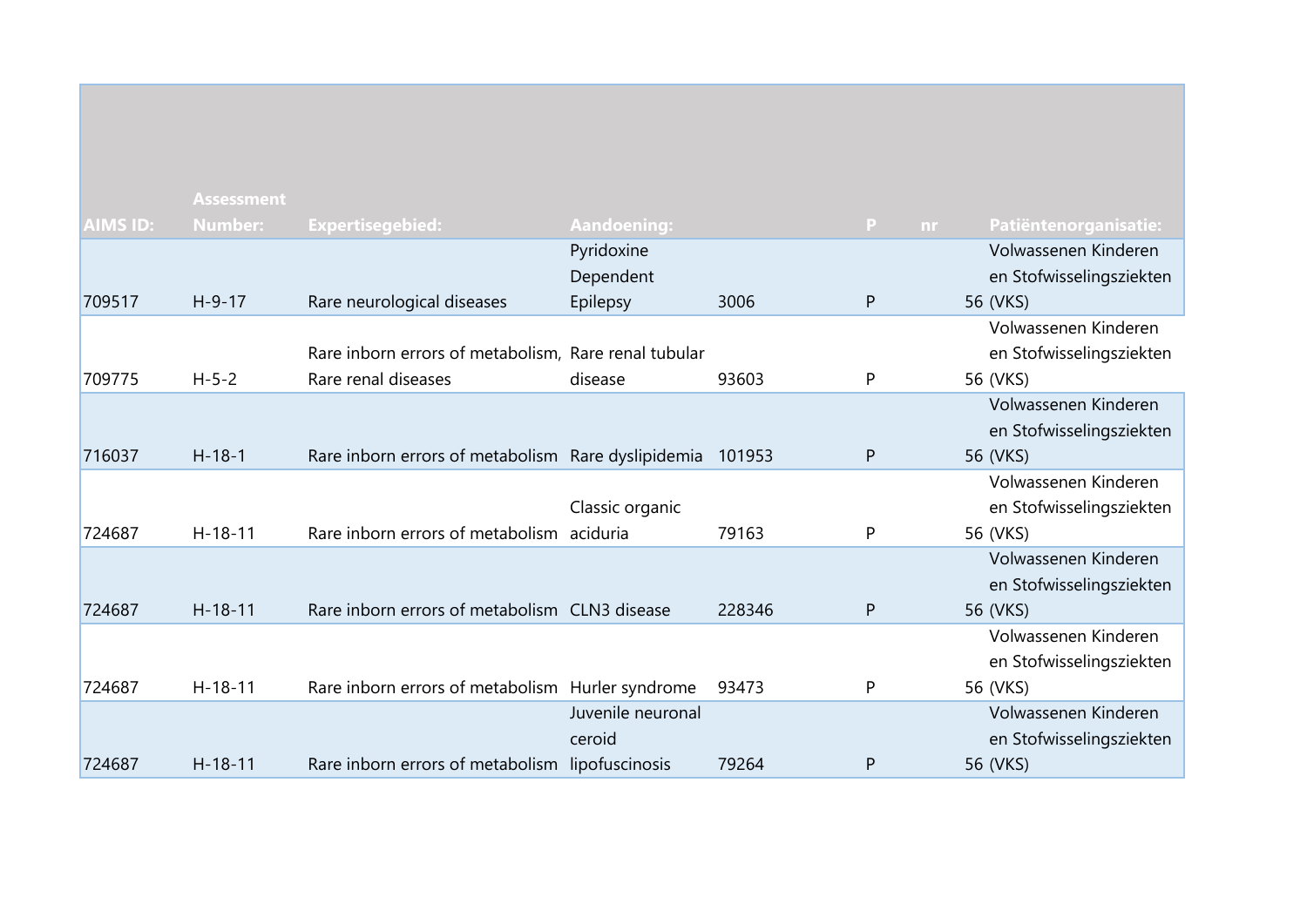|                 | <b>Assessment</b> |                                                          |                    |        |                     |                          |
|-----------------|-------------------|----------------------------------------------------------|--------------------|--------|---------------------|--------------------------|
| <b>AIMS ID:</b> | <b>Number:</b>    | Expertisegebied:                                         | <b>Aandoening:</b> |        | $\mathbf{P}$<br>nr. | Patiëntenorganisatie:    |
|                 |                   |                                                          |                    |        |                     | Volwassenen Kinderen     |
|                 |                   |                                                          |                    |        |                     | en Stofwisselingsziekten |
| 724687          | $H - 18 - 11$     | Rare inborn errors of metabolism Lysosomal disease 68366 |                    |        | P                   | 56 (VKS)                 |
|                 |                   |                                                          | Methylmalonic      |        |                     | Volwassenen Kinderen     |
|                 |                   |                                                          | acidemia with      |        |                     | en Stofwisselingsziekten |
| 724687          | $H-18-11$         | Rare inborn errors of metabolism                         | homocystinuria     | 26     | P                   | 56 (VKS)                 |
|                 |                   |                                                          | Methylmalonic      |        |                     | Volwassenen Kinderen     |
|                 |                   |                                                          | acidemia without   |        |                     | en Stofwisselingsziekten |
| 724687          | $H - 18 - 11$     | Rare inborn errors of metabolism homocystinuria          |                    | 293355 | P                   | 56 (VKS)                 |
|                 |                   |                                                          |                    |        |                     |                          |
|                 |                   |                                                          | Neonatal epileptic |        |                     |                          |
|                 |                   |                                                          | encephalopathy     |        |                     |                          |
|                 |                   |                                                          | due to             |        |                     | Volwassenen Kinderen     |
|                 |                   |                                                          | glutaminase        |        |                     | en Stofwisselingsziekten |
| 724687          | $H - 18 - 11$     | Rare inborn errors of metabolism                         | deficiency         | 557064 | P                   | 56 (VKS)                 |
|                 |                   |                                                          |                    |        |                     | Volwassenen Kinderen     |
|                 |                   |                                                          | Neuronal ceroid    |        |                     | en Stofwisselingsziekten |
| 724687          | $H-18-11$         | Rare inborn errors of metabolism lipofuscinosis          |                    | 216    | P                   | 56 (VKS)                 |
|                 |                   |                                                          |                    |        |                     | Volwassenen Kinderen     |
|                 |                   |                                                          | Propionic          |        |                     | en Stofwisselingsziekten |
| 724687          | $H - 18 - 11$     | Rare inborn errors of metabolism acidemia                |                    | 35     | P                   | 56 (VKS)                 |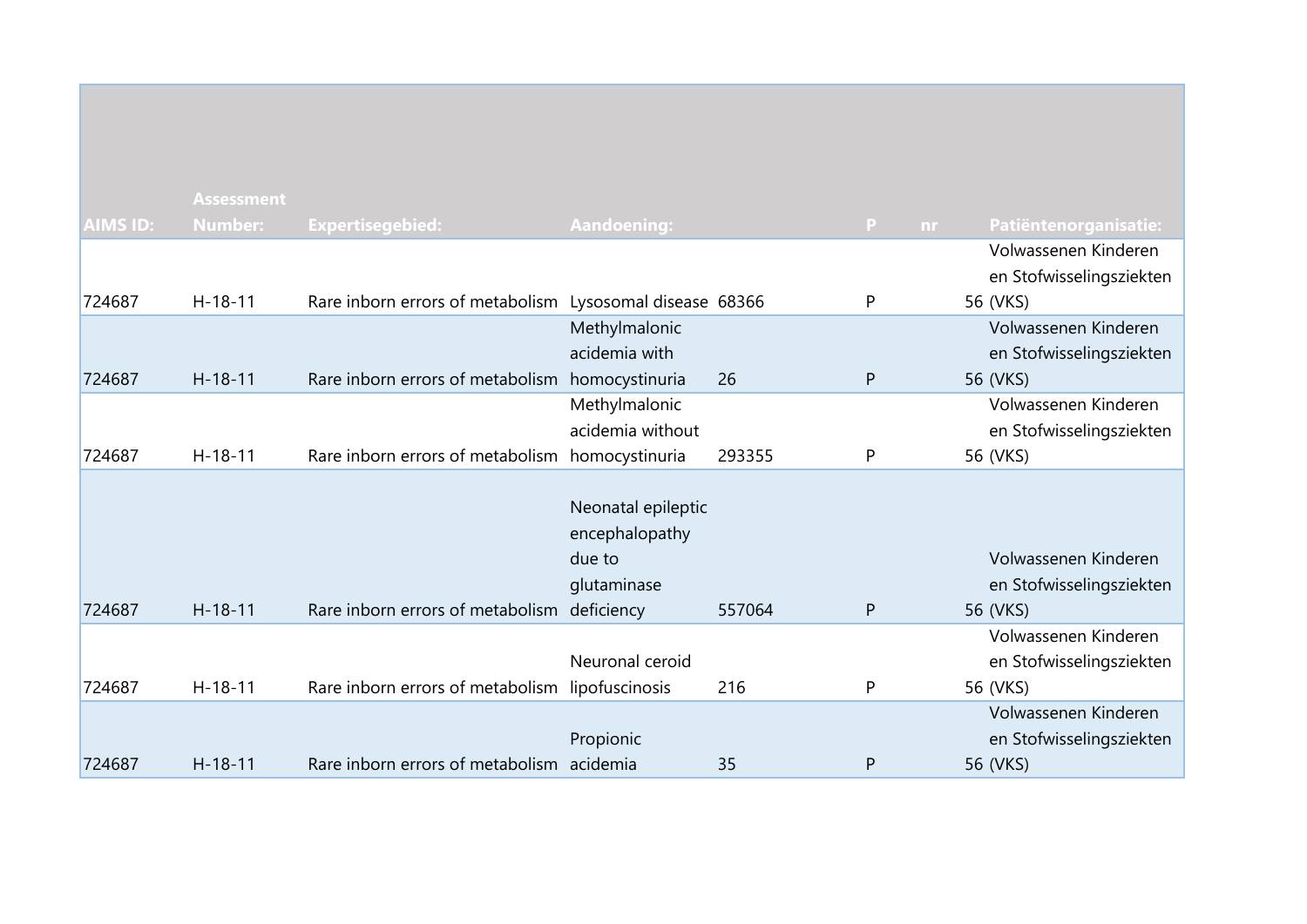|                 | <b>Assessment</b> |                                  |                    |        |              |                          |
|-----------------|-------------------|----------------------------------|--------------------|--------|--------------|--------------------------|
| <b>AIMS ID:</b> | Number:           | <b>Expertisegebied:</b>          | <b>Aandoening:</b> |        | P<br>nr.     | Patiëntenorganisatie:    |
|                 |                   |                                  |                    |        |              | Volwassenen Kinderen     |
|                 |                   |                                  | Rare inborn errors |        |              | en Stofwisselingsziekten |
| 724687          | $H-18-11$         | Rare inborn errors of metabolism | of metabolism      | 68367  | P            | 56 (VKS)                 |
|                 |                   |                                  | 16p11.2p12.2       |        |              |                          |
|                 |                   |                                  | microdeletion      |        |              |                          |
| 710455          | $H-17-11$         | Rare genetic diseases            | syndrome           | 261211 | P            | 290 Zeldsamen            |
|                 |                   |                                  | Distal 16p11.2     |        |              |                          |
|                 |                   |                                  | microdeletion      |        |              |                          |
| 710455          | $H-17-11$         | Rare genetic diseases            | syndrome           | 261222 | P            | 290 Zeldsamen            |
|                 |                   |                                  | Proximal 16p11.2   |        |              |                          |
|                 |                   |                                  | microdeletion      |        |              |                          |
| 710455          | $H-17-11$         | Rare genetic diseases            | syndrome           | 261197 | $\mathsf{P}$ | 290 Zeldsamen            |
|                 |                   |                                  | Proximal 16p11.2   |        |              |                          |
|                 |                   |                                  | microduplication   |        |              |                          |
| 710455          | $H-17-11$         | Rare genetic diseases            | syndrome           | 370079 | P            | 290 Zeldsamen            |
|                 |                   |                                  |                    |        |              |                          |
|                 |                   | Rare developmental anomalies     | Coffin-Siris       |        |              |                          |
| 715185          | $H-17-14$         | during embryogenesis             | syndrome           | 1465   | P            | 290 Zeldsamen            |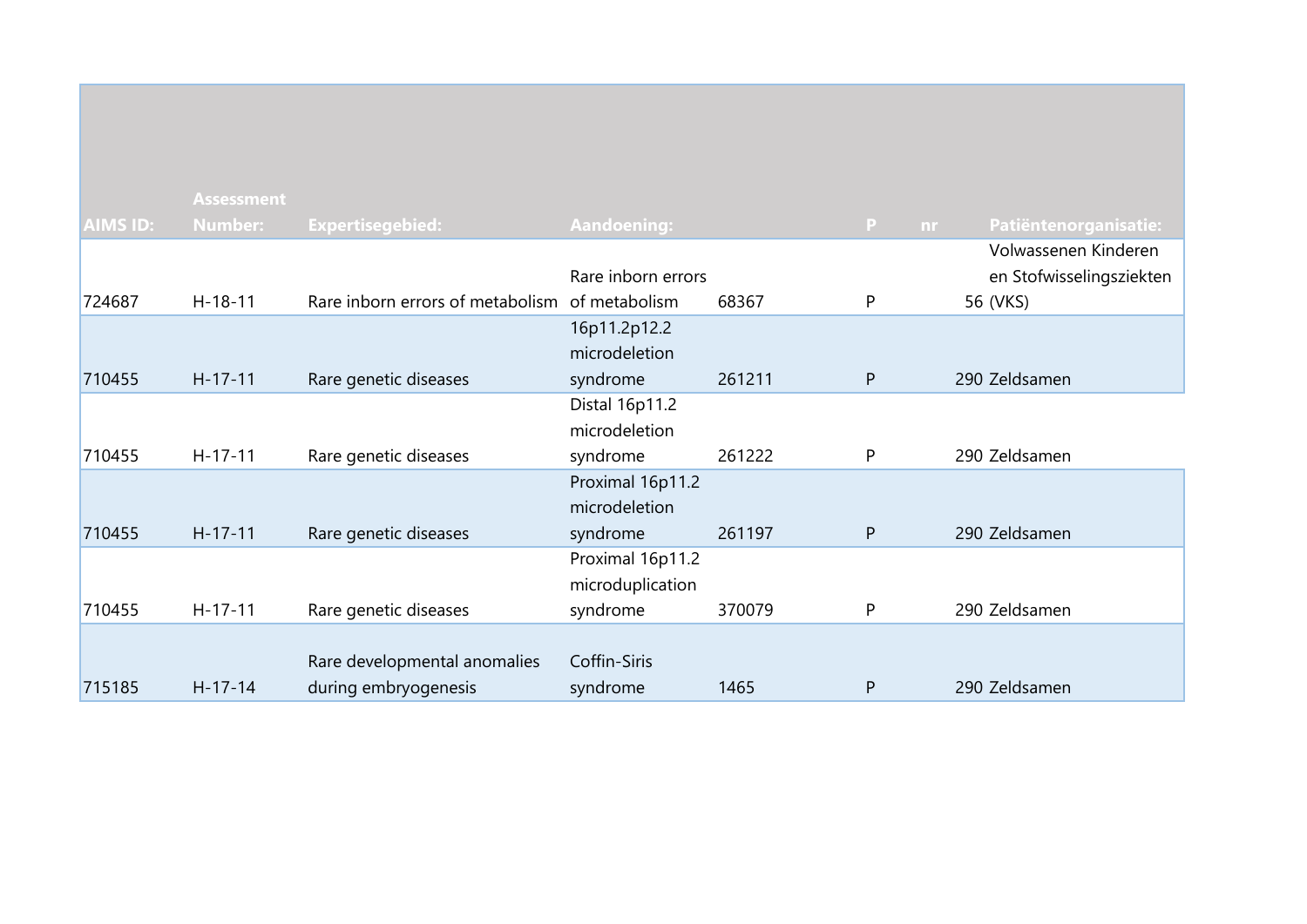|                 | <b>Assessment</b> |                                                      |                                                                                   |        |                     |                       |
|-----------------|-------------------|------------------------------------------------------|-----------------------------------------------------------------------------------|--------|---------------------|-----------------------|
| <b>AIMS ID:</b> | <b>Number:</b>    | <b>Expertisegebied:</b>                              | <b>Aandoening:</b>                                                                |        | $\mathbf{P}$<br>nr. | Patiëntenorganisatie: |
| 715185          | $H-17-14$         | Rare developmental anomalies<br>during embryogenesis | Intellectual<br>disability-severe<br>speech delay-mild<br>dysmorphism<br>syndrome | 391372 | P                   | 290 Zeldsamen         |
|                 |                   |                                                      |                                                                                   |        |                     |                       |
| 715185          | $H-17-14$         | Rare developmental anomalies<br>during embryogenesis | Rare intellectual<br>disability                                                   | 87277  | $\mathsf{P}$        | 290 Zeldsamen         |
|                 |                   |                                                      | Celiac artery                                                                     |        |                     |                       |
|                 |                   |                                                      | compression                                                                       |        |                     | Zonder                |
| 709386          | $H - 7 - 19$      | Rare abdominal surgical diseases                     | syndrome                                                                          | 293208 | P                   | patiëntenorganisatie  |
|                 |                   |                                                      | Cerebral                                                                          |        |                     |                       |
|                 |                   |                                                      | sinovenous                                                                        |        |                     | Zonder                |
| 709465          | $H-9-18$          | Rare neurological diseases                           | thrombosis                                                                        | 329217 | $\mathsf{P}$        | patiëntenorganisatie  |
|                 |                   |                                                      | Exercise-induced                                                                  |        |                     |                       |
|                 |                   |                                                      | malignant                                                                         |        |                     | Zonder                |
| 709929          | $H - 22 - 14$     | Rare immunological diseases                          | hyperthermia                                                                      | 466650 | P                   | patiëntenorganisatie  |
|                 |                   |                                                      | Malignant                                                                         |        |                     |                       |
|                 |                   |                                                      | hyperthermia of                                                                   |        |                     | Zonder                |
| 709929          | $H - 22 - 14$     | Rare immunological diseases                          | anesthesia                                                                        | 423    | P                   | patiëntenorganisatie  |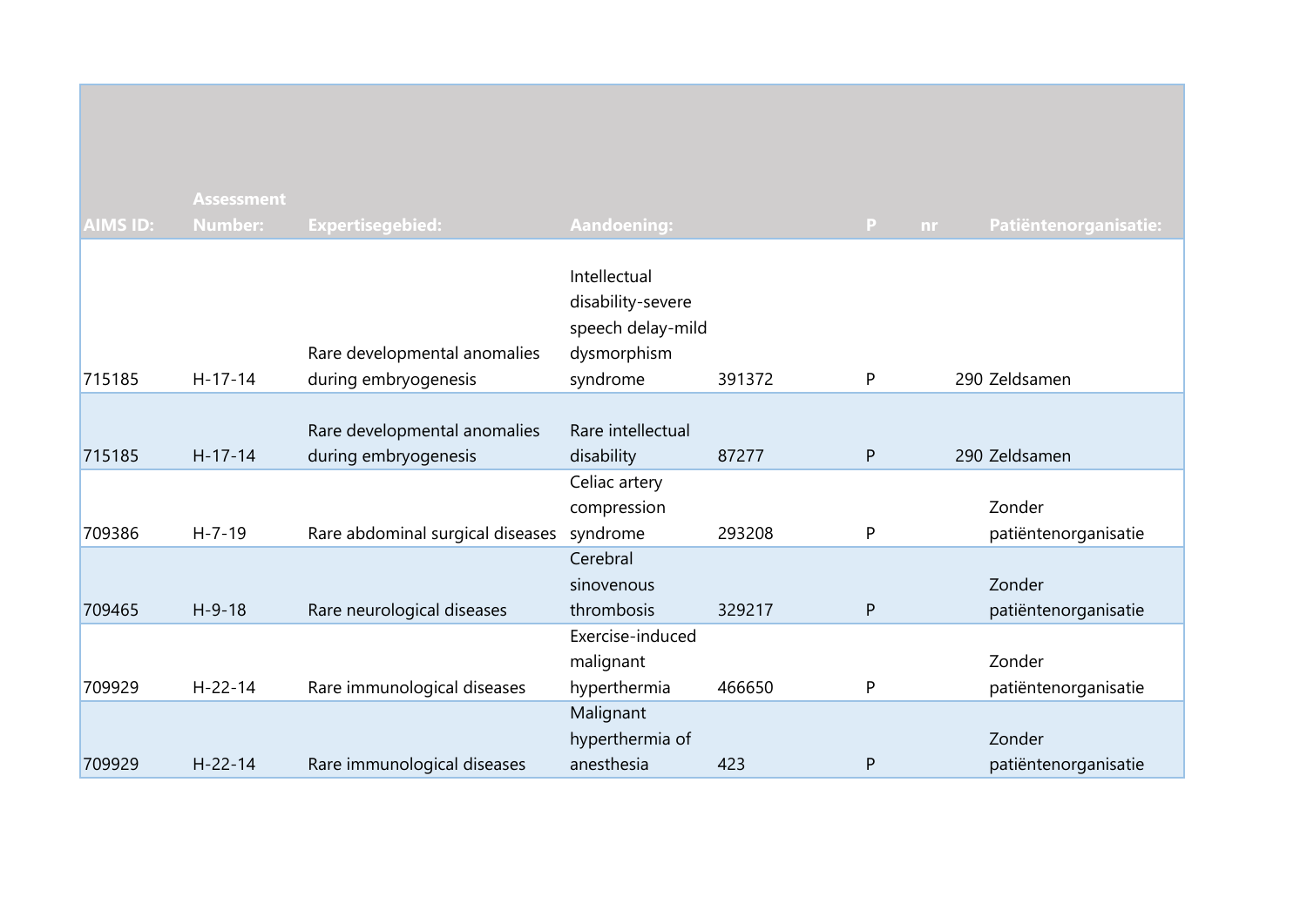| <b>AIMS ID:</b> | <b>Assessment</b><br><b>Number:</b> | <b>Expertisegebied:</b>         | Aandoening:            |        | P<br>nr | Patiëntenorganisatie: |
|-----------------|-------------------------------------|---------------------------------|------------------------|--------|---------|-----------------------|
|                 |                                     |                                 | Rare disease with      |        |         |                       |
|                 |                                     |                                 | malignant              |        |         | Zonder                |
| 709929          | $H - 22 - 14$                       | Rare immunological diseases     | hyperthermia           | 466658 | P       | patiëntenorganisatie  |
|                 |                                     |                                 | arterial thoracic      |        |         | Zonder                |
| 710077          | $H-17-16$                           | Rare surgical thoracic diseases | outlet syndrome        | 357107 | P       |                       |
|                 |                                     |                                 | neurogenic             |        |         | patiëntenorganisatie  |
|                 |                                     |                                 | thoracic outlet        |        |         | Zonder                |
|                 |                                     |                                 |                        |        |         |                       |
| 710077          | $H-17-16$                           | Rare surgical thoracic diseases | syndrome               | 100073 | P       | patiëntenorganisatie  |
|                 |                                     |                                 | <b>Thoracic Outlet</b> |        |         | Zonder                |
| 710077          | $H-17-16$                           | Rare surgical thoracic diseases | Syndrome               | 97330  | P       | patiëntenorganisatie  |
|                 |                                     |                                 | venous thoracic        |        |         | Zonder                |
| 710077          | $H-17-16$                           | Rare surgical thoracic diseases | outlet syndrome        | 357131 | P       | patiëntenorganisatie  |
|                 |                                     |                                 |                        |        |         | Zonder                |
| 715007          | $H - 26 - 7$                        | Rare infectious diseases        | Arbovirus fever        | 344    | P       | patiëntenorganisatie  |
|                 |                                     |                                 |                        |        |         | Zonder                |
| 715007          | $H - 26 - 7$                        | Rare infectious diseases        | Malaria                | 673    | P       | patiëntenorganisatie  |
|                 |                                     |                                 | Rare parasitic         |        |         | Zonder                |
| 715007          | $H - 26 - 7$                        | Rare infectious diseases        | disease                | 163588 | P       | patiëntenorganisatie  |
|                 |                                     |                                 |                        |        |         | Zonder                |
| 715007          | $H - 26 - 7$                        | Rare infectious diseases        | Schistosomiasis        | 1247   | P       | patiëntenorganisatie  |
|                 |                                     |                                 | Kleine-Levin           |        |         | Zonder                |
| 715121          | $H - 0 - 4$                         | Rare neurological diseases      | syndrome               | 33543  | P       | patiëntenorganisatie  |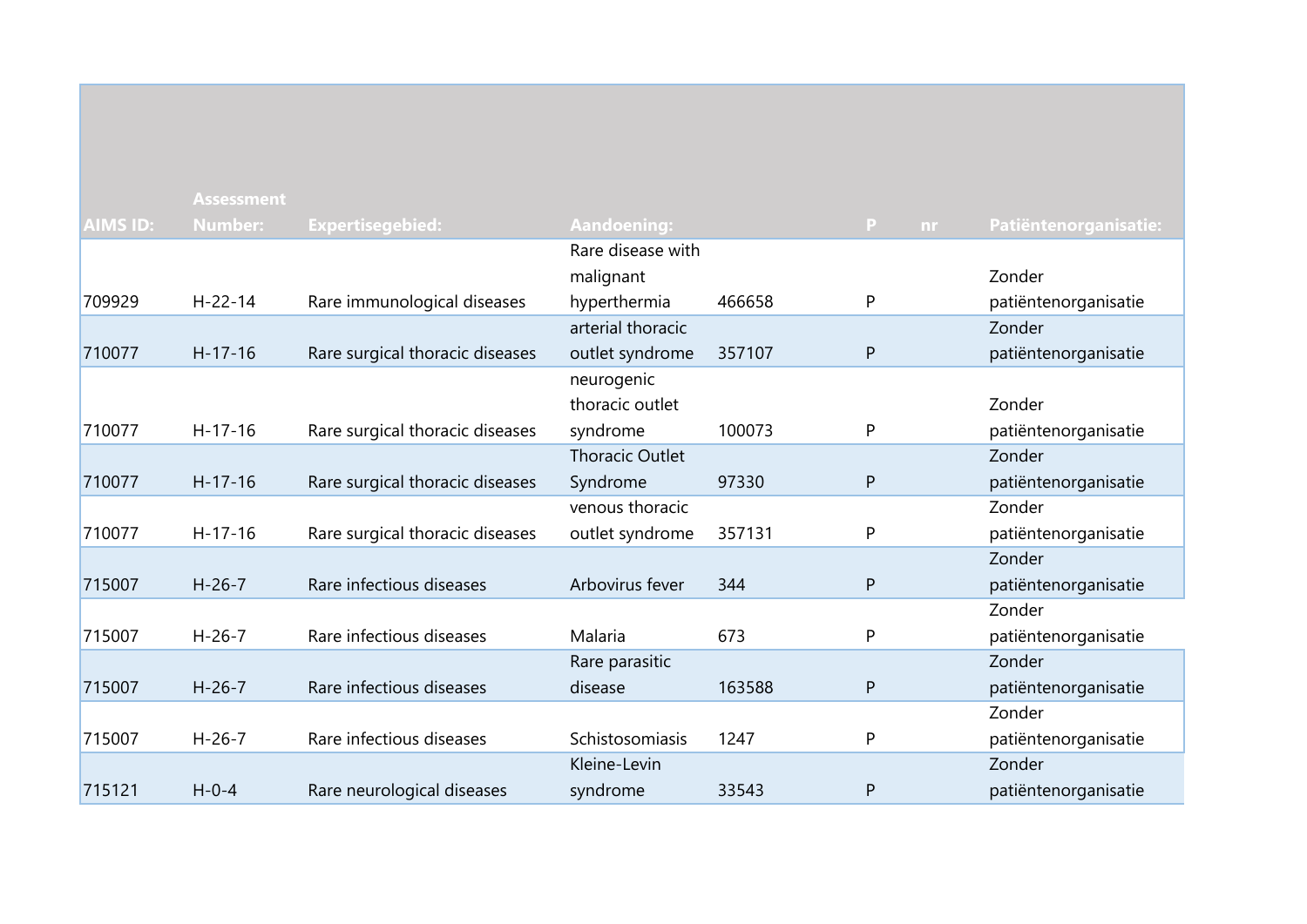|                 | <b>Assessment</b> |                          |                    |        |                    |                       |
|-----------------|-------------------|--------------------------|--------------------|--------|--------------------|-----------------------|
| <b>AIMS ID:</b> | <b>Number:</b>    | Expertisegebied:         | <b>Aandoening:</b> |        | $\mathbf{P}$<br>nr | Patiëntenorganisatie: |
|                 |                   |                          |                    |        |                    |                       |
|                 |                   |                          |                    |        |                    | Zonder                |
| 715165          | $H - 25 - 11$     | Rare infectious diseases | Malaria            | 673    | P                  | patiëntenorganisatie  |
|                 |                   |                          | Middle East        |        |                    |                       |
|                 |                   |                          | respiratory        |        |                    | Zonder                |
| 715165          | $H - 25 - 11$     | Rare infectious diseases | syndrome           | 576074 | $\mathsf{P}$       | patiëntenorganisatie  |
|                 |                   |                          |                    |        |                    |                       |
|                 |                   |                          |                    |        |                    | Zonder                |
| 715165          | $H - 25 - 11$     | Rare infectious diseases | Rabies             | 770    | P                  | patiëntenorganisatie  |
|                 |                   |                          |                    |        |                    |                       |
|                 |                   |                          | Rare parasitic     |        |                    | Zonder                |
| 715165          | $H - 25 - 11$     | Rare infectious diseases | disease            | 163588 | $\mathsf{P}$       | patiëntenorganisatie  |
|                 |                   |                          |                    |        |                    |                       |
|                 |                   |                          |                    |        |                    | Zonder                |
| 715165          | $H - 25 - 11$     | Rare infectious diseases | Schistosomiasis    | 1247   | P                  | patiëntenorganisatie  |
|                 |                   |                          | Severe acute       |        |                    |                       |
|                 |                   |                          | respiratory        |        |                    | Zonder                |
| 715165          | $H-25-11$         | Rare infectious diseases | syndrome           | 140896 | ${\sf P}$          | patiëntenorganisatie  |
|                 |                   |                          |                    |        |                    |                       |
|                 |                   |                          |                    |        |                    | Zonder                |
| 715165          | $H-25-11$         | Rare infectious diseases | Strongyloidiasis   | 76     | P                  | patiëntenorganisatie  |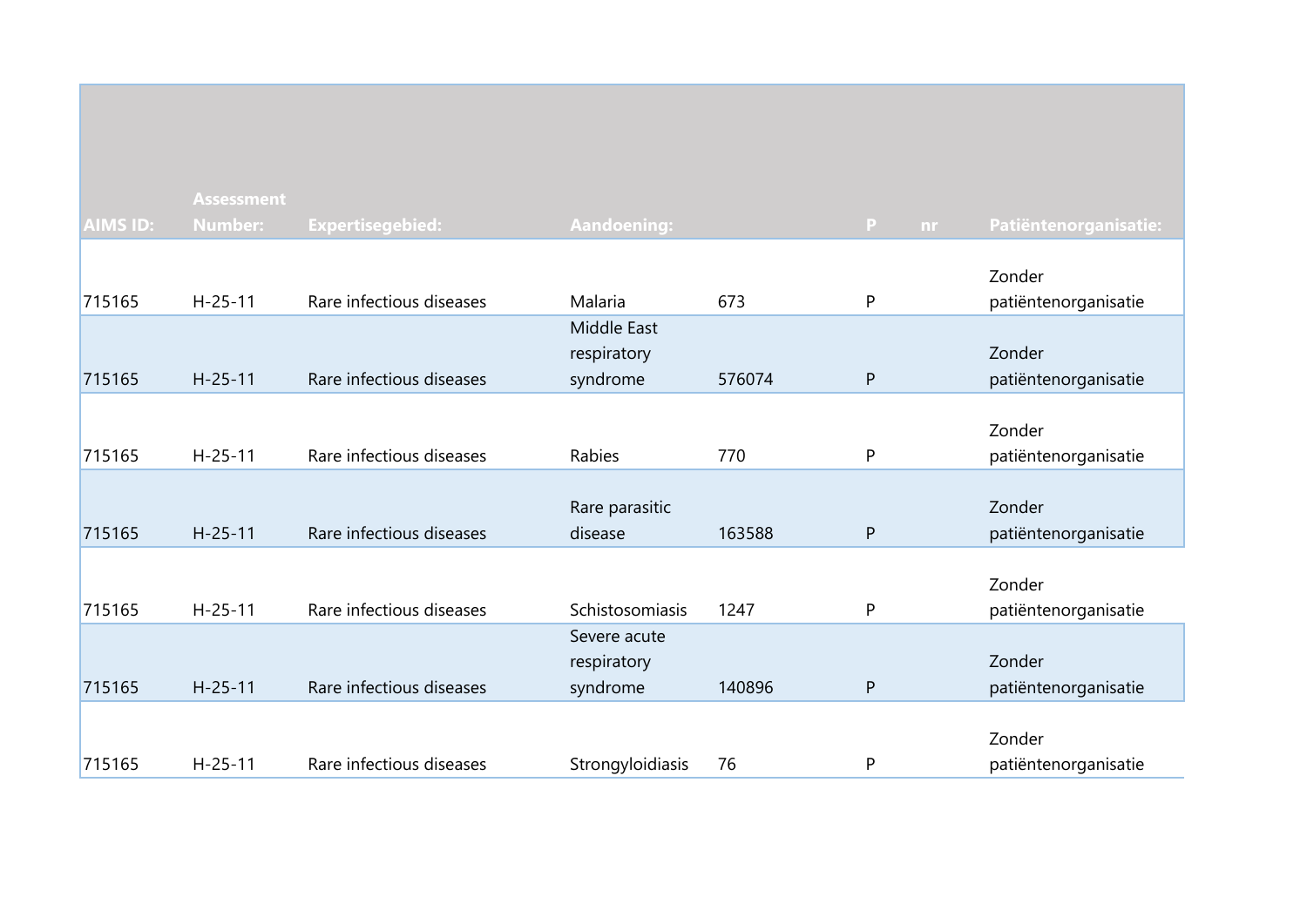|          | <b>Assessment</b> |                                 |                    |        |              |     |                       |
|----------|-------------------|---------------------------------|--------------------|--------|--------------|-----|-----------------------|
| AIMS ID: | <b>Number:</b>    | <b>Expertisegebied:</b>         | <b>Aandoening:</b> |        | P            | nr. | Patiëntenorganisatie: |
|          |                   |                                 |                    |        |              |     |                       |
|          |                   |                                 | Viral hemorrhagic  |        |              |     | Zonder                |
| 715165   | $H-25-11$         | Rare infectious diseases        | fever              | 341    | $\mathsf{P}$ |     | patiëntenorganisatie  |
|          |                   |                                 |                    |        |              |     |                       |
|          |                   |                                 |                    |        |              |     | Zonder                |
| 715165   | $H - 25 - 11$     | Rare infectious diseases        | Yellow fever       | 99829  | P            |     | patiëntenorganisatie  |
|          |                   |                                 | Neurogenic         |        |              |     |                       |
|          |                   | Rare neoplastic diseases, Rare  | thoracic outlet    |        |              |     | Zonder                |
| 715205   | $H - 14 - 11$     | neurological diseases           | syndrome           | 100073 | P            |     | patiëntenorganisatie  |
|          |                   | Rare neoplastic diseases, Rare  | Pudendal           |        |              |     | Zonder                |
| 715205   | $H - 14 - 11$     | neurological diseases           | neuralgia          | 60039  | P            |     | patiëntenorganisatie  |
|          |                   |                                 | Parenteral         |        |              |     |                       |
|          |                   |                                 | nutrition-         |        |              |     |                       |
|          |                   |                                 | associated         |        |              |     | zonder                |
| 719220   | $H - 7 - 15$      | Rare gastroenterologic diseases | cholestasis        | 567983 | $\mathsf{P}$ |     | patiëntenorganisatie  |
|          |                   |                                 | Microvillus        |        |              |     | Zonder                |
| 719220   | $H - 7 - 15$      | Rare gastroenterologic diseases | inclusion disease  | 2290   | P            |     | patiëntenorganisatie  |
|          |                   |                                 | Moyamoya           |        |              |     | Zonder                |
| 724296   | $H-9-13$          | Rare neurological diseases      | angiopathy         | 477768 | $\mathsf{P}$ |     | patiëntenorganisatie  |
|          |                   |                                 | Moyamoya           |        |              |     | Zonder                |
| 724296   | $H-9-13$          | Rare neurological diseases      | disease            | 2573   | $\mathsf{P}$ |     | patiëntenorganisatie  |